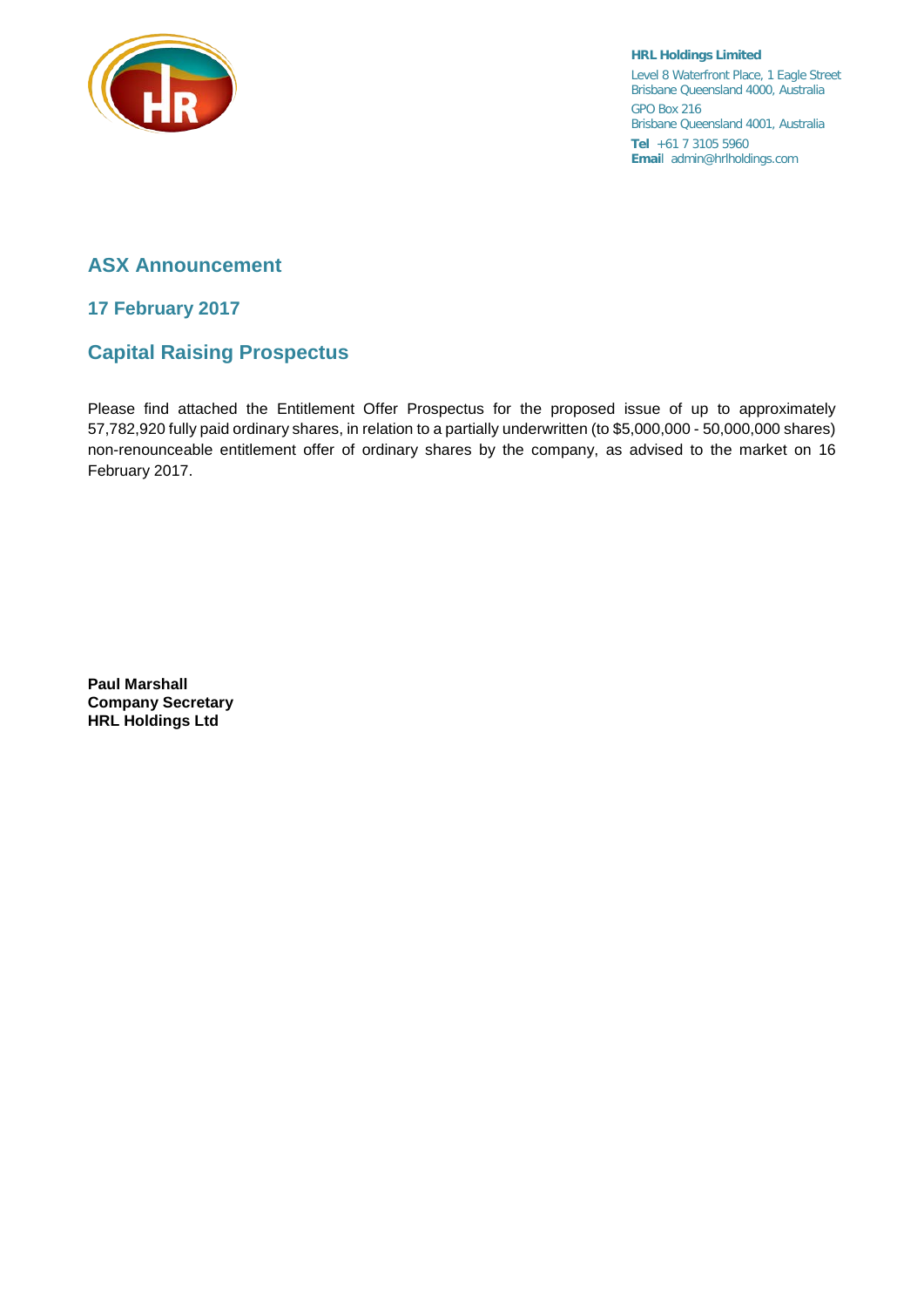HRL Holdings Limited ACN 120 896 371 (**Company**)

A non-renounceable rights issue to Eligible Shareholders of 4 New Shares for every 11 Shares held at an issue price of \$0.10 per New Shares to raise approximately \$5.8 million (**Offer**).

The Offer is partially underwritten to \$5.0 million.

## **Lead Manager and Underwriter Canaccord Genuity (Australia) Limited**

## **This document is important and it should be read in its entirety**

Your Entitlement and Acceptance Form must be received by the Share Registry with your payment no later than 5.00pm (Sydney time) on the Closing Date. Please refer to the timetable set out in this Prospectus for the Important Dates.

If you are in any doubt as to the contents of this document, you should consult your stockbroker, solicitor, banker, financial advisor or accountant as soon as possible. The securities offered by this Prospectus are considered to be speculative.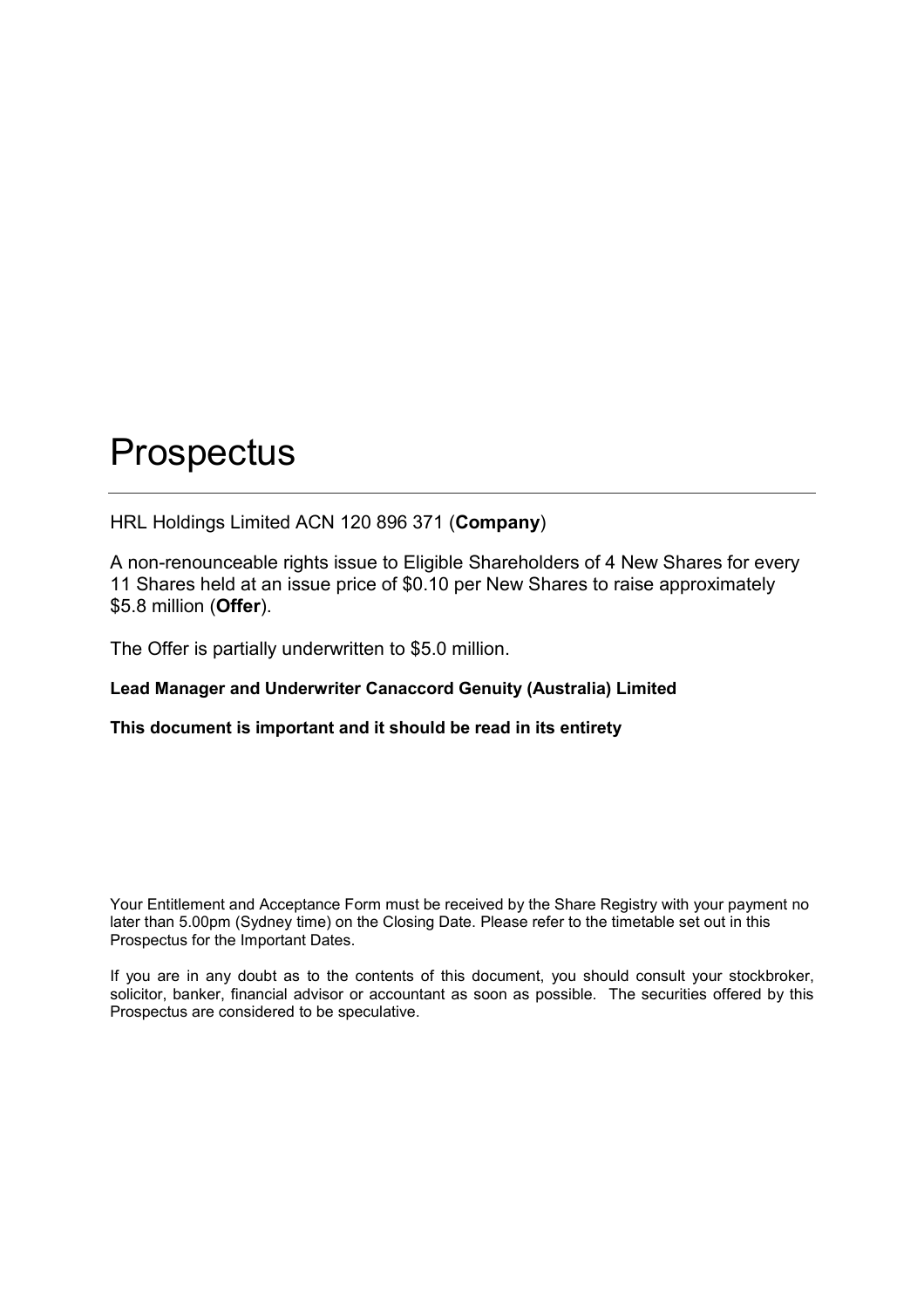## **Important Information**

## **Offer statistics**

## **Key dates for investors**

Further details regarding the timetable for the Offer are set out in section 1. All dates are subject to change and accordingly are indicative only. In particular, the Company has the right to vary the dates of the Offer, without prior notice. Investors are encouraged to submit their Entitlement and Acceptance Forms as soon as possible after the Offer opens.

### **Important notice**

This Prospectus is dated 17 February 2017 and was lodged with the ASIC on the same date. Neither the ASIC nor the ASX takes any responsibility as to the contents of this Prospectus. No securities will be issued on the basis of this Prospectus any later than 13 months after the date of issue of this Prospectus.

This Prospectus contains an offer to Eligible Shareholders of continuously quoted securities (as defined in the *Corporations Act*) and has been prepared in accordance with Section 713 of the *Corporations Act*.

No person is authorised to give any information or to make any representation in connection with the Issue described in this document which is not contained in this document. Any information or representation not so contained may not be relied on as having been authorised by the Company in connection with the Issue.

## **Foreign Shareholders**

This document does not constitute an offer of New Shares in any jurisdiction in which it would be unlawful. New Shares may not be offered or sold in any country outside Australia except to the extent permitted below.

The Company has decided that it is unreasonable to make offers under the Issue to Shareholders with registered addresses outside of Australia and New Zealand having regard to the number of Shareholders in those places, the number and value of the New Shares they would be offered and the cost of complying with the legal and regulatory requirements in those places. Accordingly, the Offer is not being extended to, and does not qualify for distribution or sale by, and no New Shares will be issued to Shareholders having registered addresses outside of Australia and New Zealand.

The Company has not made any investigation as to the regulatory requirements that may prevail in the countries, outside of Australia and New Zealand, in which the Company's Shareholders may reside. It is the responsibility of overseas Applicants to ensure compliance with all laws of any country relevant to their Acceptance. The Offer may only be accepted by Eligible Shareholders and does not constitute an offer in any place in which or to any person to whom, it would be unlawful to make such an offer.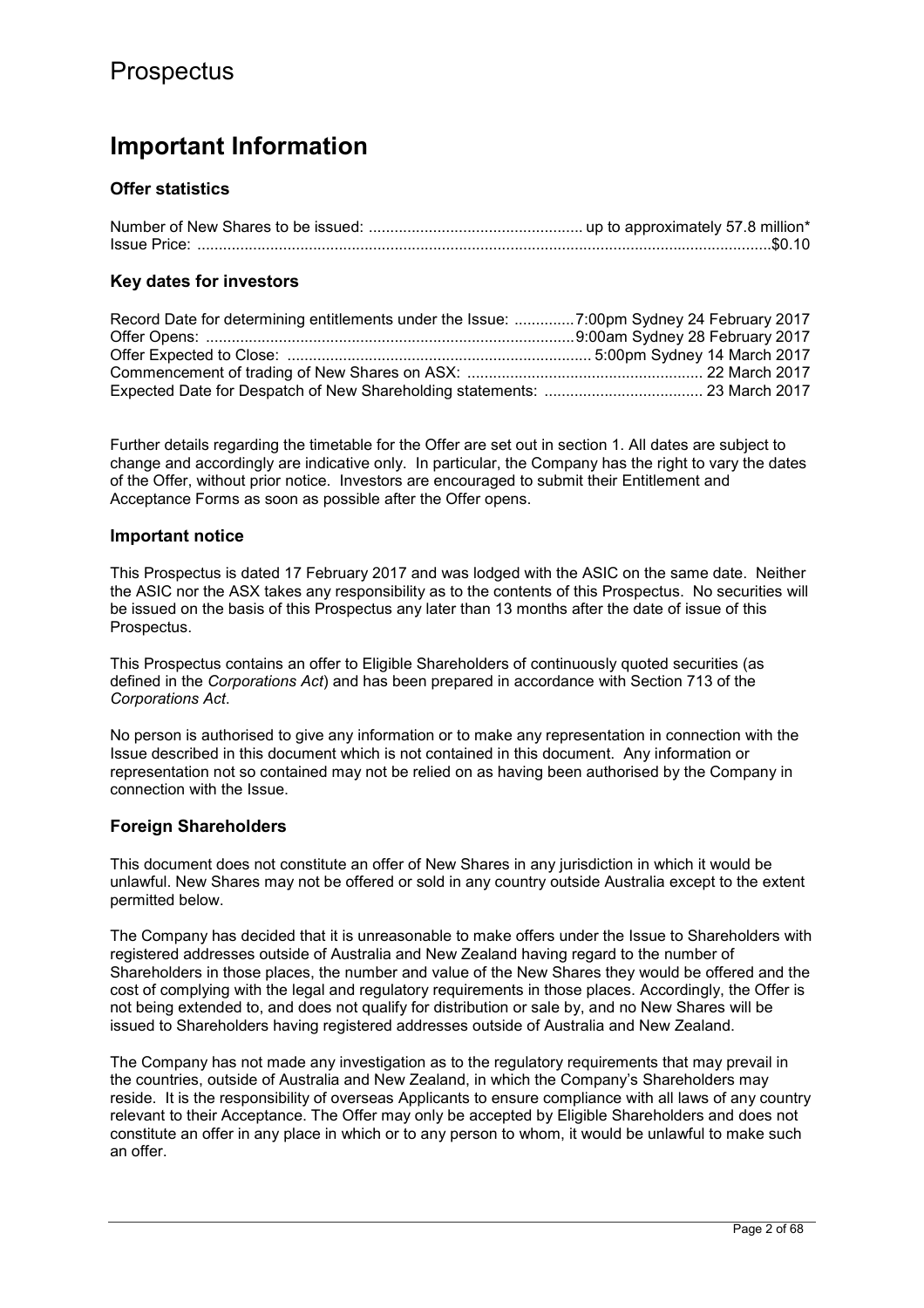The distribution of this Prospectus in jurisdictions outside of Australia and New Zealand may be restricted by law and persons who come into possession of this Prospectus should seek advice on and observe those restrictions. Any failure to comply with restrictions might constitute a violation of applicable securities laws.

See Section 1 for further information on Offer restrictions with respect to shareholders who do not have registered addresses in Australia.

## **New Zealand**

The New Securities are not being offered to the public within New Zealand other than to existing shareholders of the Company with registered addresses in New Zealand to whom the offer of these securities is being made in reliance on the *Securities Act (Overseas Companies) Exemption Notice 2013 (New Zealand)*.

This document has not been registered, filed with or approved by any New Zealand regulatory authority under the *Securities Act 1978 (New Zealand)*. This document is not an investment statement or prospectus under New Zealand law and is not required to, and may not, contain all the information that an investment statement or prospectus under New Zealand law is required to contain.

## **United States**

This document may not be released or distributed in the United States. This document does not constitute an offer to sell, or a solicitation of an offer to buy, securities in the United States. Any securities described in this document have not been, and will not be, registered under the US Securities Act of 1933 and may not be offered or sold in the United States except in transactions exempt from, or not subject to, registration under the US Securities Act and applicable US state securities laws.

## **How to accept Entitlement to New Shares**

Entitlements to New Shares can be accepted in full or in part by completing and returning the Entitlement and Acceptance Form which is accompanying this Prospectus or making payment of Acceptance Monies by BPAY® in accordance with the instructions set out in this Prospectus and on the Entitlement and Acceptance Form.

This Prospectus is available in electronic form on the Internet at http://www.hrlholdings.com. If you wish to obtain a free copy of this Prospectus, please contact the Company on +61 7 3149 2113.

## **Enquiries**

If you are an Eligible Shareholder and have any questions in relation to the Offer, please contact your stockbroker or professional adviser. If you have questions in relation to the Shares upon which your Entitlement has been calculated, or how to complete the Entitlement and Acceptance Form, take up your Entitlement, please call the Share Registry on 1800 220 771 (within Australia) or +61 1800 220 771 (from outside Australia).

## **Deciding to Accept the Offer**

No person named in this Prospectus, nor any other person, guarantees the performance of HRL, the repayment of capital or the payment of a return on the New Shares.

Please read this Prospectus carefully before you make a decision to invest. An investment in the Company has a number of specific risks which you should consider before making a decision to invest. Some of these risks are summarised in Section 1.5 of this Prospectus and set out in more detail in Section 6 of this Prospectus. This Prospectus is an important document and you should read it in full before deciding whether to invest pursuant to the Offer. You should also have regard to other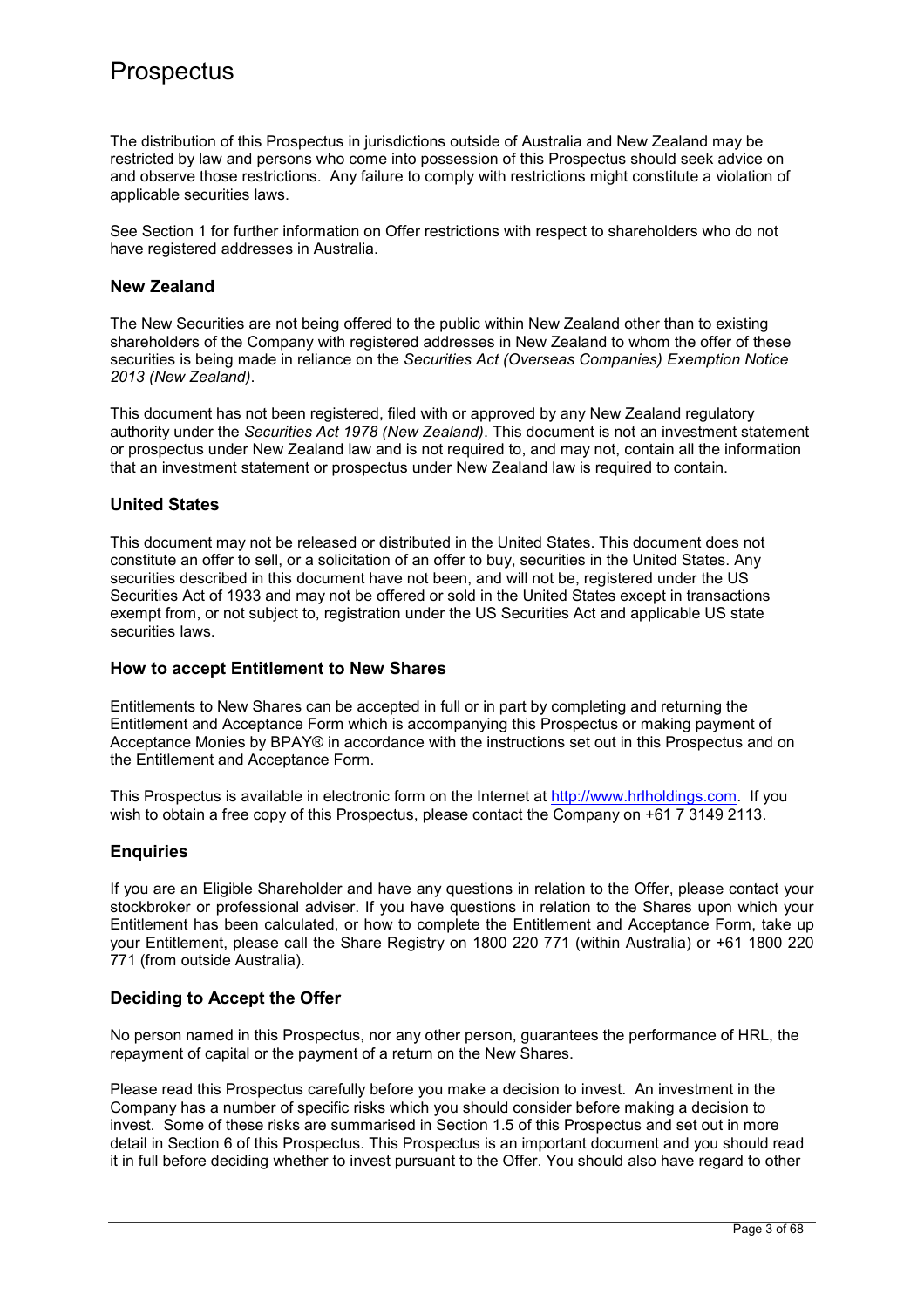publicly available information about the Company, including ASX announcements, which can be found at the Company's website: http://www.hrlholdings.com.

## **Terms used**

A number of terms and abbreviations used in this Prospectus have defined meanings, which are explained in the Definitions and Glossary in section 8.

Money as expressed in this Prospectus is in Australian dollars unless otherwise indicated.

## **Forward Looking Statements**

Some of the information contained in this Prospectus constitutes forward-looking statements that are subject to various risks and uncertainties. Forward-looking statements include those containing such words as 'anticipate', 'estimate', 'should', 'will', 'expects', 'plans' or similar expressions. These statements discuss future objectives or expectations concerning results of operations or financial conditions or provide other forward-looking information. The Company's actual results, performance or achievements could be significantly different from the results or objectives expressed in, or implied by, those forward-looking statements. This Prospectus details some important factors that could cause the Company's actual results to differ from the forward-looking statements made in this Prospectus.

## **No representations**

No person is authorised to give any information or to make any representation in connection with the Offer which is not contained in this Prospectus. Any information or representation in connection with the Offer not contained in this Prospectus may not be relied on as having been authorised by the Company or its officers. This Prospectus does not provide investment advice or advice on the taxation consequences of accepting the Offer. The Offer and the information in this Prospectus, do not take into account your investment objectives, financial situation and particular needs (including financial and tax issues) as an investor.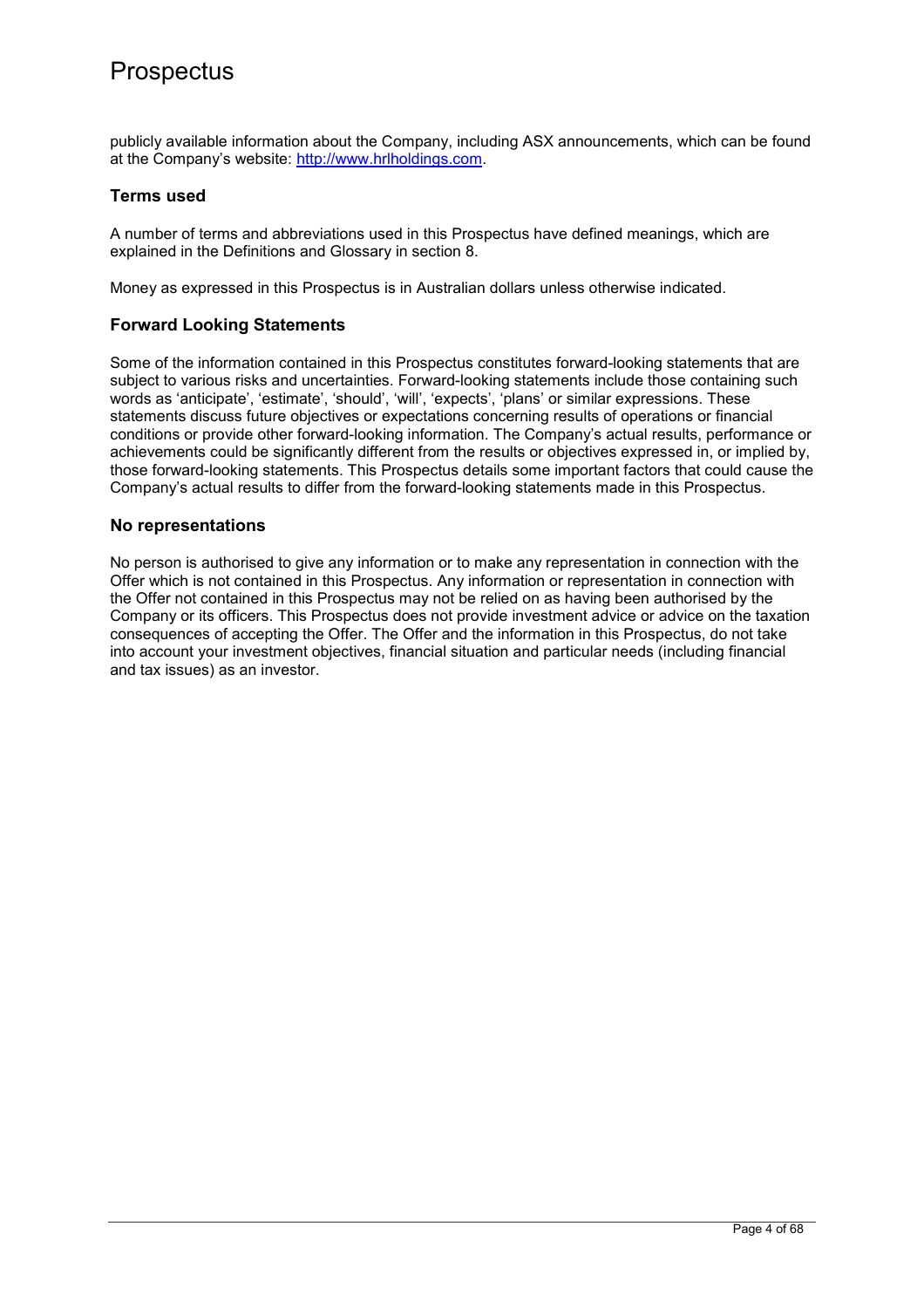## TABLE OF CONTENTS

| 6. |  |
|----|--|
|    |  |
|    |  |
|    |  |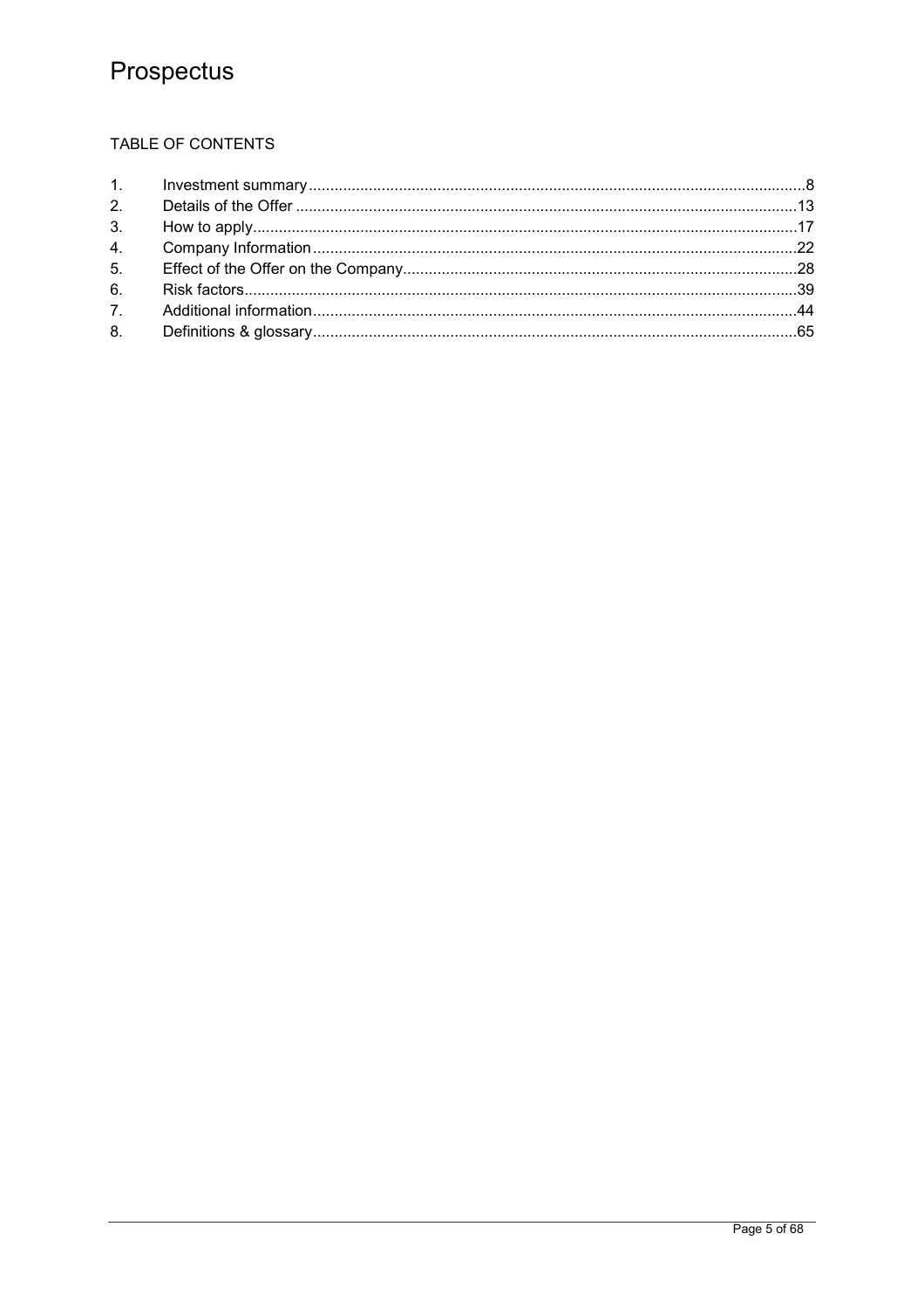## **Chairman's letter**

## 17 February 2017

Dear Shareholders,

It is my pleasure to present this Prospectus and to invite you to take up your Entitlement of New Shares in HRL Holdings Limited (**the Offer)**

As announced on 17 February 2017 the Directors wish to provide the opportunity for Eligible Shareholders to invest in New Shares under the Offer. The Offer is a non-renounceable rights issue of 4 New Shares for every 11 Shares held at an issue price of \$0.10 per New Share, to raise approximately \$5.8 million (before Offer costs). The issue price represents a 22.5% discount to the 30 day volume-weighted average Share price (being \$0.129) as at the close on Thursday 16 February 2017.

The Shareholders of HRL who have a registered address in Australia or New Zealand and who hold Shares in HRL at 7:00pm (AEST) on 24 February 2017 may participate in the Offer. It is proposed that the funds raised from the Offer and existing cash on hand will be used to;

- acquire Morrison Geotechnic;
- cover costs of the Offer;
- reduce existing debt; and
- to provide working capital.

It is intended that the Rights Issue will proceed on the basis that existing HRL shareholders may apply for more than their pro-rata entitlement to take up any shortfall.

As announced to the market on 16 February 2017, subject to shareholder approval which is intended to be sought on or about the 29 March 2017, the Company is also seeking to acquire Integrated Holdings Group Pty Ltd (**Integrated**) whose subsidiary is Octfolio Pty Ltd which specialises in providing an information management software solution for asbestos and hazardous materials compliance (**Octfolio**). To facilitate the acquisition of Integrated the Company is undertaking a Placement on or about 13 April 2017 in the amount of \$2.75 million which as disclosed, will result in a placement of shares to the vendors of Integrated, two of which are directors of the Company. Please note the Offer is not subject to the completion of the purchase of Integrated. Further information with respect to this proposed acquisition can be found in the announcement made on 16 February 2017 (including the Investor Presentation) and in section 4.6 of this Prospectus.

The Directors intentions with respect to their entitlement to New Shares are set out in 1.8.

The Offer is non-renounceable and therefore your Entitlements will not be tradeable on the ASX or otherwise transferable.

The Offer is partially underwritten to \$5.0 million, providing certainty of the Company's ability to acquire Morrison Geotechnic, cover costs of the Offer, reduce our existing debt balance and provide working capital.

A personalised Entitlement and Acceptance Form is attached to this Prospectus and sets out the number of New Shares you are entitled to subscribe for as an Eligible Shareholder (**Entitlement**). Entitlements to New Shares can be accepted in full or in part by completing and returning the Entitlement and Acceptance Form which accompanies this Prospectus or making payment of Acceptance Monies by BPAY in accordance with the instructions set out below and on the Entitlement and Acceptance Form. Subscription moneys for the New Shares must be received by the Company at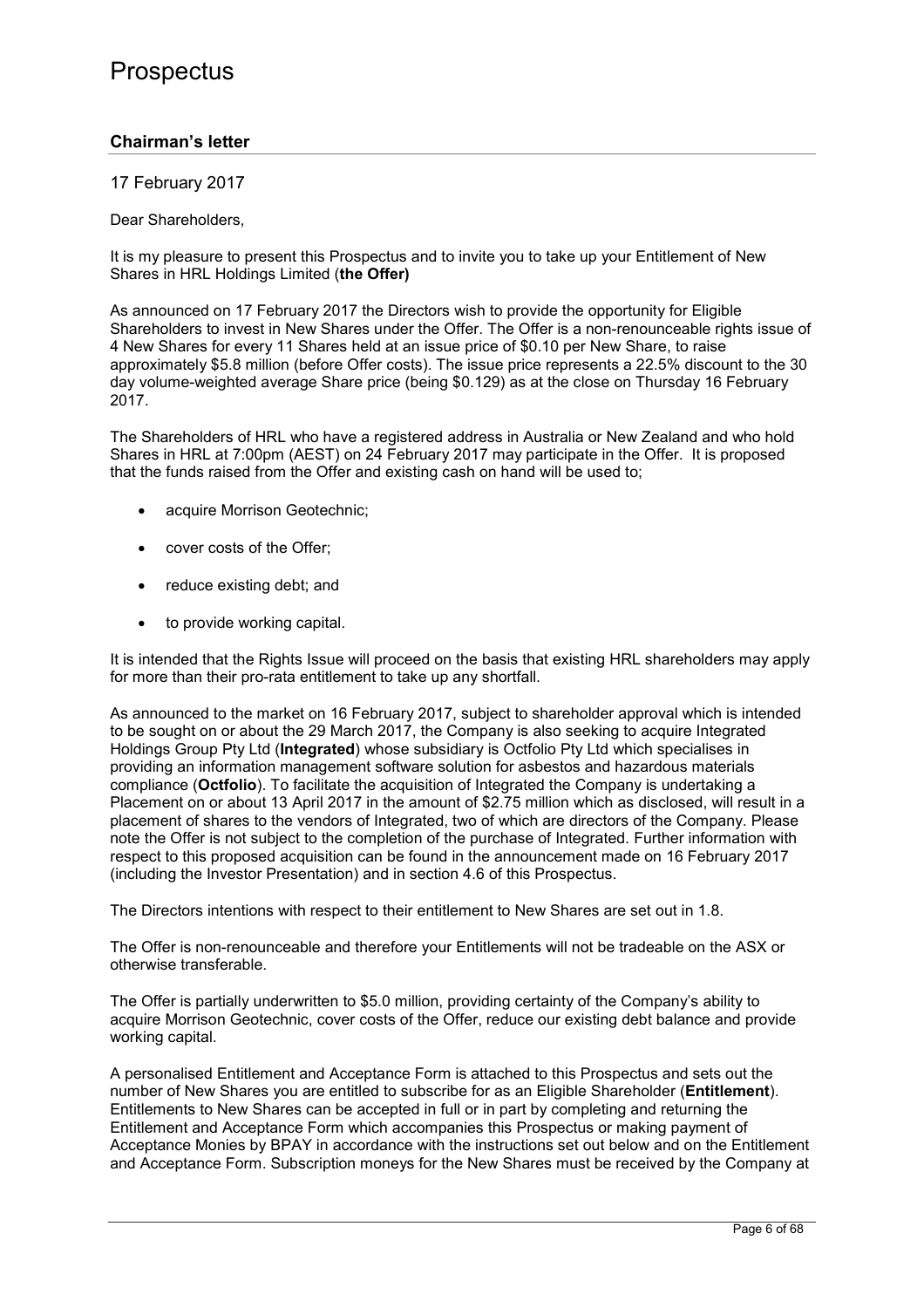its Share Registry by the Closing Date. Please refer to the timetable for the important dates of the Offer.

On behalf of the Directors, I thank you for your continued support and I invite you to consider this investment opportunity.

Yours Sincerely

Kevin Maloney HRL Chairman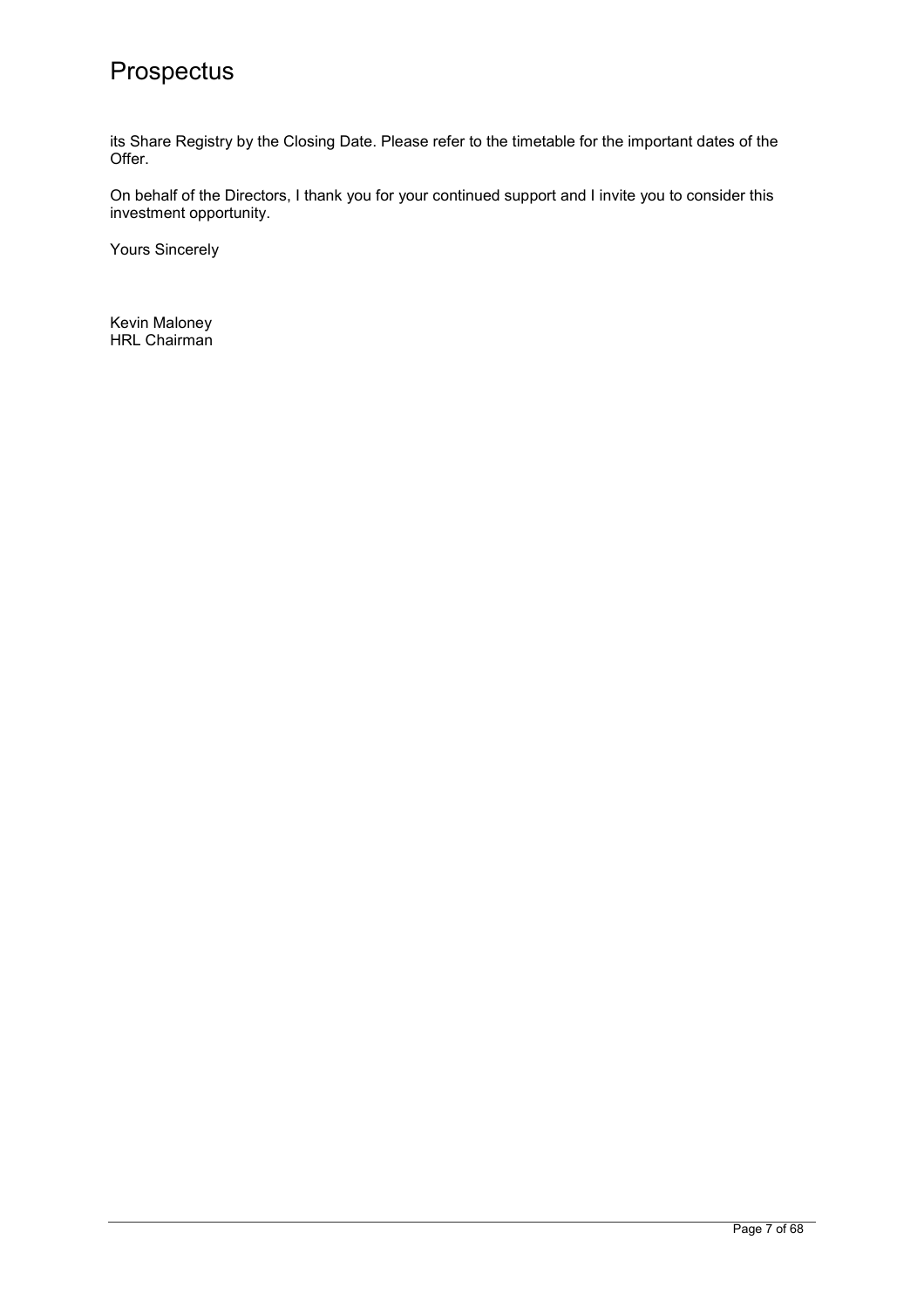## **1. Investment summary**

The information set out in this section is not intended to be comprehensive and should be read in conjunction with the full text of this Prospectus.

### 1.1 **The Offer**

This Prospectus is for the non-renounceable rights issue of approximately 4 New Shares at an issue price of \$0.10 per New Share, on the basis of 4 New Shares for every 11 Shares held by Eligible Shareholders as at the Record Date.

The issue price of \$0.10 per New Share represents a 22.5% discount to the 30 day volumeweighted average Share price for Shares (being \$0.129) as at the close on Thursday 16 February 2017.

The Offer is partially underwritten to \$5.0 million by Canaccord Genuity (Australia) Limited

The Offer is an offer to Eligible Shareholders only. Eligible Shareholders who do not take up all of their Entitlements will have their interest in HRL diluted.

Where fractions arise, they will be rounded up to the next whole number of New Shares.

On the same date as announcing the Offer, the Company applied to the ASX for the New Shares to be granted Official Quotation on the ASX. Official quotation of the New Shares is expected to occur on or about 23 March 2017.

The Directors may at any time decide to withdraw this Prospectus and the offer of New Shares made under this Prospectus, in which case the Company will return all Acceptance Monies (without interest) within 28 days of giving notice of such withdrawal.

## 1.2 **Minimum subscription**

There is no minimum subscription to the Offer.

#### 1.3 **Purpose of the Offer**

The Directors intend to apply the proceeds from the Offer for the purposes of:

- (a) acquire Morrison Geotechnic;
- (b) meet the costs of the Offer;
- (c) reduce existing debt; and
- (d) to provide working capital.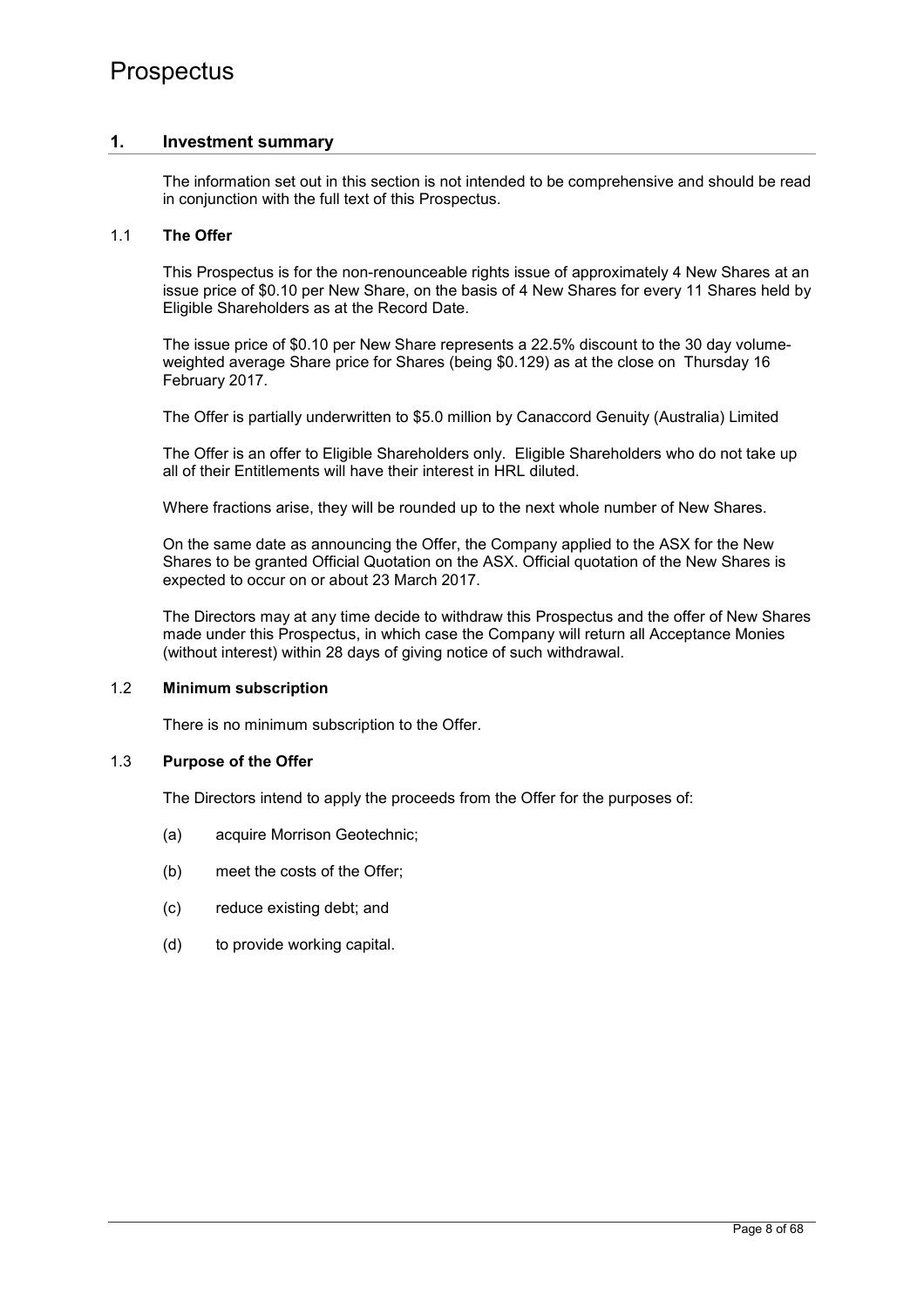The proceeds from the Offer (assuming it is fully subscribed) are proposed to be allocated in the following manner:

| <b>Proposed use of funds</b>                                                                                                                                                                |                |
|---------------------------------------------------------------------------------------------------------------------------------------------------------------------------------------------|----------------|
| Acquisition of Morrison Geotechnic                                                                                                                                                          | \$3.75 million |
| Reduce existing debt*                                                                                                                                                                       | \$1.20 million |
| Estimated costs of the Issue (including legal fees, Lead<br>Manager's fees, Underwriter's fees, Share Registry fees, ASX<br>fees and other miscellaneous costs associated with the Offer)** | \$0.44 million |
| Working capital                                                                                                                                                                             | \$0.39 million |
| Total (maximum raising)                                                                                                                                                                     | \$5.78 million |

*\* If the Offer is not fully subscribed, the reduction of existing debt will be reduced accordingly noting that the Offer is partially underwritten to \$5.0 million.* 

*\*\*Assumes that the Offer is fully subscribed, and does not take account of brokerage (if any) discussed at section 3.1.* 

However, in the event that circumstances change or other better opportunities arise the Directors reserve the right to vary the proposed uses to maximise the benefit to Shareholders

### 1.4 **Investment Highlights**

Acquisition of Morrison Geotechnic, a leading engineering and laboratory services firm providing services to the civil, engineering and construction industries, primarily across South East Queensland.

Opportunity to participate in new business development, including the Octfolio business, being acquired.

Strengthen the financial position of the Company through the paydown of bank debt.

#### 1.5 **Risk Factors**

Investing in the Company involves risk. There are factors, both specific to the Company and of a general nature, which may affect the future operating and financial performance of the Company. Some of these factors can be mitigated by appropriate commercial action.

However, many are outside the control of the Company, dependent on the policies adopted and approaches taken by regulatory authorities, or cannot otherwise be mitigated. If you are unsure about subscribing for New Shares, you should first seek advice from your stockbroker, accountant, financial or other professional adviser.

The following sets out a summary of some of the key risks relevant to the Company and its operations:

| <b>Risk</b>                        | <b>Details</b>                                                                                                                                                                                                                                                                                                                                                                                                                                                                                                                                                                            |
|------------------------------------|-------------------------------------------------------------------------------------------------------------------------------------------------------------------------------------------------------------------------------------------------------------------------------------------------------------------------------------------------------------------------------------------------------------------------------------------------------------------------------------------------------------------------------------------------------------------------------------------|
| <b>Integrated Acquisition Risk</b> | Whilst the Company has agreed to acquire Integrated<br>pursuant to an agreement dated 14February 2017 (SSA), the<br>acquisition is subject to various conditions, including<br>obtainment of approval of shareholders at a meeting intending<br>to be held on or about 29 March 2017 (EGM) The Offer is not<br>subject to the successful completion of the acquisition of<br>Integrated . No assurance can be given that shareholders will<br>approve the acquisition at the EGM and failure to do so may<br>result in the Company's business being materially and<br>adversely affected. |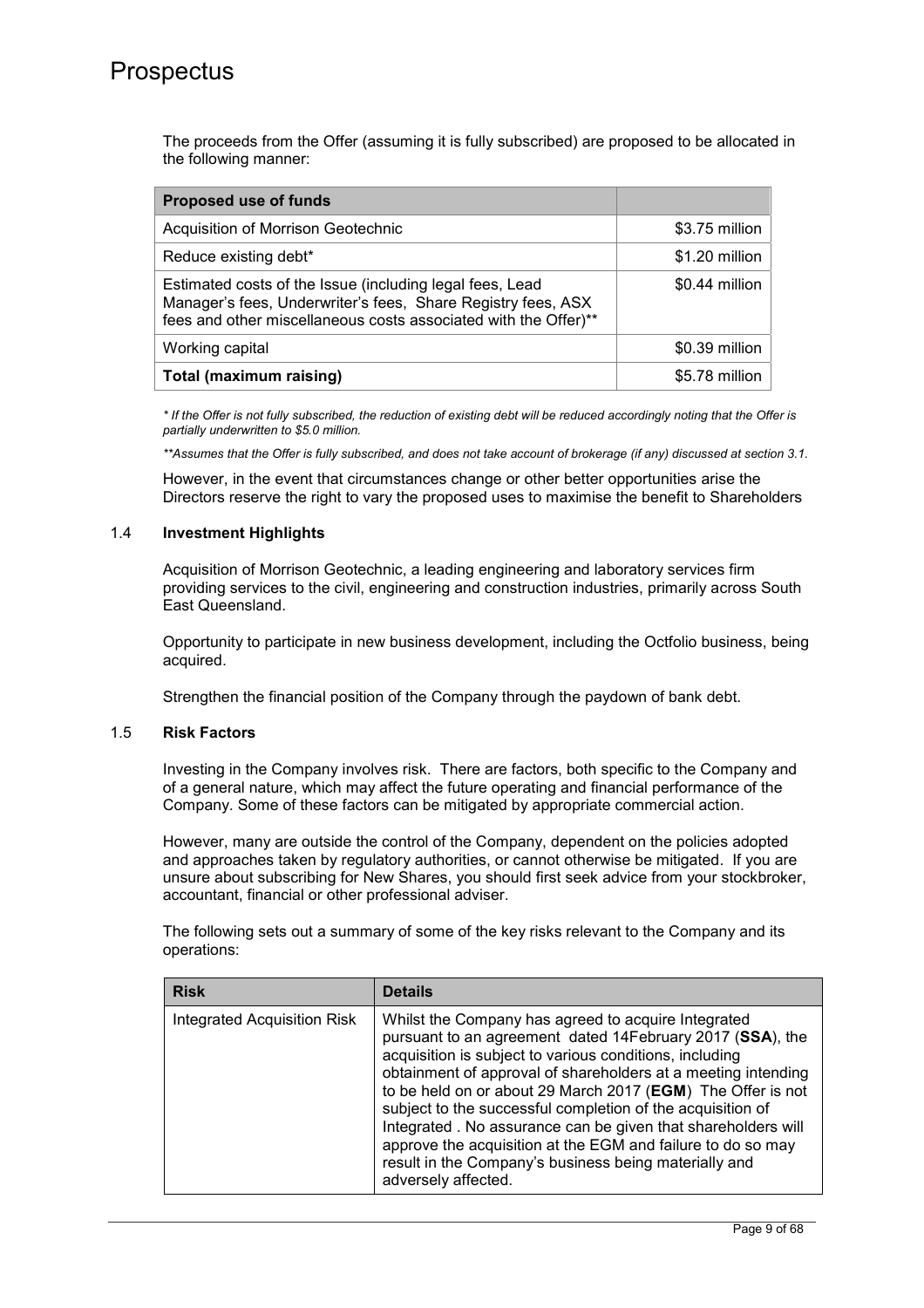| <b>Risk</b>                              | <b>Details</b>                                                                                                                                                                                                                                                                                                                                                                                                                   |
|------------------------------------------|----------------------------------------------------------------------------------------------------------------------------------------------------------------------------------------------------------------------------------------------------------------------------------------------------------------------------------------------------------------------------------------------------------------------------------|
| Regulatory risk and<br>government policy | Changes in relevant taxation, interest rates, other legal,<br>legislative and administrative regimes, and Government<br>policies in Australia (at Federal and State level), may have an<br>adverse effect on the assets, operations and ultimately the<br>financial performance of HRL.                                                                                                                                          |
| Service sector risk                      | HRL provides specialised environmental services, and as such<br>is subject to the demands of the sectors it provides and the<br>strength of its competition. Any impact of the sectors to which<br>HRL provides services will have an adverse effect on the<br>Company.                                                                                                                                                          |
| Operational risks and costs              | The operations of HRL may be disrupted by a variety of risks<br>and hazards which are beyond the control of the company<br>such as unforeseen weather events, natural disasters or<br>accidents.                                                                                                                                                                                                                                 |
| Additional requirements for<br>capital   | The Company may require additional funds in the future to<br>achieve its objectives. There is no assurance that these funds<br>will be available in the future, or if they are available, that they<br>will be on commercially acceptable terms to the Company. If<br>adequate additional funding is not available or acceptable on<br>the Company's terms, the Company's business will be<br>materially and adversely affected. |

Further details regarding risks which may affect the Company in the future are set out in Section 6.

The New Shares offered under this Prospectus carry no guarantee of profitability, dividends, return of capital or the price at which they may trade on ASX. The past performance of the Company should not necessarily be considered a guide to their future performance.

## 1.6 **New Share terms**

Upon issue, each New Share will rank equally with all existing Shares then on issue. A summary of the rights attaching to the New Shares is set out in Section 7.3.

### 1.7 **Acceptance of Entitlement to New Shares**

The number of New Shares to which an Eligible Shareholder is entitled and the total amount an Eligible Shareholder would have to pay if they choose to take up all of their rights to subscribe for New Shares is shown on the Entitlement and Acceptance Form accompanying this Prospectus. This Prospectus is for the information of Eligible Shareholders who are entitled and may wish to apply for the New Shares. Fractional entitlements will be rounded up to the nearest whole number.

Entitlements to New Shares can be accepted in full or in part by completing and returning the Entitlement and Acceptance Form which accompanies this Prospectus or making payment of Acceptance Monies by BPAY in accordance with the instructions set out below and on the Entitlement and Acceptance Form. Acceptance Monies should be rounded up to the nearest cent.

Subscription moneys for the New Shares must be received by the Company at its Share Registry by the Closing Date. Please refer to the timetable for the important dates of the Offer.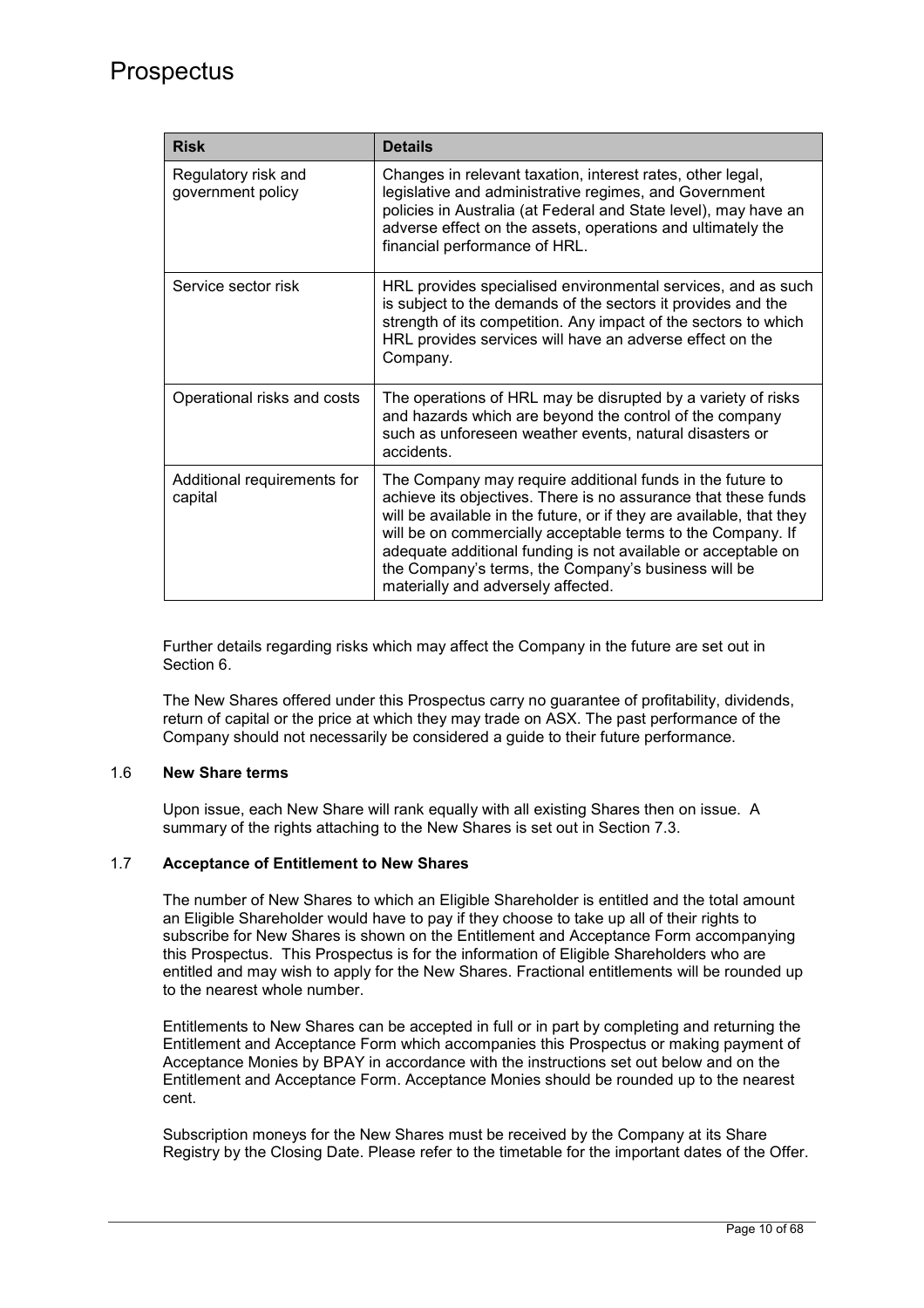#### 1.8 **Directors Intentions in respect of Entitlements**

As at the date of this Prospectus, some of the Directors of HRL have either a direct or indirect interest in Shares. Set out below is a table summarising the Entitlement of each Director (based on their current holding) and how they intend to treat their Entitlement.

| Name of<br><b>Director</b> | Current<br>Shareholding | %<br>shareholding | Rights<br><b>Issue</b> | % shareholding<br>Post Rights<br><b>Issue</b> | Subscription<br>Agreements | % shareholding<br>Post completion of<br>the Subscription<br>Agreements |
|----------------------------|-------------------------|-------------------|------------------------|-----------------------------------------------|----------------------------|------------------------------------------------------------------------|
| Kevin<br>Maloney           | 47.459.491              | 29.87%            | 0#                     | 21.90%                                        | 13,750,000                 | 25.07%                                                                 |
| Darren<br>Anderson         | 16.589.064              | 10.44%            | 0#                     | 7.66%                                         | 4,583,333                  | 8.67%                                                                  |
| <b>Mark Elliott</b>        | 2.848.634               | 1.79%             | 275.000*               | 1.44%                                         | O                          | 1.28%                                                                  |
| John Taylor                | 923.077                 | 0.58%             | 750.000*               | 0.77%                                         |                            | 0.69%                                                                  |

# neither Kevin Maloney nor Darren Anderson intend to subscribe for any shares in the Entitlement Offer as they will both be participants in the Placement of shares for which shareholder approval is being sought at an EGM to be held on 29 March 2017.

\* both Mark Elliott and John Taylor have entered into sub-underwriting agreements in relation to the Offer on the same terms and conditions as other sub-underwriters. The maximum number of shares they have committed to underwriting are included in the table above. Neither Director intends to directly subscribe for their Entitlement under the Offer. Mark Elliott's Entitlement under the Offer is 1,035,867 and John Taylor's entitlement under the Offer is 335,664. Further information with respect to the sub underwriting agreements is set out in 7.8(c).

#### 1.9 **Lead Manager**

Canaccord Genuity (Australia) Limited has been appointed Lead Manager to the Offer. Further details of the terms of appointment of the Lead Manager are set out in section 7.8.

### 1.10 **Underwriter**

Canaccord Genuity (Australia) Limited been appointed as the underwriter to the Offer. Further details of the terms of appointment of the underwriter are set out in section 7.8.

#### 1.11 **Applying for Additional New Shares**

Entitlements not taken up under the Offer may become available as Additional New Shares. Eligible Shareholders may, in addition to their Entitlements, apply for Additional New Shares over and above their Entitlement at the Offer Price (regardless of the size of their present holding.

It is an express term of the Offer that applicants for Additional New Shares will be bound to accept a lesser number of Additional New Shares allocated to them than applied for. If a lesser number is allocated to them, excess Application Money will be refunded without interest. The Company, in consultation with the Underwriter, reserves the right to scale back any applications for Additional New Share in their absolute discretion.

The Directors also reserve the right to issue any New Shares not allocated or under the terms of the underwriting under the Offer within 3 months following the Closing Date at a price not less than the Offer Price.

For further details regarding Additional New Shares and the Company's allocation policy for any Shortfall, please refer to Sections 2.4 and 3.4.

#### 1.12 **Shortfall and Dilution of Shareholder's Interests**

The Offer is partially underwritten. Shareholders should be aware that to the extent that they do not accept their Entitlements in full, a Shortfall will arise.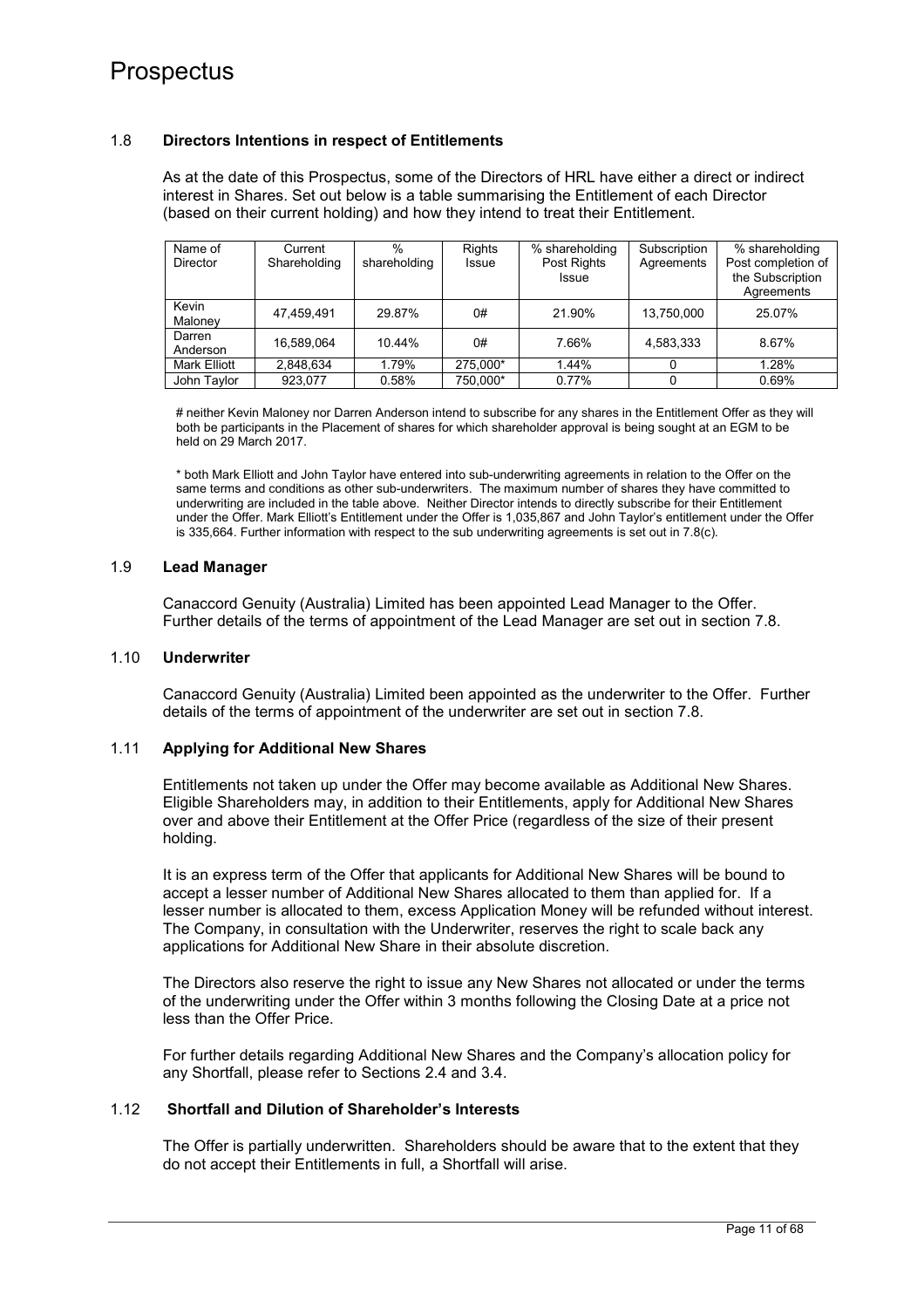As identified in paragraph 1.11, entitlements not taken up may become available as Additional New Shares. Eligible Shareholders can apply for Additional New Shares in addition to their Entitlement at the Offer Price regardless of the size of their present holding.

Any Additional New Shares not taken up with fall to the Underwriter up to the underwritten amount.

The Directors reserve the right, as contemplated within the Listing Rules, to allocate any Shortfall of New Shares still remaining after the allocation to the Underwriter, in their discretion (which may include to subscribers for Additional New Shares) so as to ensure a maximum amount of funds is raised.

Acceptance of Entitlements or the allocation of any Shortfall to other parties may also result in existing Shareholders or new investors significantly increasing their interest in the Company or obtaining a substantial interest in the Company. However, the Shortfall will only be placed to the extent that such placement is in compliance with the takeover provisions of the Corporations Act, which restrict a person and their associates from acquiring a relevant interest in the Company of more than 20.0%, subject to a number of exemptions.

For completeness, the Company sets out below, the potential effect on Control that may arise with respect to its largest shareholder and the other vendors of Integrated as well as the other shareholders of the Company both post the Offer as well as post the Placement. .

| <b>Shareholders</b>                                                                                          | <b>Existing</b><br><b>Holding</b> | %      | <b>Post Rights</b><br><b>Issue</b> | %      | Post<br><b>Subscription</b><br><b>Agreements</b> | $\frac{9}{6}$ |
|--------------------------------------------------------------------------------------------------------------|-----------------------------------|--------|------------------------------------|--------|--------------------------------------------------|---------------|
| <b>Tulla Property</b>                                                                                        | 47,459,491                        | 29.87  | 47,459,491                         | 21.90% | 61,209,491                                       | 25.07%        |
| Partners Pty Ltd<br>ACN 126 992 103<br>as trustees for the<br><b>Tulla Property</b><br><b>Partners Trust</b> |                                   |        |                                    |        |                                                  |               |
| Darren Anderson<br>and Julie Anderson<br>as trustees for the<br>DG & JE Anderson<br>Family Trust             | 16.589.064                        | 10.44% | 16,589,064                         | 7.66%  | 21,172,397                                       | 8.67%         |
| Craig Anderson and<br>Amanda Anderson<br>as trustees for the<br>CA & AM Anderson<br><b>Family Trust</b>      | 6,577,525                         | 4.14%  | 6,577,525                          | 3.04%  | 11.160.858                                       | 4.57%         |
| Greg Anderson and<br>Nancy Anderson as<br>trustees for the GJ &<br>NJ Anderson Family<br>Trust               | 6.354.377                         | 4.00%  | 6,354,377                          | 2.93%  | 10,937,711                                       | 4.48%         |
| Other Shareholders                                                                                           | 81,922,574                        | 51.56% | 139,705,494                        | 64.47% | 139,705,494                                      | 57.21%        |
| <b>Total</b>                                                                                                 | 158,903,031                       | 100%   | 216,685,951                        | 100%   | 244, 185, 951                                    | 100%          |

*The post rights issue percentage calculated in the table above has been calculated assuming that the rights issue is subscribed in full.* 

*Further the Offer is not being extended to Shareholders with registered addresses outside of Australia and New Zealand and the holdings of those Shareholders in the Company will be diluted by the Offer. The interests of a Shareholder in the Company may be diluted in the event that they are not eligible to participate or elect not to accept their Entitlement in full if the Offer is fully subscribed or alternatively, any Shortfall is fully placed*.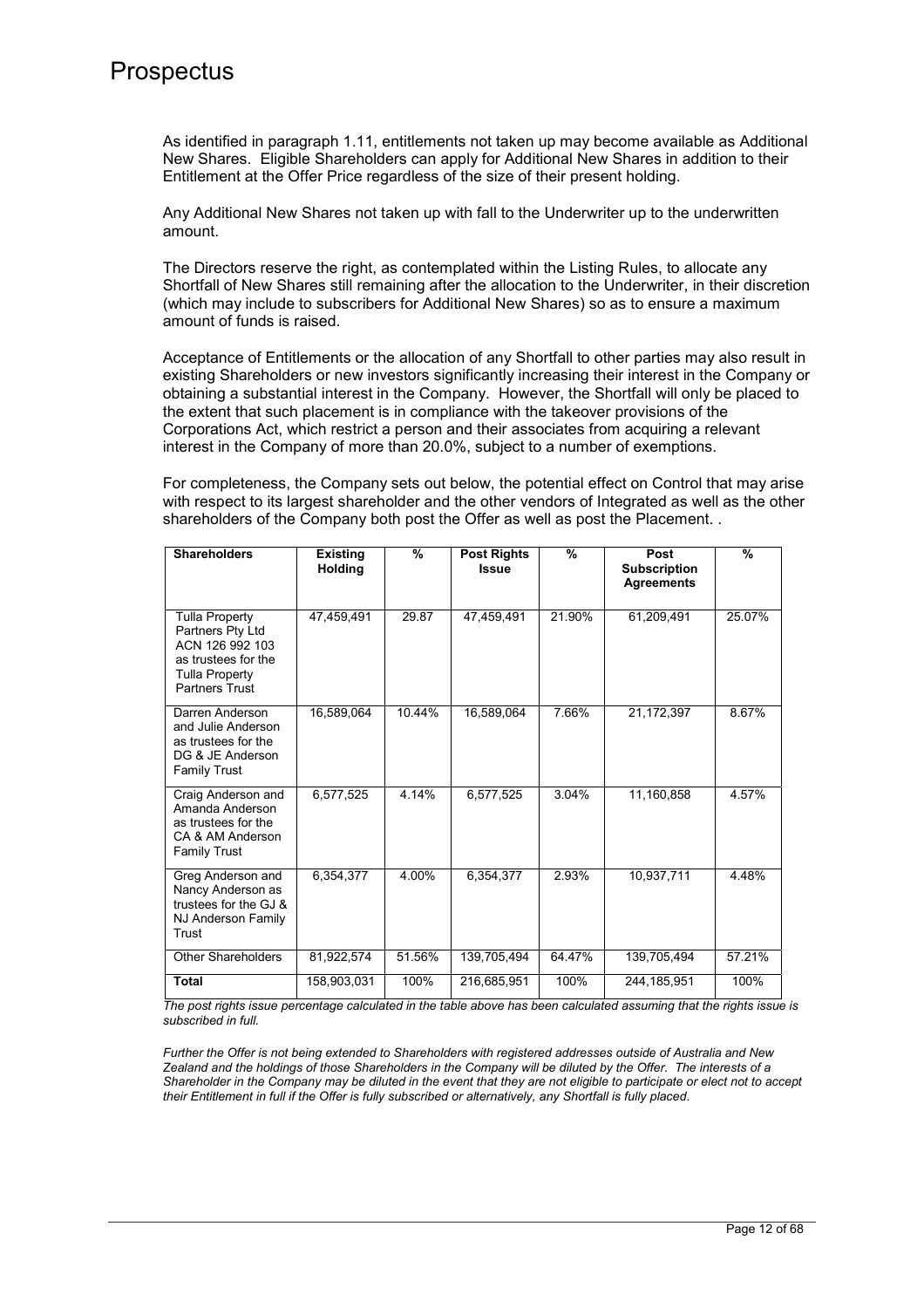## **2. Details of the Offer**

## 2.1 **Offer to Eligible Shareholders**

The Directors of HRL have approved a non-renounceable rights issue of approximately 57.8 million New Shares at \$0.10 per New Share to raise approximately \$5.8 million. Eligible Shareholders of HRL are entitled to subscribe for 4 New Shares for every 11 Shares held. Only those Shareholders shown on the share register at 7.00 pm (Sydney time) on the Record Date with a registered address in Australia and New Zealand will be entitled to participate in the Offer.

There are currently no Options on issue in the Company.

There are currently 3,088,667 unlisted performance shares on issue in the Company. Under the vesting conditions of the performance shares the earliest any of the performance shares can vest is 1 year from the plan commencement, which was 31 August 2016. As such, no performance shares can vest prior to the Record Date and accordingly cannot affect the number of Shares on issue as at the Record Date.

No stamp duty, brokerage or handling fees are payable by the applicant for New Shares offered by this Prospectus.

### 2.2 **Important dates**

| <b>Announcement of Issue</b>                                                        | Thursday, 16<br>February 2017    |
|-------------------------------------------------------------------------------------|----------------------------------|
| Notice to security holders containing Appendix 3B<br>information                    | Friday, 17 February<br>2017      |
| <b>Lodgement of Prospectus with ASIC</b>                                            | Friday, 17 February<br>2017      |
| Shares commence trading on an ex rights basis                                       | Thursday, 23<br>February 2017    |
| <b>Record Date for the Offer</b>                                                    | Friday, 24 February<br>2017      |
| <b>Prospectus and Entitlement and Acceptance Form</b><br>despatched to Shareholders | Tuesday, 28<br>February 2017     |
| <b>Opening Date of Offer (9am Sydney time)</b>                                      | Tuesday, 28<br>February 2017     |
| <b>Closing Date of Offer (5pm Sydney time)</b>                                      | 5:00pm Tuesday,<br>14 March 2017 |
| <b>Advise ASX of any shortfall</b>                                                  | Friday, 17 March<br>2017         |
| <b>Expected date of issue of New Shares</b>                                         | Tuesday, 21 March<br>2017        |
| <b>Commencement of trading of New Shares on ASX</b>                                 | Wednesday, 22<br>March 2017      |
| Expected date of despatch of holding statements for New<br><b>Shares</b>            | Wednesday, 22<br>March 2017      |

*The dates set out in this table are subject to change and are indicative only. The Company reserves the right to alter this timetable at any time.*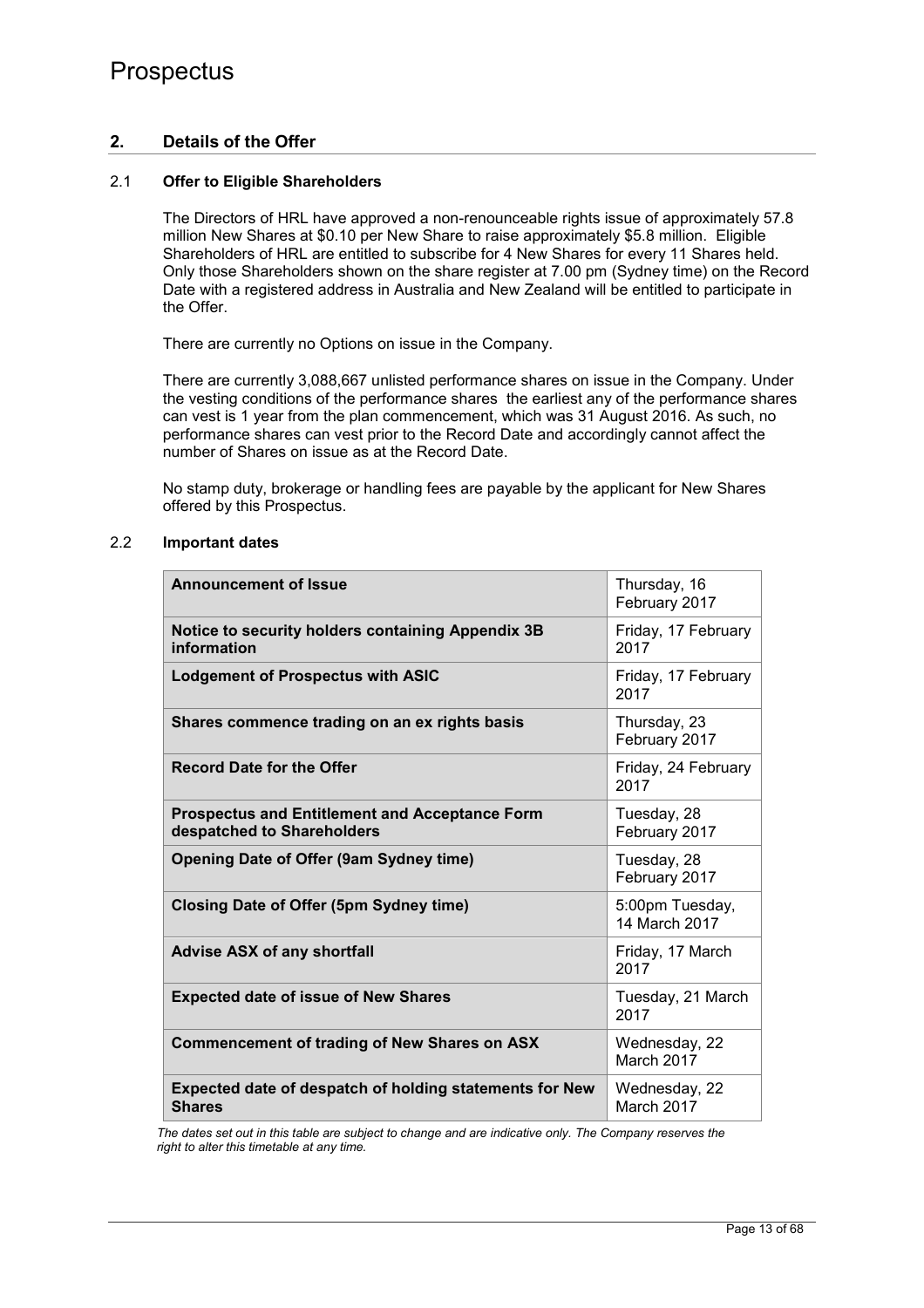The Directors, subject to the requirements of the Listing Rules and the *Corporations Act*, reserve the right to:

- withdraw the Offer without prior notice; or
- vary any of the important dates set out in this Offer, including extending the Offer.

#### 2.3 **Additional New Shares**

New Shares that are not acquired by Eligible Shareholders under the Offer will be placed in a pool of shares referred to as Additional New Shares. Eligible Shareholders are entitled to apply for Additional New Shares over and above their Entitlement at the Offer Price

Eligible Shareholders may, in addition to their Entitlement, apply for Additional New Shares regardless of the size of their present holding. It is possible that there may be few or no Additional New Shares available for issue, depending on the level of take up of Entitlements by Shareholders. Eligible Shareholders wishing to apply for Additional Securities may indicate the number of Additional Securities for which they wish to apply in accordance with the instructions on Entitlement and Acceptance Form. The consideration for these Additional New Shares must be included with the payment for your Entitlement.

There is no guarantee that in the event that Additional New Shares are available for issue, they will be allocated to all or any of the Eligible Shareholders who have applied for them. The Company, in consultation with the Underwriter reserves the right to scale back any applications for Additional New Shares in its absolute discretion. It is an express term of the Offer that applicants for Additional New Shares accept a lesser number of Additional New Shares than applied for if allocated to them. If a lesser number is allocated to them, excess application money will be refunded without interest as soon as practicable after all Additional New Shares have been issued.

In the event that there is a Shortfall in subscriptions under the Offer, the Directors reserve the right, as contemplated within the Listing Rules, to allocate any Shortfall of New Shares in their discretion (which may include to subscribers for Additional New Shares) so as to ensure a maximum amount of funds is raised. They will do so in a manner which will ensure that no Shareholder will, as a consequence of taking up their Entitlement or being placed with any Shortfall; hold a relevant interest in more than 19.99% of all of the Shares in HRL after completion of the Offer.

The Company will not allocate or issue Additional New Shares where it is aware that to do so would result in a breach of the Corporations Act, the Listing Rules or any other relevant legislation or law. Eligible Shareholders wishing to apply for Additional New Shares must consider whether or not the issue of the Additional New Shares applied for would breach the Corporations Act or the Listing Rules having regard to their own circumstances.

Directors of HRL (and any other related parties) are not permitted to apply for Additional New Shares but may take up their Entitlement, if any.

For further details regarding Additional New Shares and the Company's allocation policy for any Shortfall, please refer to Section 3.4.

## 2.4 **Allotment and allocation policy**

The Company will proceed to allocate New Shares as soon as possible after the Closing Date and receiving ASX permission for official quotation of the New Shares.

Allotment of New Shares under the Offer is expected to occur on Tuesday, 21 March 2017. From this date, applicants may call the Company's Share Registry to seek confirmation of this allocation. In respect of Additional New Shares, the allocation policy is set out in Section 3.4.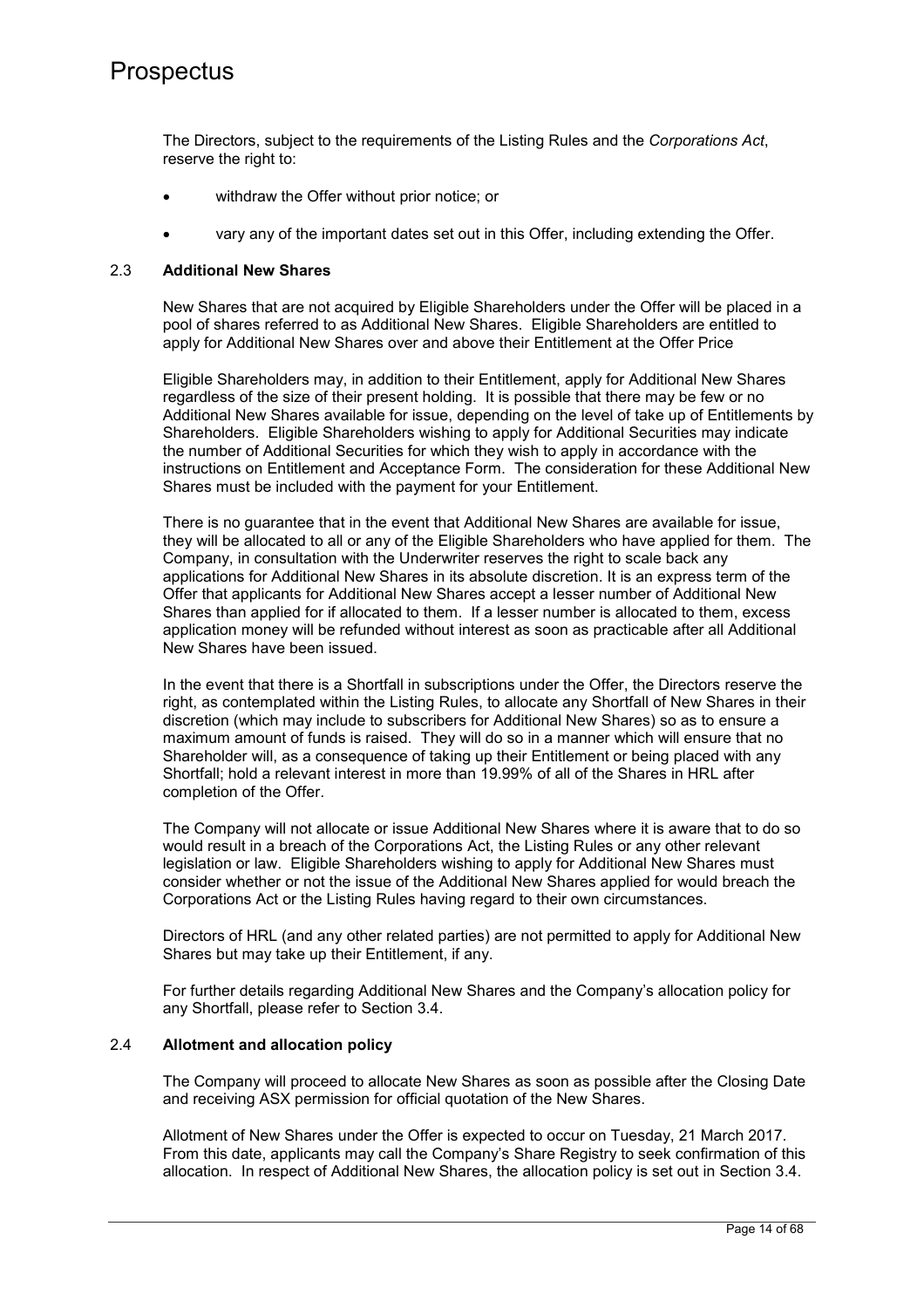In the case that there is less than full subscription by Shareholders of their Entitlements under this Prospectus, the Directors reserve the right, as contemplated within the ASX Listing Rules to issue any Shortfall at their discretion (see section 3.4). Any Shortfall will be issued within 3 months after the Closing Date at an issue price being not less than the Offer Price (or as otherwise permitted by the ASX).

Successful Applicants will be notified in writing of the number of New Shares allocated to them as soon as possible following the allocation being made.

It is the responsibility of Applicants to confirm the number of New Shares allocated to them prior to trading in New Shares. Applicants who sell New Shares before they receive notice of the number of New Shares allocated to them do so at their own risk. No New Shares will be allotted or issued on the basis of this Prospectus later than 13 months after the date of issue of this Prospectus.

## 2.5 **ASX listing**

On the same date as announcing the Offer, the Company applied to the ASX for the New Shares to be issued pursuant to this Prospectus to be listed for official quotation by the ASX. If granted, quotation of the New Shares will commence as soon as practicable after allotment of the New Shares to Applicants and is expected to occur on or about Tuesday, 21 March 2017. It is the responsibility of the Applicants to determine their allocation of New Shares prior to trading. ASX Participating Organisations (as defined in the ASX Business Rules) cannot deal in the New Shares either as principal or agent until official quotation is granted.

Should the New Shares not be granted official quotation on the ASX within 3 months after the date of this Prospectus, none of the New Shares offered under this Prospectus will be issued and all acceptance money will be refunded without interest to Applicants within the time prescribed by the Corporations Act.

#### 2.6 **Holding statements**

Each successful applicant under the Offer will be provided with a holding statement which sets out the number of New Shares issued to that applicant under the Offer, and other information required by the Corporations Act.

Holding statements for the New Shares issued under the Offer are expected to be despatched on Wednesday 22 March 2017. It is the responsibility of applicants to be sure of their respective holdings of New Shares prior to trading in them. Applicants who sell Shares before they receive their holding statements will do so at their own risk.

#### 2.7 **CHESS**

The Company will apply to ASX Settlement for the New Shares to participate in the Securities Clearing House Electronic Sub register System known as CHESS.

The Company will not issue certificates to Shareholders with respect to the New Shares. After allotment of the New Shares, those who are issuer sponsored holders will receive an issuer sponsored statement and those who are CHESS holders will receive an allotment advice.

The CHESS statements, which are similar in style to bank account statements, will set out the number of New Shares allotted to each successful applicant pursuant to this Prospectus. The statement will also advise holders of their Holder Identification Number. Further statements will be provided to holders which reflect any changes in their holding in the Company during a particular month.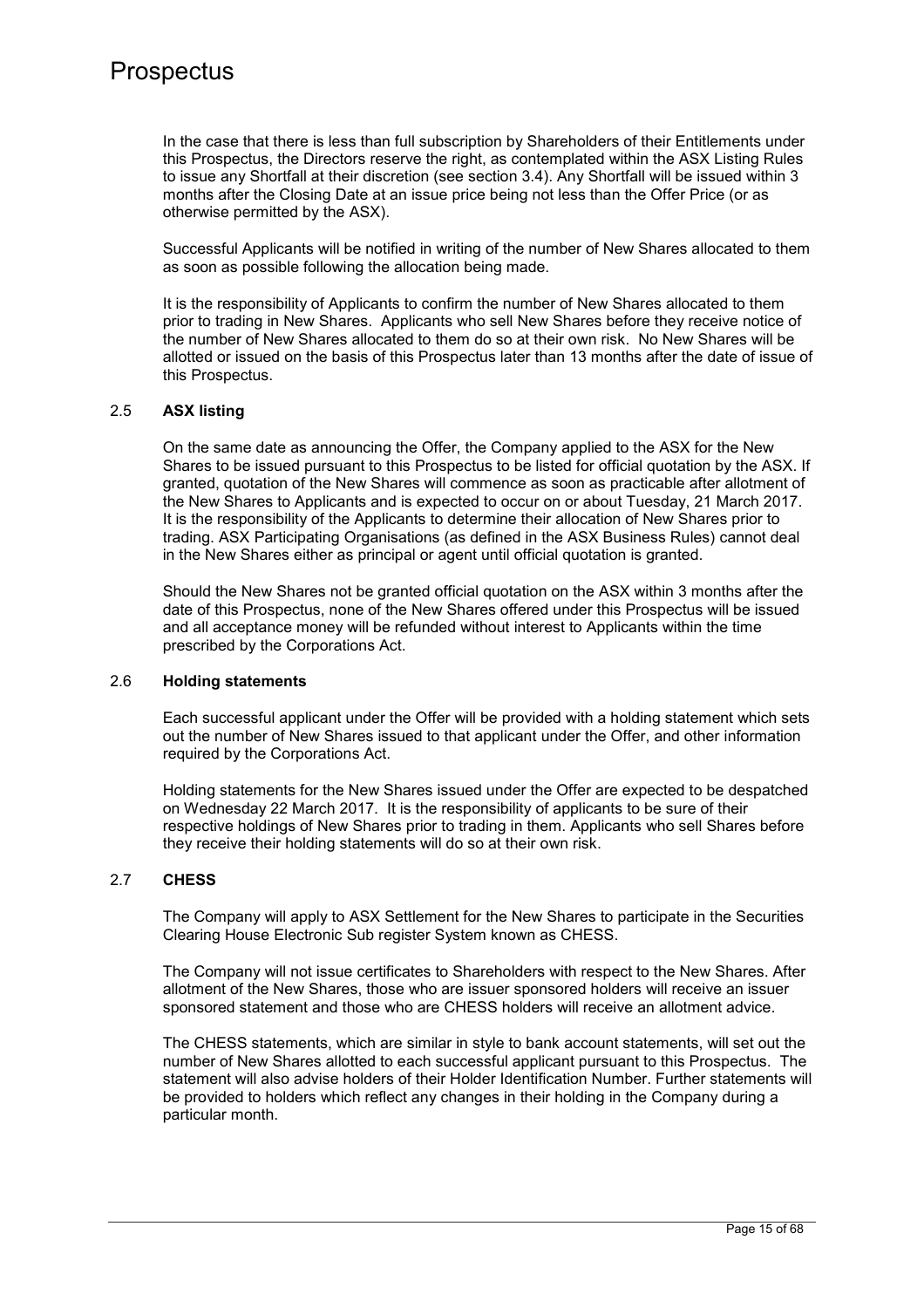### 2.8 **No rights trading**

Entitlements to New Shares pursuant to the Offer are non-renounceable and accordingly will not be traded on the ASX.

### 2.9 **Minimum subscription**

There is no minimum subscription to the Offer.

#### 2.10 **Lead Manager**

Canaccord Genuity (Australia) Limited has been appointed the Lead Manager to the Offer. Further details of the appointment of the Lead Manager are set out in section 7.8.

### 2.11 **Underwriting**

The Offer is partially underwritten by Canaccord Genuity (Australia) Limited. Further details of the appointment of the Underwriter are set out in section 7.8.

## 2.12 **Overseas shareholders**

The Company has not made investigations as to the regulatory requirements that may prevail in the countries outside of Australia and New Zealand in which the Company's Shareholders reside.

This Offer Document and accompanying forms do not, and are not intended to, constitute an offer of New Shares in any place outside of Australia and New Zealand in which, or to any person to whom, it would not be lawful to make such an offer or to issue this Offer or that Form.

The distribution of this Prospectus in places outside of Australia and New Zealand may be restricted by law and persons who come into possession of this Prospectus should seek advice on and observe those restrictions. Any failure to comply with those restrictions may violate applicable securities laws.

The Company has decided that it is unreasonable to make offers under this Prospectus to Shareholders with registered addresses outside of Australia and New Zealand (**Ineligible Shareholders**) having regard to the number of Shareholders in those places, the number and value of the New Shares they would be offered and the legal and regulatory requirements in those places and costs of complying with those requirements. Accordingly, the Offer is not being extended to, and does not qualify for distribution or sale by Ineligible Shareholders and no New Shares will be issued to Ineligible Shareholders.

In particular this Offer is not made in the United States or to persons (including nominees or custodians) acting for the account or benefit of a person in the United States, or to any person who is ineligible under applicable securities laws in any country to receive an offer under the Offer Document without any requirement for a prospectus to be lodged or registered.

#### 2.13 **Notice to nominees and custodians**

Nominees and custodians may not distribute any part of this document in the United States or in any other country outside of Australia and New Zealand, except to beneficial shareholders in another country (other than the United States) where the Company may determine it is lawful and practical to make the Offer. Any person in the United States with a holding through a nominee may not participate in the Offer.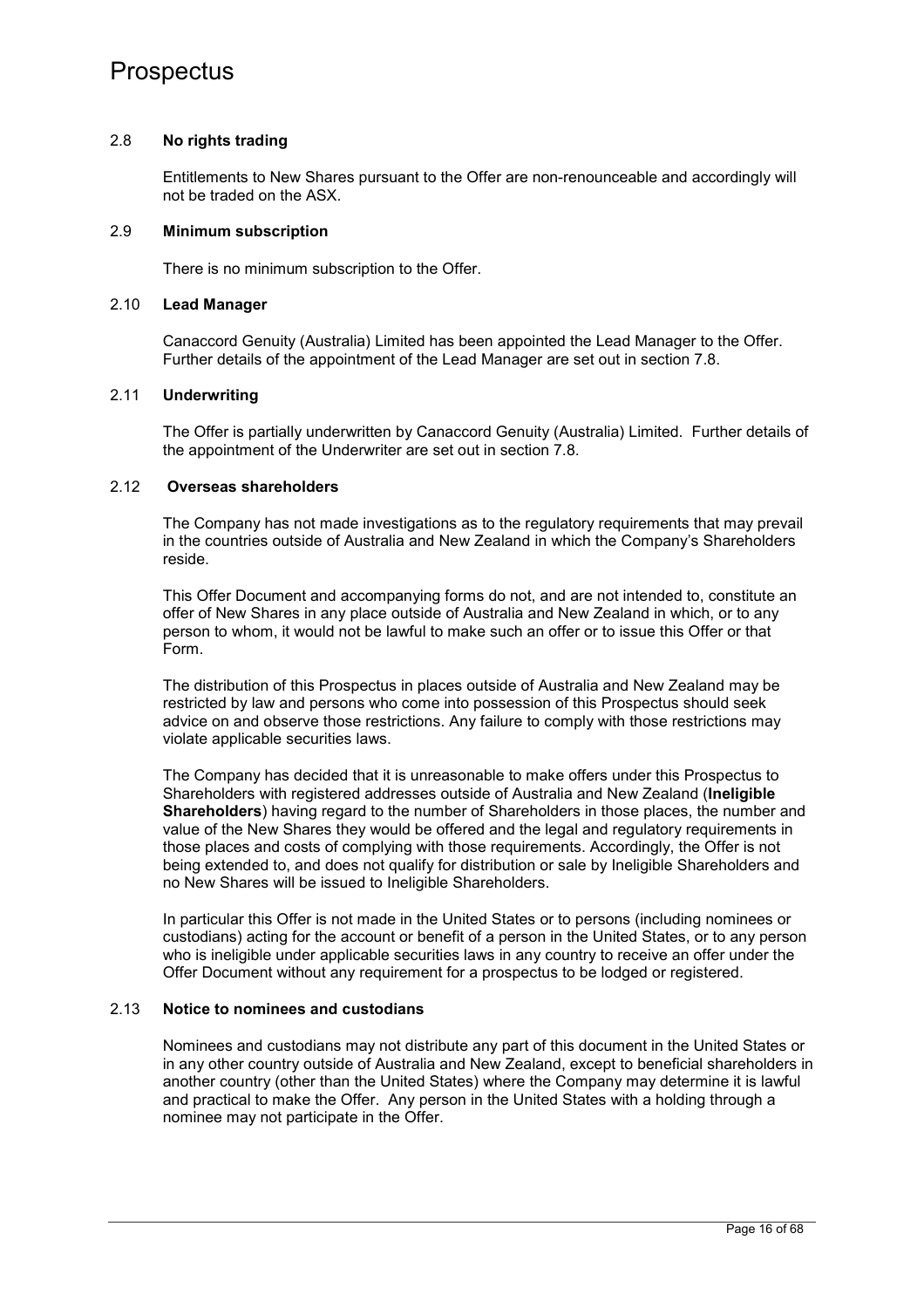## 2.14 **Electronic prospectus**

An electronic version of this Prospectus is available on the Internet at http://www.hrlholdings.com.

The Entitlement and Acceptance Form may only be distributed together with a complete and unaltered copy of the Prospectus. The Company will not accept a completed Entitlement and Acceptance Form if it has reason to believe that the investor has not received a complete paper copy or electronic copy of the Prospectus or if it has reason to believe that the Entitlement and Acceptance Form or electronic copy of the Prospectus has been altered or tampered with in any way.

While the Company believes that it is extremely unlikely that in the Offer period the electronic version of the Prospectus will be tampered with or altered in any way, the Company cannot give any absolute assurance that it will not be the case. Any investor in doubt concerning the validity or integrity of an electronic copy of the Prospectus should immediately request a paper copy of the Prospectus directly from the Company or the Share Registry or a financial adviser.

### **3. How to apply**

### 3.1 **How to accept your entitlement**

Eligible Shareholders may accept their Entitlement either in whole or in part. The number of New Shares which Eligible Shareholders are entitled to is shown on the Entitlement and Acceptance Form which accompanies this Prospectus.

### 3.2 **Eligible Shareholders may participate in the Offer as follows:**

(a) Take up your Entitlement in full and apply for Additional New Shares

If you are an Eligible Shareholder and you wish to take up all of your Entitlement and apply for Additional New Shares in excess of your Entitlement, please

- complete the Entitlement and Acceptance Form, which accompanies this Prospectus, in accordance with the instructions set out on the form; and
- forward your completed Entitlement and Acceptance Form, together with your cheque or bank draft for the amount shown on your Entitlement and Acceptance Form, in the reply paid envelope to reach the Company's Share Registry,

so that it is received by no later than 5:00pm (Sydney time) on the Closing Date or such later date as the Directors determine.

Cheques and bank drafts, in **Australian currency** should be made payable to HRL Holdings Ltd and crossed "not negotiable".

You should ensure that sufficient funds are held in the relevant account(s) to cover the Acceptance Monies. If the amount of your cheque for Acceptance Monies is insufficient to pay in full for the number of whole New Shares you have applied for in your Entitlement and Acceptance Form, you will be taken to have applied for such lower number of New Shares as your cleared Acceptance Monies will pay for (and to have that number of New Shares on your Entitlement and Acceptance Form). Alternatively, your Application will be rejected. If your cheque does not clear due to insufficient funds in your account, your Application will be rejected.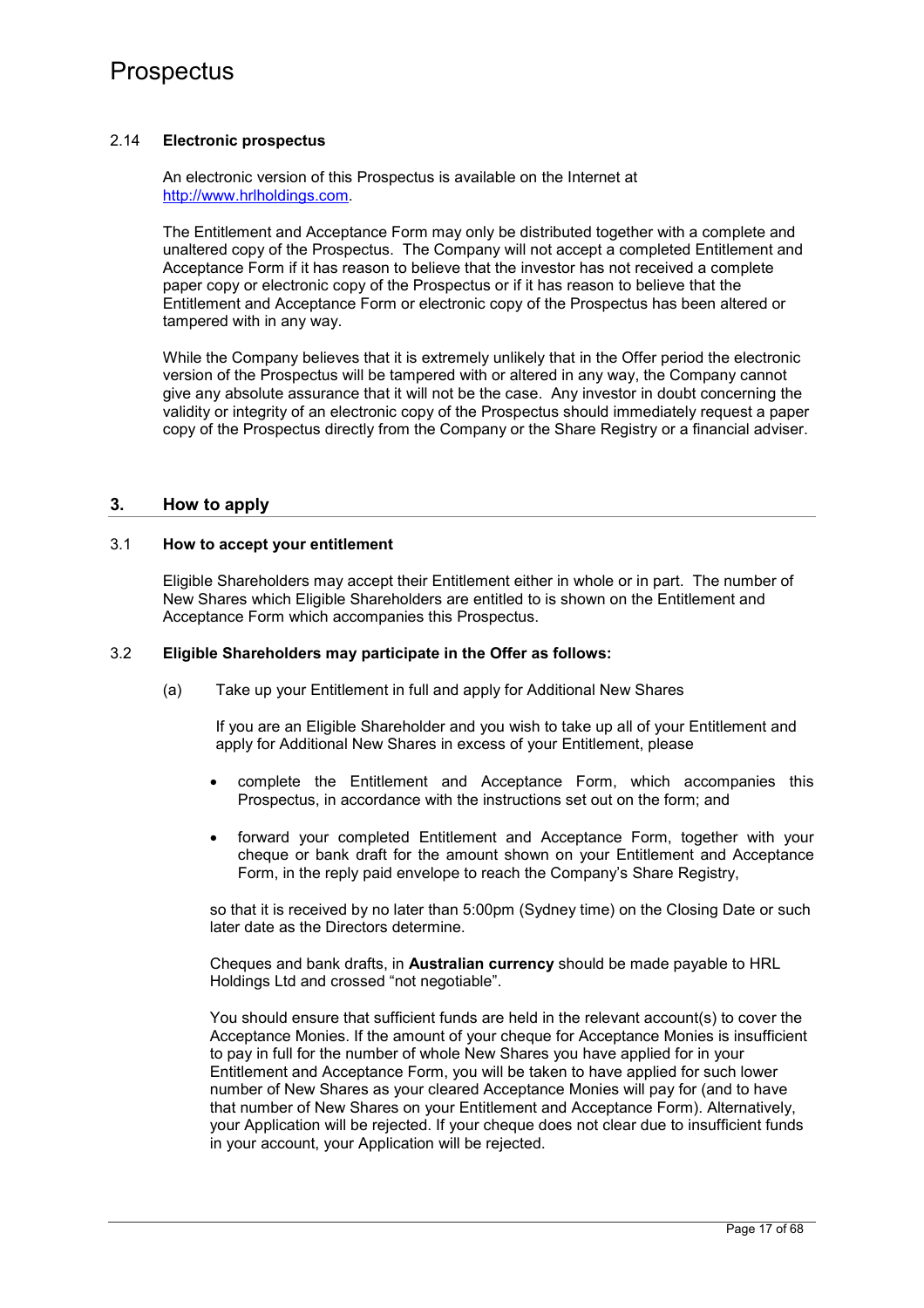If you intend to pay for the New Shares by BPAY, there is no need to return the Entitlement and Acceptance Form (but you must ensure that your payment is received by no later than 5:00pm (Sydney time) on the Closing Date or such later date as the Directors determine, keeping in mind that payments made by BPAY may take 1 or more Business Days to clear. Please refer to the information below regarding payment by BPAY.

(b) Take up your Entitlement in full

If you are an Eligible Shareholder and wish to take up all of your Entitlement, please:

- complete the Entitlement and Acceptance Form, which accompanies this Prospectus, in accordance with the instructions set out on the form; and
- forward your completed Entitlement and Acceptance Form, together with your cheque or bank draft for the amount shown on your Entitlement and Acceptance Form, in the reply paid envelope to reach the Company's Share Registry,

so that it is received by no later than 5:00pm (Sydney time) on the Closing Date or such later date as the Directors determine.

Cheques and bank drafts, in **Australian currency** should be made payable to HRL Holdings Ltd and crossed "not negotiable".

You should ensure that sufficient funds are held in the relevant account(s) to cover the Acceptance Monies. If the amount of your cheque for Acceptance Monies is insufficient to pay in full for the number of whole New Shares you have applied for in your Entitlement and Acceptance Form, you will be taken to have applied for such lower number of New Shares as your cleared Acceptance Monies will pay for (and to have that number of New Shares on your Entitlement and Acceptance Form). Alternatively, your Application will be rejected. If your cheque does not clear due to insufficient funds in your account, your Application will be rejected.

If you intend to pay for the New Shares by BPAY, there is no need to return the Entitlement and Acceptance Form (but you must ensure that your payment is received by no later than 5:00pm (Sydney time) on the Closing Date or such later date as the Directors determine, keeping in mind that payments made by BPAY may take 1 or more Business Days to clear. Please refer to the information below regarding payment by BPAY.

(c) Take up some of your Entitlement

If you are an Eligible Shareholder and wish to take up only some of your Entitlement, please:

- complete the Entitlement and Acceptance Form, which accompanies this Prospectus, by inserting the number of New Shares for which you wish to accept the Offer under this Prospectus (being less than your Entitlement as specified on the Entitlement and Acceptance Form); and
- forward the completed Entitlement and Acceptance Form together with your cheque or bank draft for the total amount payable to reach the Company's Share Registry,

so that it is received by no later than 5.00pm (Sydney time) on the Closing Date or such later date as the Directors determine.

Cheques and bank drafts, in **Australian currency**, should be made payable to HRL Holdings Ltd and crossed "not negotiable".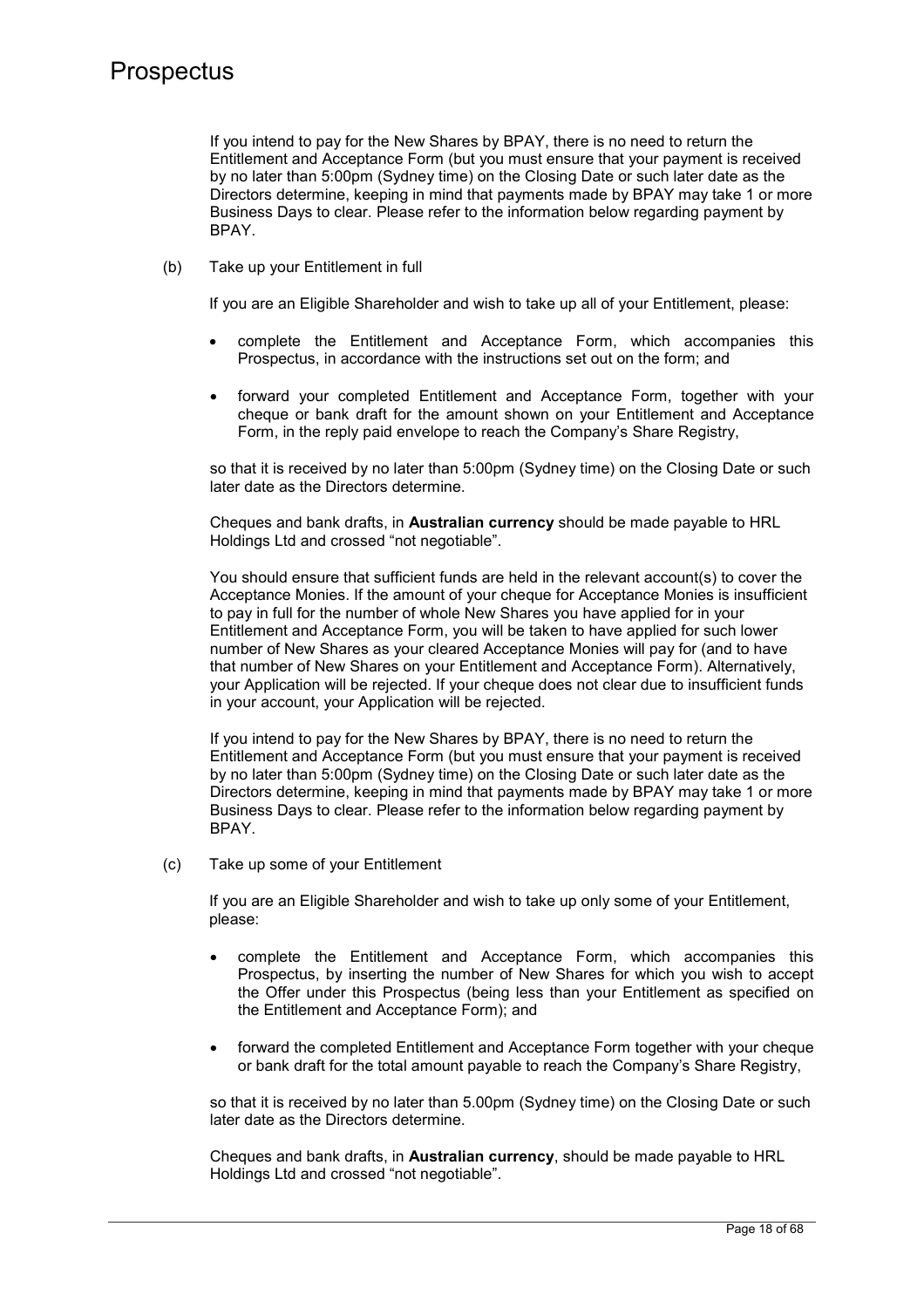If you intend to pay for the New Shares by BPAY, there is no need to return the Entitlement and Acceptance Form (but you must ensure that your payment is received by no later than 5:00pm (Sydney time) on the Closing Date or such later date as the Directors determine, keeping in mind that payments made by BPAY may take 1 or more Business Days to clear. Please refer to the information below regarding payment by BPAY.

#### (d) Do nothing

You may do nothing, in which case you will have no right to subscribe for New Shares and no New Shares will be issued to you. However, if you are an Eligible Shareholder and you do nothing, then New Shares representing your Entitlement may be issued to the Underwriter or other third parties in placing any Shortfall.

You should also note that, if you do not take up your Entitlement, then although you will continue to own the same number of Shares, your percentage shareholding in the Company will decrease.

(e) General

If you have any queries concerning your Entitlement, please contact the Share Registry on 1300 733 154 (within Australia) or +61 1300 733 154 (from outside Australia) or contact your stockbroker or professional adviser.

Entitlement and Acceptance Forms and accompanying cheques or bank drafts may be lodged at any time before the Closing Date. Applications received after the Closing Date may not be accepted. The Company will not be responsible for postal or delivery delays.

The Offer Price of \$0.10 per New Share is payable in full on acceptance of part or all of your Entitlement.

If an Eligible Shareholder elects to make payment using BPAY, they must contact their bank, credit union or building society to make payment of the Acceptance Monies from their cheque or savings account. Refer to the Entitlement and Acceptance Form for the Biller Code and Customer Reference Number. Eligible Shareholders who have multiple holdings will have multiple Customer Reference Numbers.

Payment will only be accepted in Australian currency and cheques, bank drafts, money orders and BPAY payments must be drawn on an Australian bank.

No stamp duty, brokerage or handling fees are payable by the Applicant for the New Shares offered by this Prospectus. Completed Entitlement and Acceptance Forms and accompanying cheques should be forwarded to the following address:

#### **Hand Delivery**

HRL Holdings Limited C/- Link Market Services Limited 1A Homebush Bay Drive Rhodes NSW 2138

## **Postal Address**

HRL Holdings Limited C/- Link Market Services Limited GPO Box 3560 Sydney NSW 2001

The amount payable on acceptance will not vary during the period of the Offer and no further amount is payable on allotment. Acceptance Monies will be held in trust in a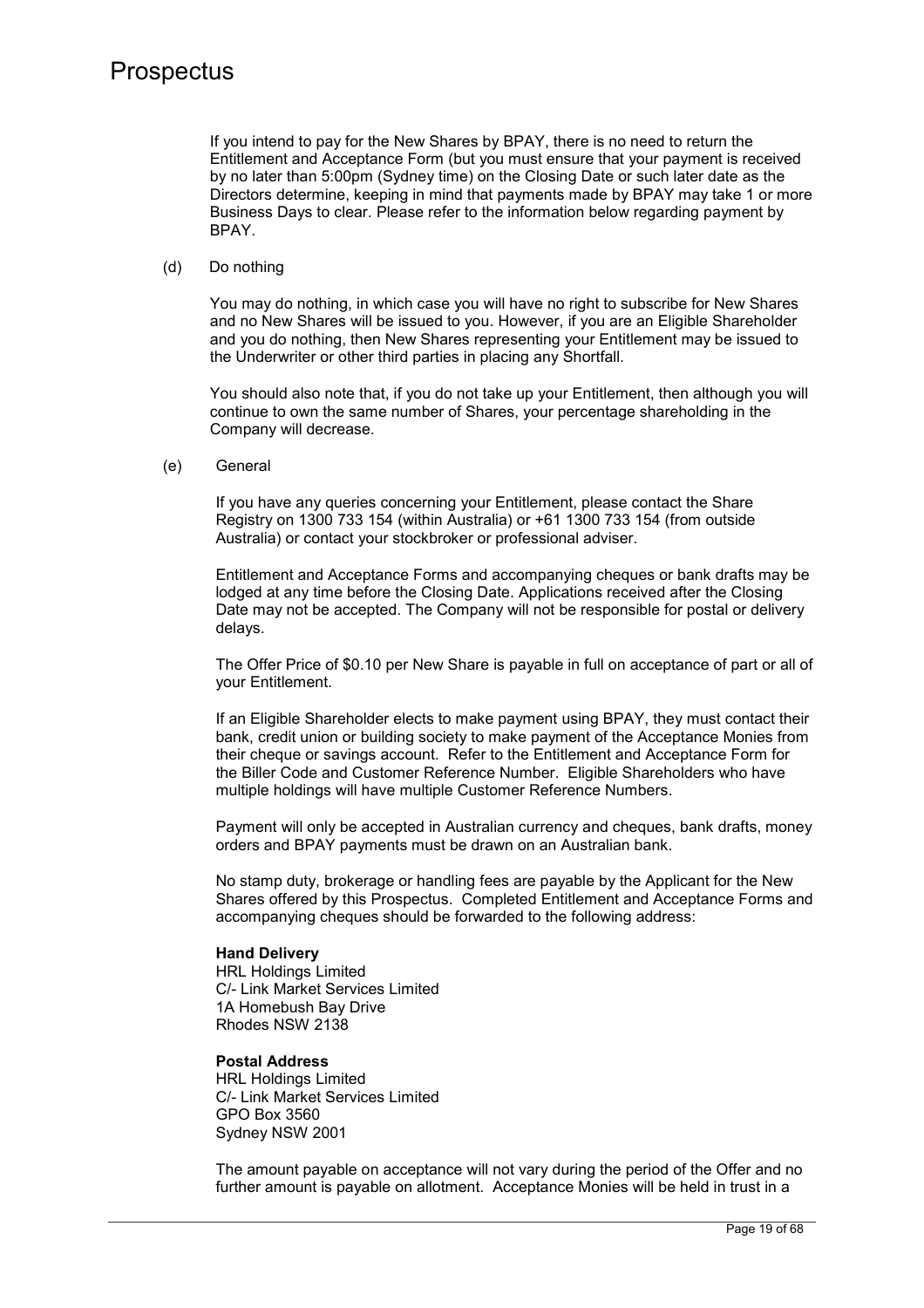subscription account until allotment of the New Shares. The subscription account will be established and kept by the Company on behalf of the Applicants. Any interest earned on the Acceptance Monies will be retained by the Company irrespective of whether allotment takes place.

No stamp duty, brokerage or handling fees are payable by the Applicant for the New Securities offered by this Prospectus.

## 3.3 **Binding effect of Entitlement and Acceptance Form**

A completed and lodged Entitlement and Acceptance Form, or a payment made through BPAY, constitutes a binding offer to acquire New Shares on the terms and conditions set out in this Prospectus and, once lodged or paid, cannot be withdrawn. If the Entitlement and Acceptance Form is not completed correctly it may still be treated as a valid application for New Shares. The Directors' decision whether to treat an acceptance as valid and how to construe, amend or complete the Entitlement and Acceptance Form is final.

By completing and returning your personalised Entitlement and Acceptance Form with the requisite Application Monies or making a payment by BPAY, you will also be deemed to have acknowledged, represented and warranted on behalf of each person on whose account you are acting that:

- (a) you are an Eligible Shareholder and are not in the United States and are not a person (including nominees or custodians) acting for the account or benefit of a person in the United States and are not otherwise a person to whom it would be illegal to make an offer or issue New Shares under the Offer;
- (b) you acknowledge that the New Shares have not been, and will not be, registered under the US Securities Act or under the laws of any other jurisdiction outside of Australia and New Zealand; and
- (c) you have not and will not send any materials relating to the Offer to any person in the United States or to any person (including nominees or custodians) acting for the account or benefit of a person in the United States.

### 3.4 **Additional New Shares and allocation policy for Shortfall**

New Shares from any Shortfall will only be allocated and issued if all Eligible Shareholders do not apply for their full Entitlements and the Offer is consequently undersubscribed. New Shares that are not acquired by Eligible Shareholders under the Offer will be placed in a pool of shares referred to as Additional New Shares.

Allocation of any Additional New Shares will be at the discretion of the Directors of HRL (or their delegate for this purpose) in accordance with the following policy:

- (a) The Directors reserve the right, as contemplated within the Listing Rules, to allocate any Shortfall of New Shares in their discretion (which may include to subscribers for Additional New Shares) so as to ensure a maximum amount of funds is raised. They will do so in a manner which will ensure that no Shareholder will, as a consequence of taking up their Entitlement or being placed with any Shortfall; hold a relevant interest in more than 19.99% of all of the Shares in HRL after completion of the Offer.
- (b) If HRL receives applications from Eligible Shareholders for Additional New Shares that would not result in the Offer being oversubscribed, HRL will, subject to the other terms of this policy, allocate those Additional New Shares to the Eligible Shareholders who applied for them.
- (c) If HRL receives applications for Additional New Shares that would result in the Offer being oversubscribed, HRL will not accept such oversubscriptions and will reject or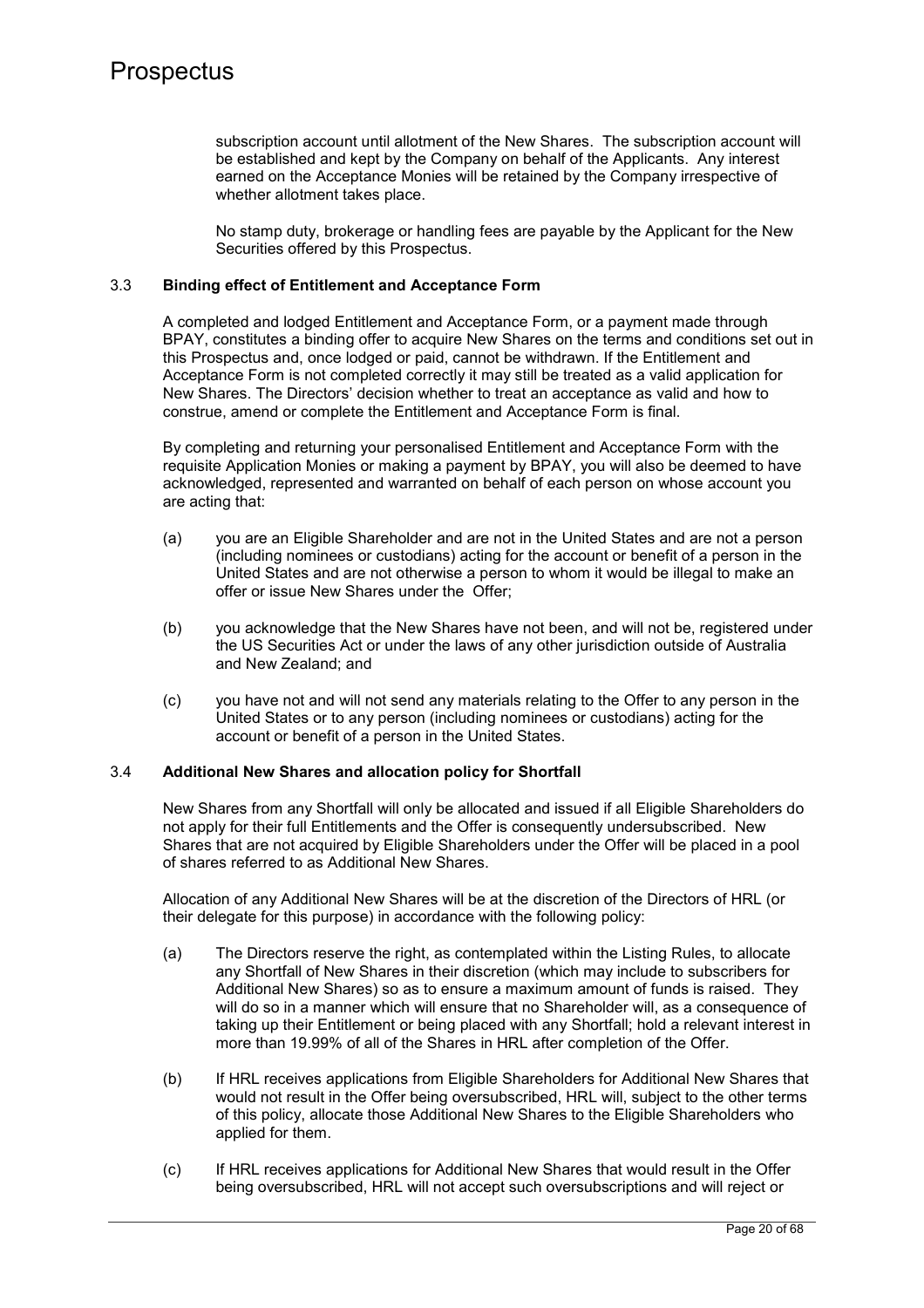scale back applications in a manner that the Board determines will result in the Eligible Shareholders who applied for the Additional New Shares being allocated the number of Additional New Shares that best approximates a pro rata allocation of the Additional New Shares by reference to their respective Shareholdings on the Record Date, provided that any such allocation will be in the ultimate discretion of the Board and provided that no Eligible Shareholders are to be allocated more Additional New Shares than they applied for.

- (d) Additional New Shares will be issued at the same time as all other New Shares are issued under the Offer.
- (e) HRL will not allocate or issue any additional New Shares from a Shortfall where it is aware that to do so would result in a breach of the Corporations Act, the Listing Rules or any other relevant legislation or law. Eligible Shareholders wishing to apply for Additional New Shares must consider whether the issue of the Additional New Shares applied for would breach the Corporations Act or the Listing Rules having regard to their own circumstances.
- (f) Directors of HRL (and any other related parties of HRL) are not permitted to apply for Additional New Shares but may take up their Entitlement, if any, and/or participate as an underwriter as disclosed in this Prospectus.
- (g) If HRL does not receive applications for all of the Additional New Shares on any Shortfall, the Directors of HRL (or their delegate for this purpose) reserve the right if there are still Additional New Shares that have not been applied for to place or otherwise issue them at their discretion (but at not less than the price under the Offer).

There is no guarantee that Eligible Shareholders will be successful in being allotted any of the Additional New Shares that they may apply for. The Company may reject any application for Additional New Shares or allocate fewer New Shares than applied for by subscribers for Additional New Shares.

## 3.5 **Return of surplus Acceptance Monies**

Application Monies received but not applied towards subscriptions for Additional New Shares on a Shortfall will be refunded as soon as reasonably practicable following the allocation of the Additional New Shares. No interest will be paid on Acceptance Monies held and returned.

## 3.6 **Acceptance**

Receipt of your payment will constitute acceptance in accordance with, and your agreement to, the terms of the Offer, including those set out in this Prospectus.

The amount payable on acceptance will not vary during the period of the Offer and no further amount is payable on allotment. Application Monies will be held in trust in a subscription account until allotment of the New Shares. The subscription account will be established and kept by HRL on behalf of the applicants. Any interest earned on the Acceptance Monies will be retained by HRL irrespective of whether allotment takes place.

You should note that HRL is not required to issue any New Shares to a person accepting the Offer under this Prospectus unless:

- (a) Payment is made in Australian currency and cheques and BPAY® payments are drawn on an Australian bank, credit union or building society; and
- (b) the Share Registry receives a completed Entitlement and Acceptance Form and a cheque for the full amount due in respect of the New Shares by 5:00 pm (Sydney) on the Closing Date, and there are sufficient funds in the account on which the cheque is drawn so that the cheque clears in favour of when it is first presented for payment; or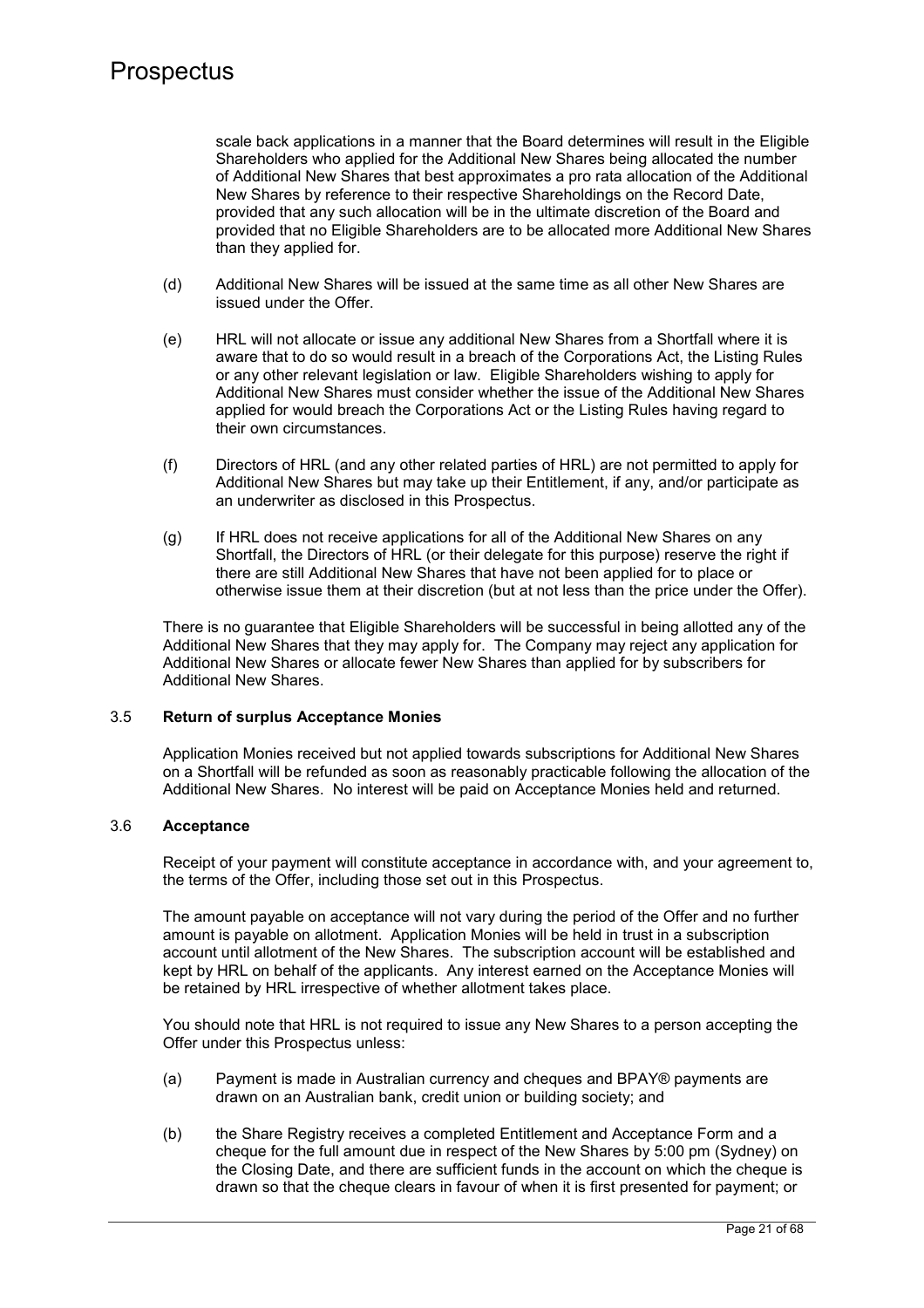(c) payment is received via the BPAY® facility for the relevant number of New Shares by 5:00 pm (Sydney) on the Closing Date.

## **4. Company Information**

### 4.1 **Introduction**

HRL Holdings Limited ("**HRL**" or "**Company**") is an Australian public company listed on the Australian Securities Exchange. The Company engages in environmental technical services and specifically provides property contamination testing, environmental consulting, and hazardous materials analytical laboratory businesses in Australia and New Zealand.

HRL operates out of 9 branches across Australia and New Zealand:

- $\triangleright$  Brisbane
- → Darwin<br>→ Canber
- $\triangleright$  Canberra
- 
- Perth<br>
Perth
- **Wellington**
- → Christchurch<br>→ Wellington<br>→ Palmerston N Palmerston North
- $\triangleright$  Dunedin; and
- $\triangleright$  Auckland

HRL's range of services include:

| <b>Hazardous Materials</b>     | <b>Asbestos</b>         | <b>Occupational Hygiene</b>   |
|--------------------------------|-------------------------|-------------------------------|
| <b>Chemical Contamination</b>  | Auditing                | Dust                          |
| <b>Methamphetamine Testing</b> | Sample Analysis         | <b>Indoor Air Quality</b>     |
| Lead-based Paint Testing       | Surveys                 | Mould                         |
| <b>Contaminated Land</b>       | Air Monitoring          | <b>Diesel Particulates</b>    |
| Solvents                       | Registers               | Workplace Drug and Alcohol    |
| <b>Manmade Mineral Fibres</b>  | <b>Management Plans</b> | <b>Testing</b>                |
|                                |                         | <b>Respirator Fit Testing</b> |
|                                |                         |                               |

## 4.2 **Company Update and Financial Result**

The activities and financial results of the Company for the 6 months ended 31 December 2016 are detailed in the Half Year Financial Statements and summarised in the investor presentation ASX Announcement made on 16 February 2017, both available at www.hrlholdings.com or on the ASX website.

#### 4.3 **Morrison Acquisition**

On 9 February 2017, HRL Holdings Limited (**HRL** or the **Company**) entered into a Share Sale Agreement with the shareholders of Morrison Geotechnic Holdings Pty Ltd (**Morrison**) to acquire all of the issued capital in Morrison.

Morrison provides engineering and laboratory services to the civil, engineering and construction industries, primarily across South East Queensland, with 3 branches in Brisbane, the Gold Coast and the Sunshine Coast. The Company has been established for over 17 years and has an extensive portfolio of over 12,000 completed projects.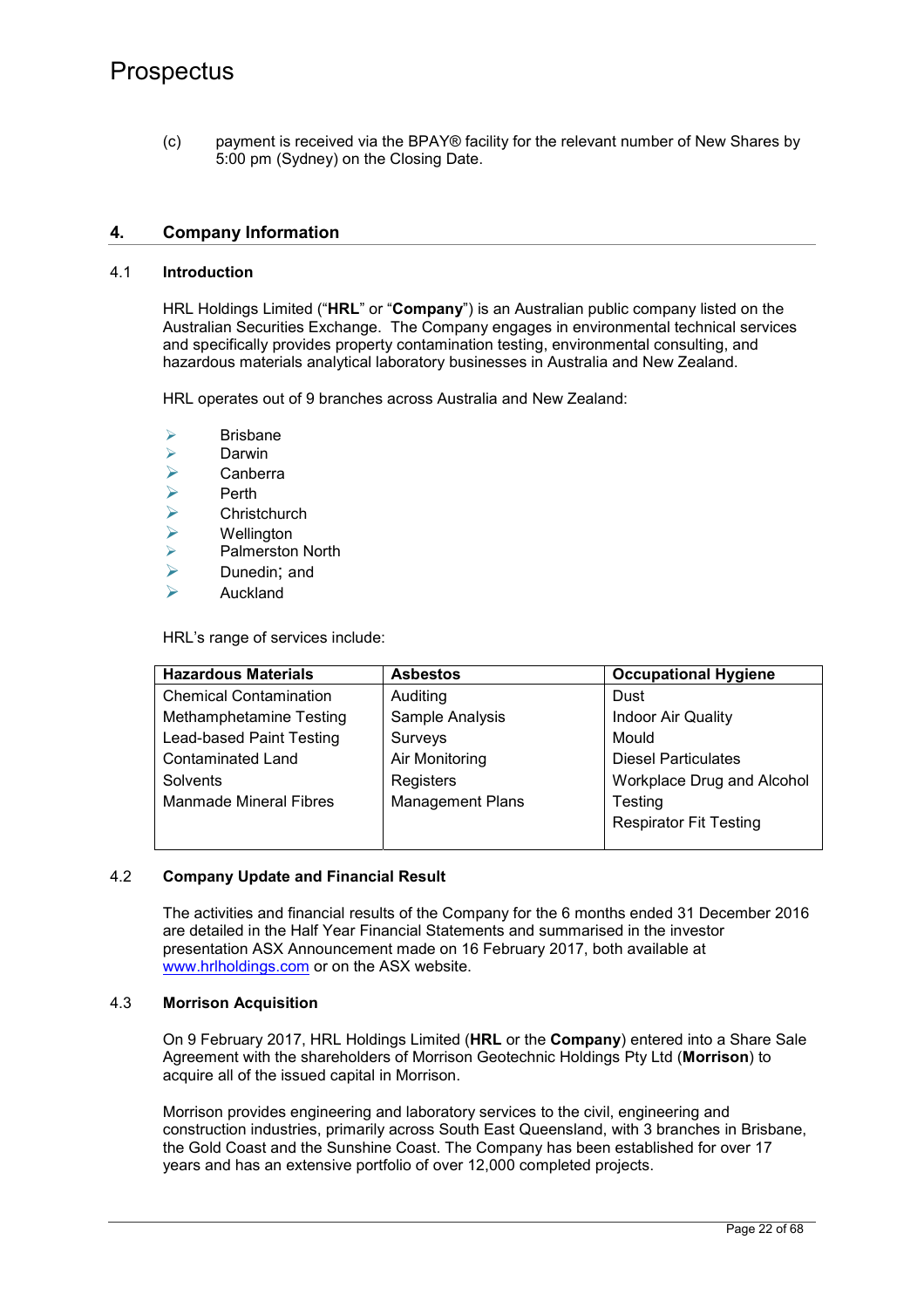Morrison provides a range of services and analysis including:

- $\triangleright$  Geotechnical investigations and studies;
- $\triangleright$  Temporary works designs and inspections;
- $\triangleright$  Construction phase verification;
- $\triangleright$  Earthworks supervision;
- Soil, concrete and aggregate testing in its NATA accredited laboratories; and
- Onsite mobile laboratory testing.

### 4.4 **Strategic Rationale**

HRL has identified the following key strategic reasons to acquire Morrison:

| <b>Established Performing Business</b>                                                                                                       | <b>Strong Financial Performance</b>                                                                                         |
|----------------------------------------------------------------------------------------------------------------------------------------------|-----------------------------------------------------------------------------------------------------------------------------|
| High level of repeat revenues from existing major                                                                                            | 3-year average normalised EBITDA of \$1.3 million                                                                           |
| customers and referrers<br>Blue-chip customer base                                                                                           | Consistent revenues in excess of \$7.5 million over<br>the past 4 years                                                     |
| Operated by an experienced and qualified<br>management team who are continuing after<br>acquisition                                          | Average gross profits margins of around 39% over<br>the past 4 years                                                        |
| Balanced portfolio of clients                                                                                                                | Average EBITDA margins of around 12% over the<br>last 4 years, growing to 17% in the last 2 years.                          |
| Diversified revenues sourced across NATA<br>laboratory and engineering services over 3                                                       | Consistent and successful focus on high margin<br>work                                                                      |
| locations<br>Synergy achieved between services with large                                                                                    | Very low levels of bad debts due to repeat tier 1<br>client base                                                            |
| scale engineering work generating laboratory<br>work                                                                                         | Strong working capital position                                                                                             |
|                                                                                                                                              |                                                                                                                             |
| <b>Significant Competitive Advantage</b>                                                                                                     | <b>Tangible Opportunities for Growth</b>                                                                                    |
| Highly regarded brand - established 17 years                                                                                                 | Recent project wins have increased the Business'<br>pipeline for the next 12-24 months                                      |
| Limited direct competition of comparable<br>geotechnical firms with credible scale due to<br>breadth of engineering and laboratory expertise | Recent ISO9001 accreditation will enable the<br>Business to bid for a greater range of work                                 |
| Operate at scale with over 50 staff across 3<br><b>locations</b>                                                                             | Recent Pre Qualified Contractor status with<br>Department of Housing and Public Works could                                 |
| Exceptionally loyal and experienced workforce                                                                                                | generate new revenues                                                                                                       |
| Portfolio of over 12,000 completed projects                                                                                                  | Application of resources could enable the<br>business to qualify for tier 1 contractors and                                 |
| NATA and ISO9001 accredited                                                                                                                  | developers                                                                                                                  |
| Pre Qualified Contractor with QLD Dept. Housing<br>and Public Works                                                                          | Opportunity for regional expansion (such as<br>Toowoomba) by increasing human resource and<br>project management capability |
| Standing Offer Arrangement with QLD Dept.<br><b>Transport and Main Roads</b>                                                                 | Investment in technologies to support field staff                                                                           |
| Client relationships shared amongst management<br>team, i.e. not dependent on any single Owner                                               | real-time data collection and sample registration                                                                           |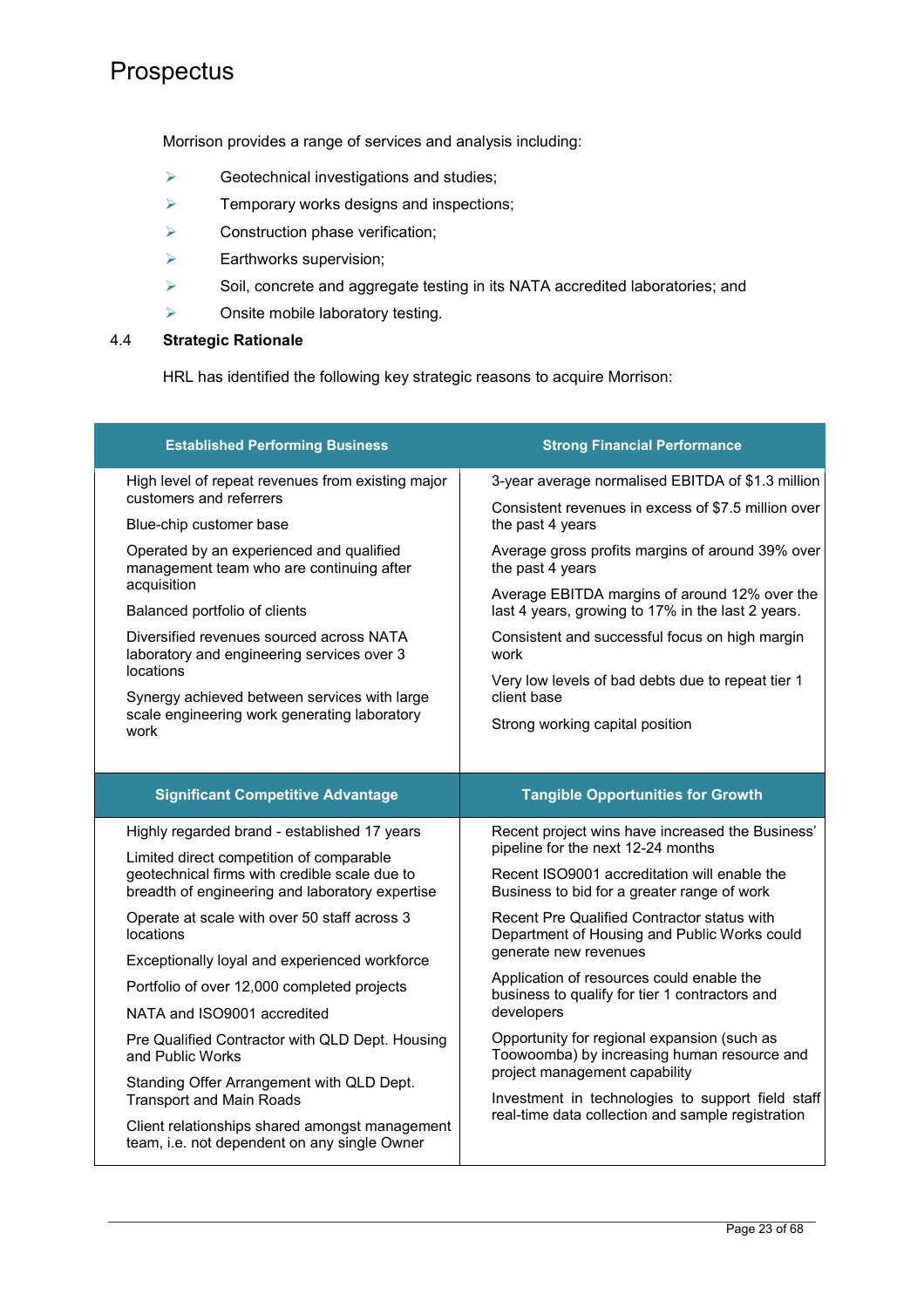### 4.5 **Acquisition Details**

In consideration for 100% of the share capital of Morrison, HRL will pay a maximum purchase price of up to \$4,500,000 to the vendors of Morrison.

The purchase price is broken down as follows:

- $\geq$  \$3,750,000 cash on completion of the Morrison acquisition; and
- Up to \$750,000 cash earn-out, based on financial performance of Morrison and tenure of the vendors.

The earn-out consideration is based on the Morrison business achieving a target earnings before interest and taxes (**EBIT**) for the 12 months after settlement, according to the schedule tabled below:

| EBIT                              | <b>Earn-Out Consideration</b> |
|-----------------------------------|-------------------------------|
| Less than \$1.1 million           | Nil                           |
| \$1.1 to less than \$1.3 million  | \$250,000                     |
| \$1.3m to less than \$1.5 million | \$500,000                     |
| \$1.5 million or above            | \$750,000                     |

If achieved, the earn-out consideration will be paid in two tranches:

- $\geq$  50% after 12 months following settlement; and
- $\geq$  50% in 12 equal monthly instalments thereafter.

Payment of the earn-out consideration is also contingent on the four vendors' continuing service with Morrison. The vendors will remain employed with Morrison for a minimum period of two years after acquisition. In the event where the vendors' employment is terminated prior to completing one year of service, no earn-out consideration is payable. If the vendors' employment is terminated after one year but before the minimum two-year period, the earn-out consideration will be reduced proportionately to the length of time not employed.

Completion of the Morrison acquisition is conditional on a number of events including:

- $\triangleright$  HRL receiving finance for payment of the purchase price;
- $\triangleright$  Morrison having a minimum working capital position of \$150,000 as at the date of completion; and
- $\triangleright$  Other conditions which are standard for a transaction of this nature.

## 4.6 **Integrated Acquisition**

On 14February 2017, HRL entered into a Share Sale Agreement with the shareholders of Integrated Holdings Group Pty Ltd (**IHG or Integrated**) to acquire 100% of the issued capital in IHG. IHG is the holding entity of OCTFOLIO Pty Ltd (**OCTFOLIO**) and has no other operations or assets (**Integrated Acquisition**). The Integrated Acquisition is subject to Shareholder Approval.

The Offer being made under this Prospectus is not subject to completion of Integrated Acquisition and will proceed irrespective of whether shareholder approval for the Integrated Acquisition is obtained and the Integrated Acquisition completes. The information below is for general information purposes.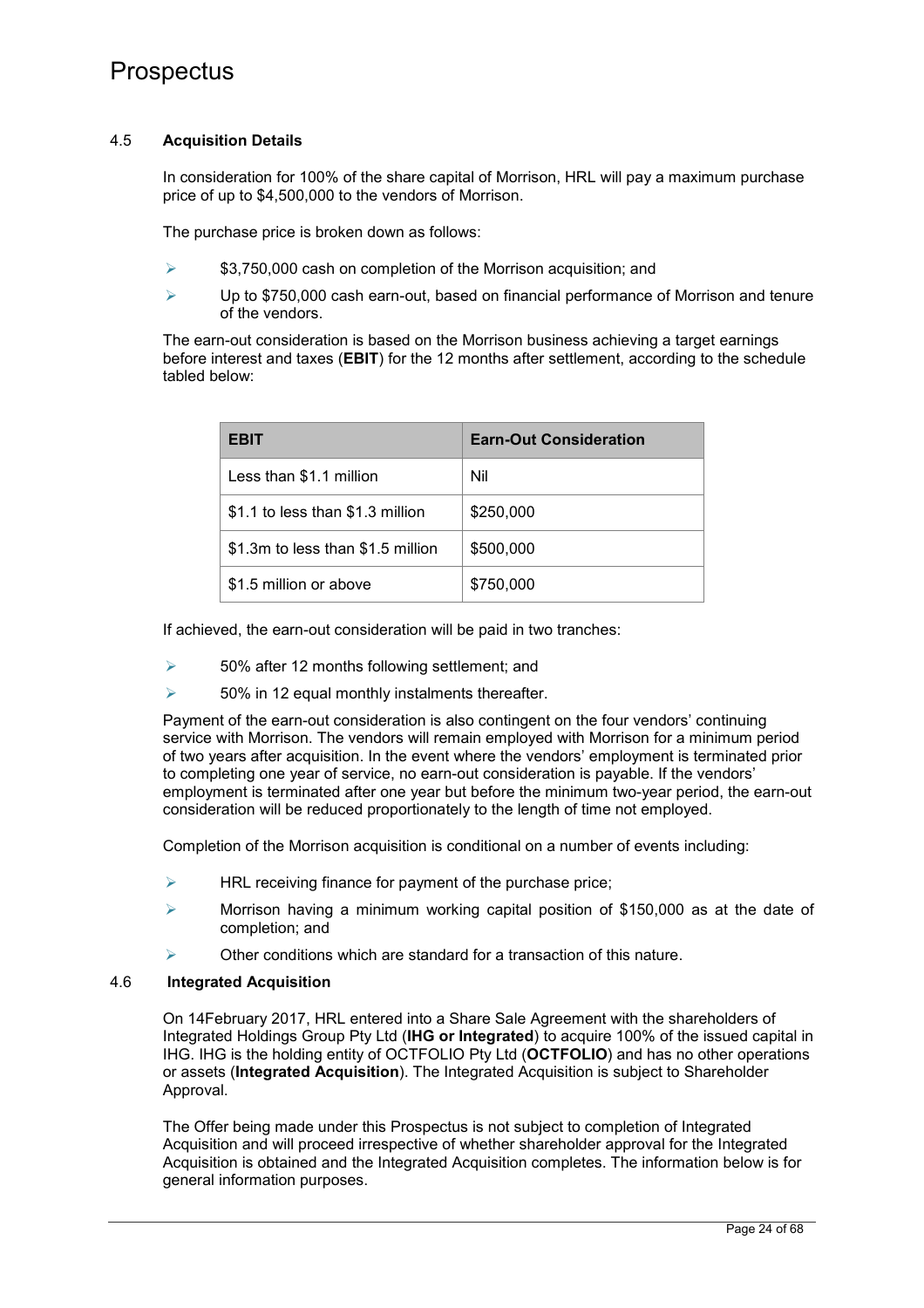IHG is owned by:

- $\triangleright$  Tulla Property Partners Pty Ltd ACN 126 992 103 as trustees for the Tulla Property Partners Trust (an entity associated with Kevin Maloney); and
- $\triangleright$  Darren Anderson and Julie Anderson as trustees for the DG and JE Anderson Family Trust (an entity associated with Darren Anderson); and
- $\triangleright$  Craig Anderson and Amanda Anderson as trustees for the CM & AM Anderson Family Trust; and
- $\triangleright$  Gregory Anderson and Nancy Anderson as trustees for the GJ & NJ Anderson Family Trust,

(collectively **Integrated Vendors**).

### 4.7 **Acquisition Details**

In consideration for 100% of the share capital in IHG, HRL will pay a purchase price of up to \$3,500,000 to the vendors of IHG.

The purchase price is broken down as follows:

- $\geq$  \$2,750,000 cash on completion of the IHG acquisition; and
- $\triangleright$  Up to \$750,000 cash earn-out consideration, based on financial performance of OCTFOLIO.

The purchase price is subject to adjustments pursuant to the IHG Share Sale Agreement. As disclosed to the market on 16 February 2017, the Integrated Vendors will subscribe for Shares in the Company to the value of \$2,750,000 pursuant to the Placement and the net effect of the Placement will be that funds raised from the issue of the shares will be offset against the total amount that the Company owes to the Integrated Vendors on completion (excluding the cash earn out).

The earn-out consideration is based on the OCTFOLIO business achieving a target EBIT for the 24 months after settlement, according to the schedule tabled below:

#### **Tranche 1**

| <b>12 Months</b><br><b>Post-Acquisition EBIT</b> | <b>Earn Out Consideration</b> |
|--------------------------------------------------|-------------------------------|
| Less than \$300,000                              | Nil                           |
| Not less than \$300,000                          | \$375,000                     |

## **Tranche 2**

| 13 Months to 24 Months<br><b>Post-Acquisition EBIT</b> | <b>Earn Out Consideration</b> |
|--------------------------------------------------------|-------------------------------|
| Less than \$450,000                                    | Nil                           |
| Not less than \$450,000                                | \$375,000                     |

Completion of the Integrated acquisition is conditional on a number of factors, including:

- $\triangleright$  all necessary ASX and ASIC approvals, waivers and confirmations being obtained by HRL;
- all necessary shareholder approvals being obtained by HRL;
- $\triangleright$  HRL receiving finance for payment of the Purchase Price;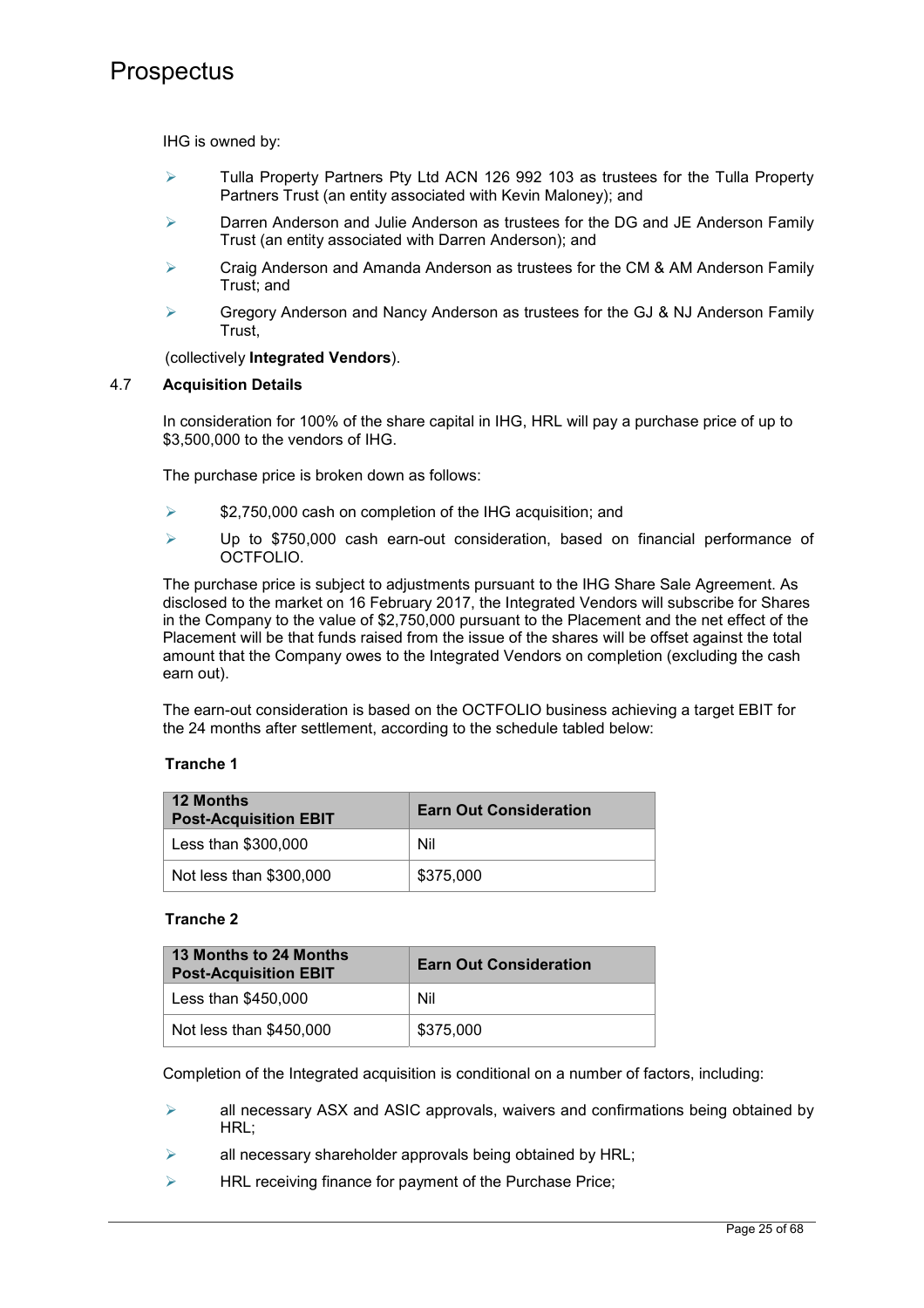- $\triangleright$  IHG having a minimum working capital position of \$50,000 as at the date of completion; and
- $\triangleright$  other conditions which are standard for a transaction of this nature.

The Company will shortly despatch meeting materials for the shareholders meeting intended to be held on or about 29 March 2017 including an independent expert report on the proposed transaction which will contain further detail in relation to the proposed transaction.

For further details with respect to the Integrated Acquisition, please refer to the announcement made to the market on 16 February 2017.

### **The Offer is not subject to the successful completion of the acquisition of OCTFOLIO**.

The acquisition is subject to various conditions, including obtainment of approval of shareholders of the Company at the EGM. Investors are referred to Section 6 which further outlines the risks.

#### 4.8 **The Directors**

The following persons are directors of the Company as at the date of this Prospectus:

#### **Mr Kevin Maloney – Non-Executive Chairman**

Mr Kevin Maloney is the founder and Chairman of Australian investment entity Tulla Group and has built an extensive career in retail banking, finance and resources.

One of Kevin's numerous career highlights was as founder and Executive Chairman of The MAC Services Group (The MAC), which was sold to Oil States International in 2010 for \$651million. Kevin was heavily involved in all stages of The MAC's growth, including its move into mining services accommodation in 1996.

Kevin has been involved with numerous public companies as both an executive and director. After spending 20 years with ANZ Bank, Kevin joined Elders Resources Finance Limited in 1981, progressing to hold numerous positions including Chief Executive Officer.

Kevin is currently the Chairman of ASX listed Altona Mining Limited and Integrated Holdings Group Pty Ltd which is the parent company for software vendor OCTFOLIO™ Pty Ltd and environmental services group OCTIEF Pty Ltd

#### **Mr Darren Anderson- Executive Director**

Mr Darren Anderson was formerly the Executive Director and Chief Operating Officer of Diversified Mining Services Ltd which is an unlisted public company that at its peak in mid-2012 had consolidated revenue in excess of \$200 million and 850 personnel.

Previous career highlights include 15 years spent as founder and Managing Director of the Anderson Group of Companies, which grew from a single person operation in Mackay to a company with in excess of 300 employees and 12 operating divisions across both Queensland and New South Wales that serviced the Australian and international coal industries.

Darren is currently Managing Director of Integrated Holdings Group Pty Ltd which is the parent company for software vendor OCTFOLIO™ Pty Ltd and environmental services group OCTIEF Pty Ltd.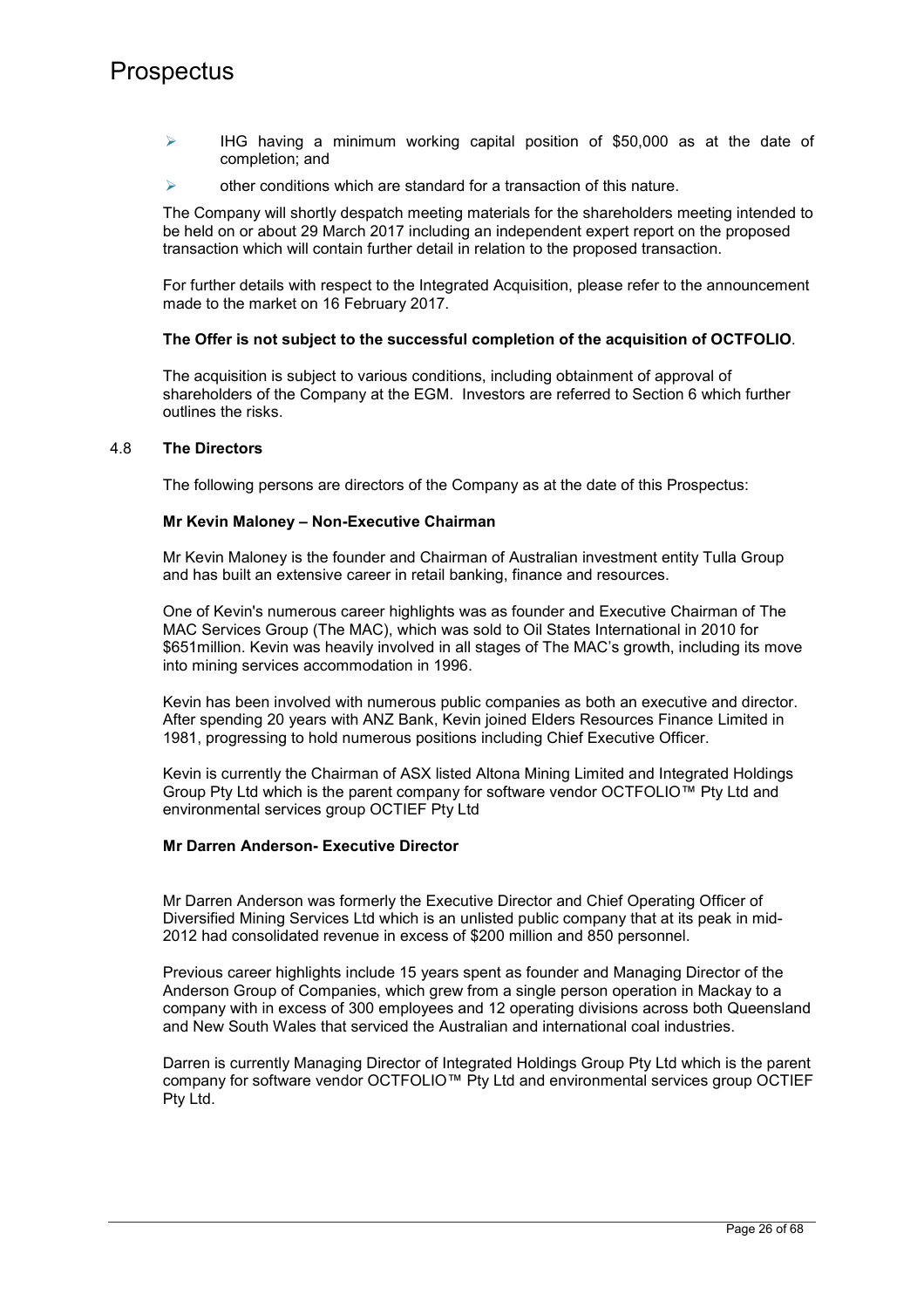### **Dr Mark Elliott** Dip App Geol., PhD, FAICD, FAusIMM(CP), FSEG - **Non- Executive Director**

Dr Elliott is a Chartered Professional (CP) geologist with over 39 years' experience in economic geology, exploration, mining, project development and corporate management. He has extensive experience in managing companies and exploration/mining operations in a wide range of commodities including energy.

He has a diploma in Applied Geology from the Ballarat School of Mines and a Doctor of Philosophy degree from the University of New South Wales. He is a Fellow of the Australian Institute of Company Directors, Australasian Institute of Mining and Metallurgy and Society of Economic Geologists.

### **Mr John Taylor** LLB, Grad Dip ACG - **Non- Executive Director**

Mr Taylor was the founding partner of Taylors Solicitors, Mackay, a Senior Counsellor of the Queensland Law Society and has over 30 years' experience in commercial and property transactions and litigation.

John Taylor was, from 2006 to 2010, a director of ASX listed The MAC Services Group Limited, where he was Chair of the Remuneration and Nomination Committee and a member of the Audit and Risk Management Committee. He is also a former Chair of the Mackay Port Authority and a Board member of Tourism Mackay and Mackay Regional Economic Bureau.

### 4.9 **Senior Management**

The following persons form the senior management of the Company as at the date of this Prospectus:

## **Paul Marshall LLB, ACA – Company Secretary**

Mr Marshall holds a Bachelor of Law degree, a post Graduate Diploma in Accounting and is a Chartered Accountant. He has more than thirty years' experience initially with Ernst & Young and subsequently twenty years spent in commercial roles as Company Secretary and CFO for a number of listed and unlisted companies mainly in the resources sector. He has extensive experience in all aspects of company financial reporting, corporate regulatory and governance areas, business acquisition and disposal due diligence, capital raising and company listings and company secretarial responsibilities.

#### **Steven Dabelstein BComm, CPA - Chief Executive Officer**

Mr Dabelstein has a strong financial and operational background in various roles, including most recently as General Manager Commercial and QLD Mining/Maintenance Services with Diversified Mining Services Limited.

Mr Dabelstein's experience includes public practice accounting, manufacturing, service and the construction industries. Previous roles have provided exposure to large-scale international businesses reporting through and working with companies in the US, Asia and Europe.

### **Michael Harvey BBus, B AppSci, Grad Dip ICAA, Grad Dip CSA, CA, GAIA - Chief Finance Officer**

Mr Harvey is a Chartered Accountant and Chartered Secretary. Mr Harvey holds Bachelor degrees in Business and Property Economics and post Graduate Diplomas in Accounting and Corporate Governance.

He has more than 15 years in the accountancy profession in Australia, having worked for PKF for eight years in audit, and subsequently over five years in commercial roles as financial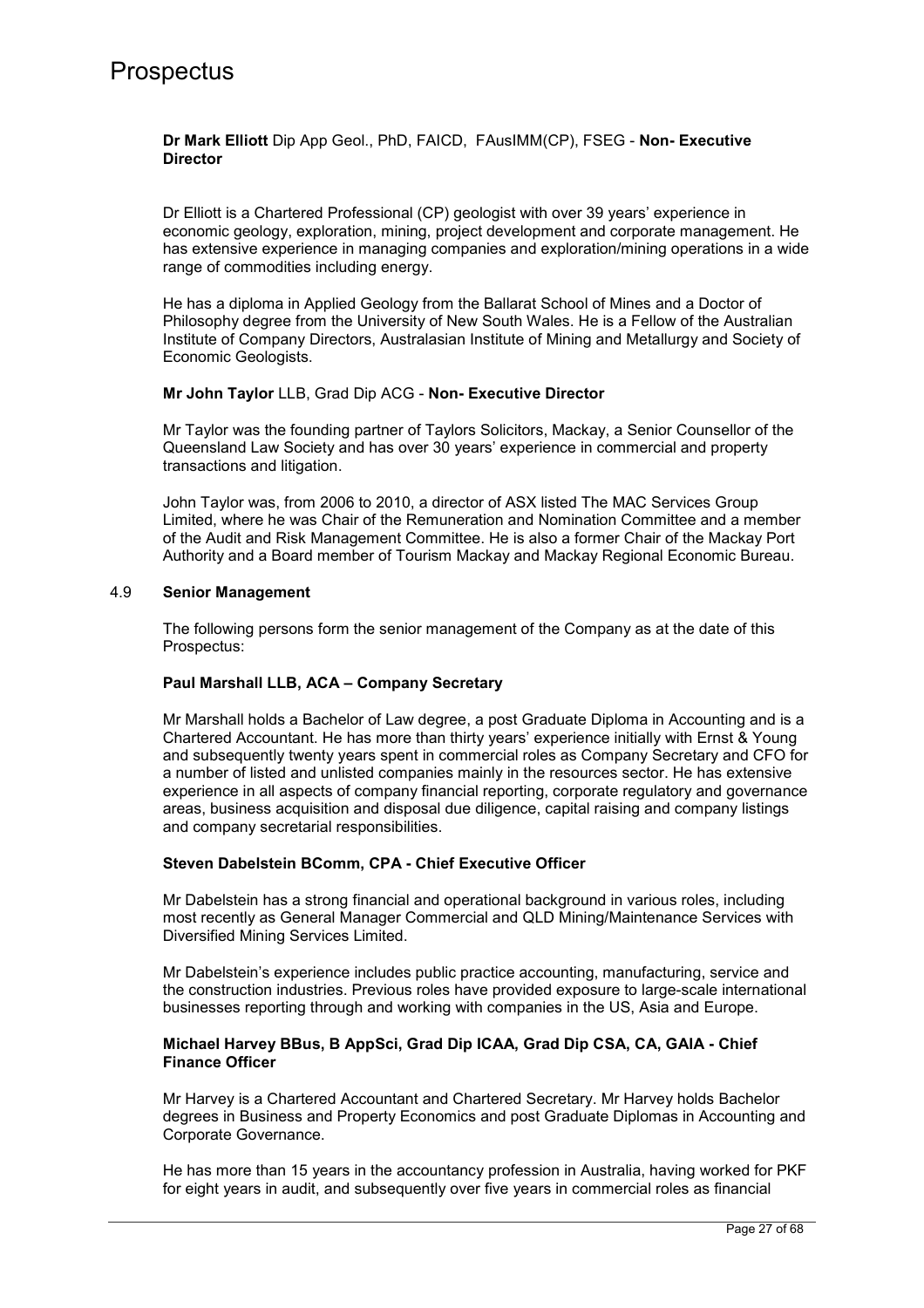controller for a number of listed companies mainly in the property and resources sector. Mr Harvey has experience in all aspects of company financial reporting, internal control, corporate regulatory and governance areas, business acquisition and disposal, due diligence, and company secretarial responsibilities.

## **5. Effect of the Offer on the Company**

### 5.1 **Historical and Pro-forma Financial Information**

To illustrate the effect of the issue on the Company, the pro-forma consolidated balance sheet and income statements has been prepared.

### 5.2 **Historical Financial Information**

The historical financial information HRL, Morrison and IHG set out below comprises:

- The audit reviewed consolidated Balance Sheet as at 31 December 2016 of HRL;
- The audit reviewed consolidated Income Statement for the six months ended 31 December 2016 of HRL;
- The unaudited Balance Sheets as at 31 December 2016 of Morrison and IHG;
- The unaudited Income Statements for the six months ended 31 December 2016 of Morrison and IHG;

The historical financial information does not include a Statement of Cash Flows.

## 5.3 **Pro-Forma Financial Information**

The pro-forma financial information for HRL set out below comprises:

- The unaudited amalgamated pro-forma Income Statement for HRL, Morrison and IHG for the 6 months ending 31 December 2016.
- The unaudited Pro-Forma Balance Sheet as at 31 December 2016 of HRL showing the impact of the proposed capital issues on HRL's consolidated Balance Sheet; and
- The unaudited Pro-Forma Balance Sheet as at 31 December 2016 of the Combined Entity showing the impact of the proposed capital issue and the effects of the acquisition.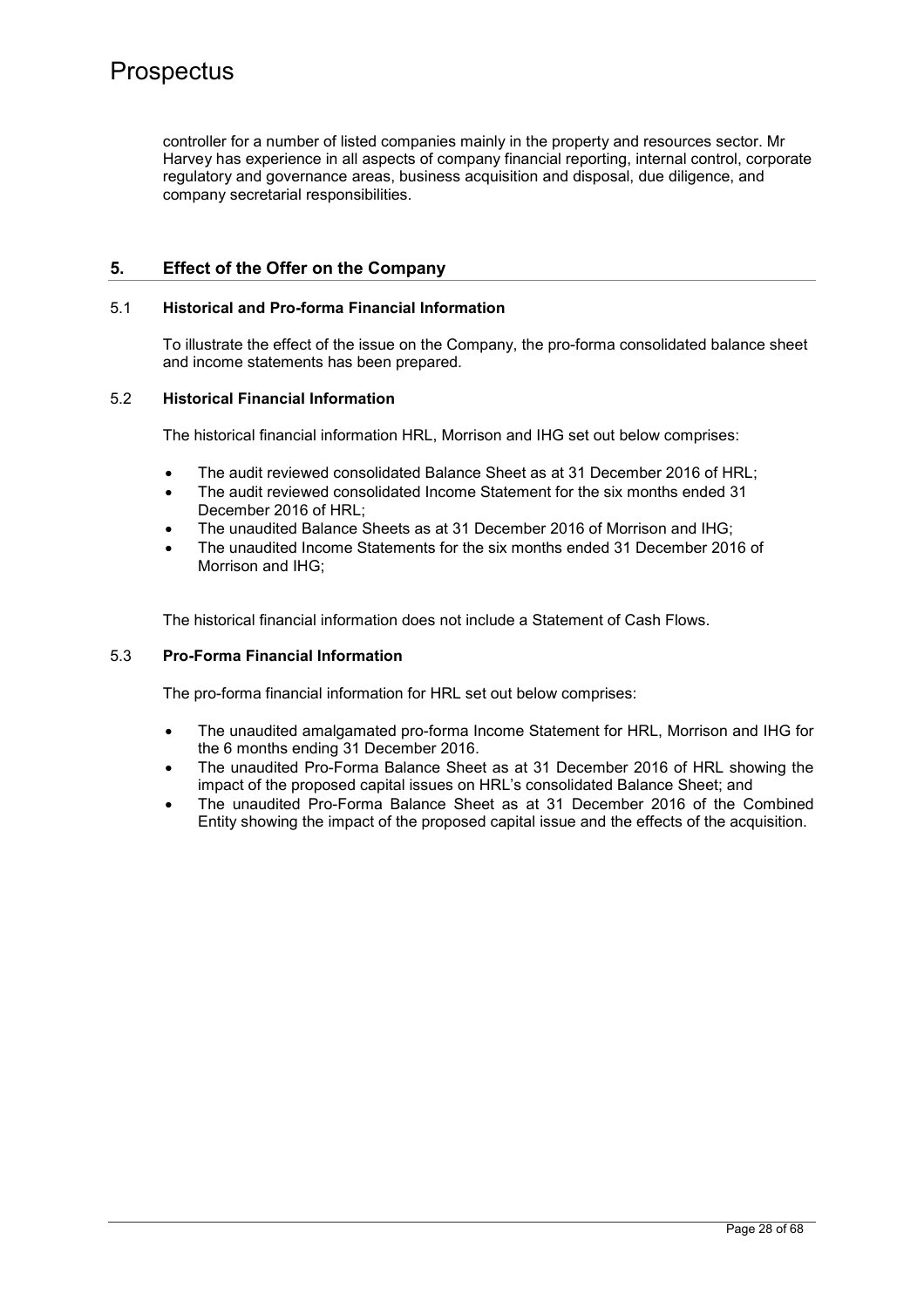## 5.4 **Combined Pro-forma Income Statements**

## **Combined Pro-Forma Income Statement**

| For the 6 months ended 31 December 2016                     |              | <b>HRL</b><br><b>Holdings</b> | <b>Morrison</b> | <b>IHG</b> | <b>Combined</b> |
|-------------------------------------------------------------|--------------|-------------------------------|-----------------|------------|-----------------|
|                                                             | <b>Notes</b> | \$                            | \$              | \$         | \$              |
| Environmental services revenue                              |              | 5,468,287                     |                 |            | 5,468,287       |
| Geotechnical services revenue                               |              |                               | 4,826,206       |            | 4,826,206       |
| Software services revenue                                   |              |                               |                 | 315,137    | 315,137         |
| Interest revenue                                            |              | 997                           | 8,426           | 116        | 9,539           |
| Total revenue                                               |              | 5,469,284                     | 4,834,632       | 315,253    | 10,619,129      |
| Costs and consumables relating to provision of services     |              | (863, 801)                    | (407, 733)      | (18,928)   | (1, 290, 462)   |
| Employment and consultancy expenses                         |              | (2,959,579)                   | (2,846,935)     | (109, 419) | (5,915,933)     |
| Operating depreciation and amortisation expenses            |              | (133, 840)                    | (120, 268)      | (1,869)    | (255, 977)      |
| Finance costs                                               |              | (52, 914)                     | (15, 146)       |            | (68,060)        |
| Rent and property expenses                                  |              | (318, 655)                    | (159, 816)      | (17, 238)  | (495, 709)      |
| Travel and business development expenses                    |              | (233, 198)                    | (15, 378)       | (22, 963)  | (271, 539)      |
| Administration and other expenses                           |              | (722, 822)                    | (478,004)       | (13,061)   | (1, 213, 887)   |
| <b>Total expenses</b>                                       |              | (5,284,809)                   | (4,043,280)     | (183, 478) | (9,511,567)     |
| Operating profit before tax                                 |              | 184,475                       | 791,352         | 131,775    | 1,107,602       |
| Discontinued operations and non-operating items             |              |                               |                 |            |                 |
| Amortisation of intangible assets arising from acquisitions | 1            | (189, 401)                    |                 |            | (189, 401)      |
| Management performance shares                               | 1            | (38, 403)                     |                 |            | (38, 403)       |
| Personal insurances paid by Morrison                        | 1            |                               | (34, 077)       |            | (34, 077)       |
| Discontinued IHG head office operations                     | 1            |                               |                 | (88, 309)  | (88, 309)       |
| Profit/(loss) before income tax                             |              | (43, 329)                     | 757,275         | 43,466     | 757,412         |
| Income tax (expense) / benefit                              |              | 35,419                        | (227, 183)      | (13,040)   | (204, 804)      |
| Profit/(loss) after income tax                              |              | (7, 910)                      | 530,093         | 30,426     | 552,608         |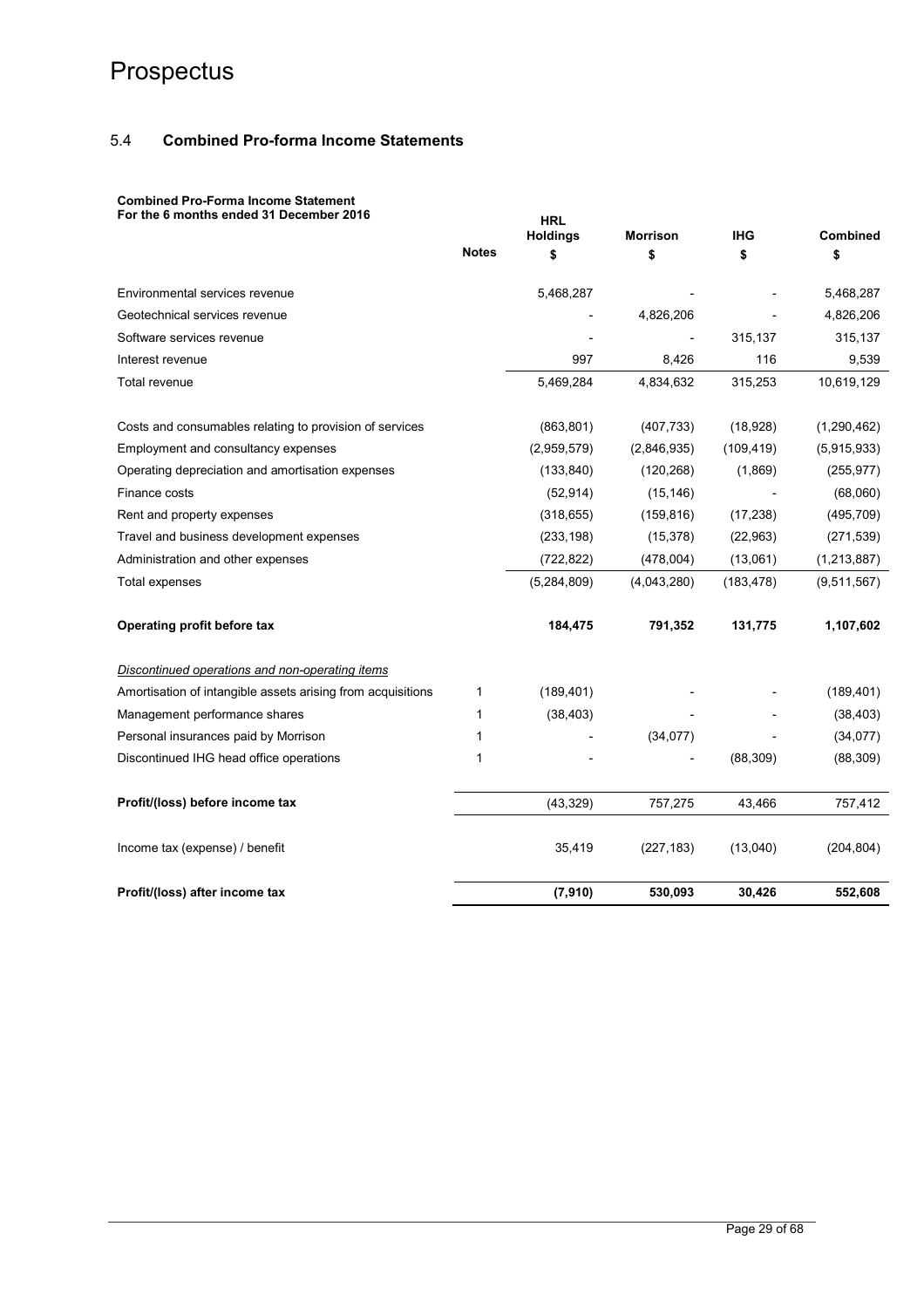## 5.5 **Notes to the Table of Combined Pro-forma Income Statement**

#### Note 1

In the opinion of the Directors, the following non-operating adjustments are considered to be non-cash and/or non-recurring in nature.

#### Amortisation of intangible assets arising from acquisitions

The excess purchase price over the value of the tangible assets acquired during the acquisitions of Octief Consulting & Laboratory Services Pty Ltd in June 2013, Precise Consulting and Laboratory Limited in April 2015, AAC Environmental Pty Ltd in September 2015 and RJL & Associates in March 2016 has been allocated against specific identifiable intangible assets. These intangible assets are being amortised over a  $2 - 3$  year period.

#### Management performance shares

In August 2016 HRL introduced a long term incentive plan for key management. The plan will focus on long term shareholder wealth creation and retention of key personnel. These intangible assets are being amortised over a  $2 - 3$  year period. Key management were issued 3,088,667 performance shares. The value of these performance shares is being recognized as an expense in the income statement over the 3 year vesting period.

#### Personal Insurances

Morrison has historically paid for the personal insurance policies for several of its shareholders. This arrangement will cease after acquisition by HRL.

#### Discontinued IHG head office operations

IHG has historically incurred borrowing costs in relation to loans owing to other related parties of IHG Under the share sale agreement, these borrowings will be settled prior to acquisition and therefore not applicable after acquisition. The amount of borrowing costs for the 6 months ended 31 December 2016 was \$67,175.

IHG has historically incurred accounting and other compliance costs, primarily in relation to its tax obligations. IHG and OCTFOLIO will become members of the HRL tax consolidated group after acquisition and accordingly these costs will no longer be applicable.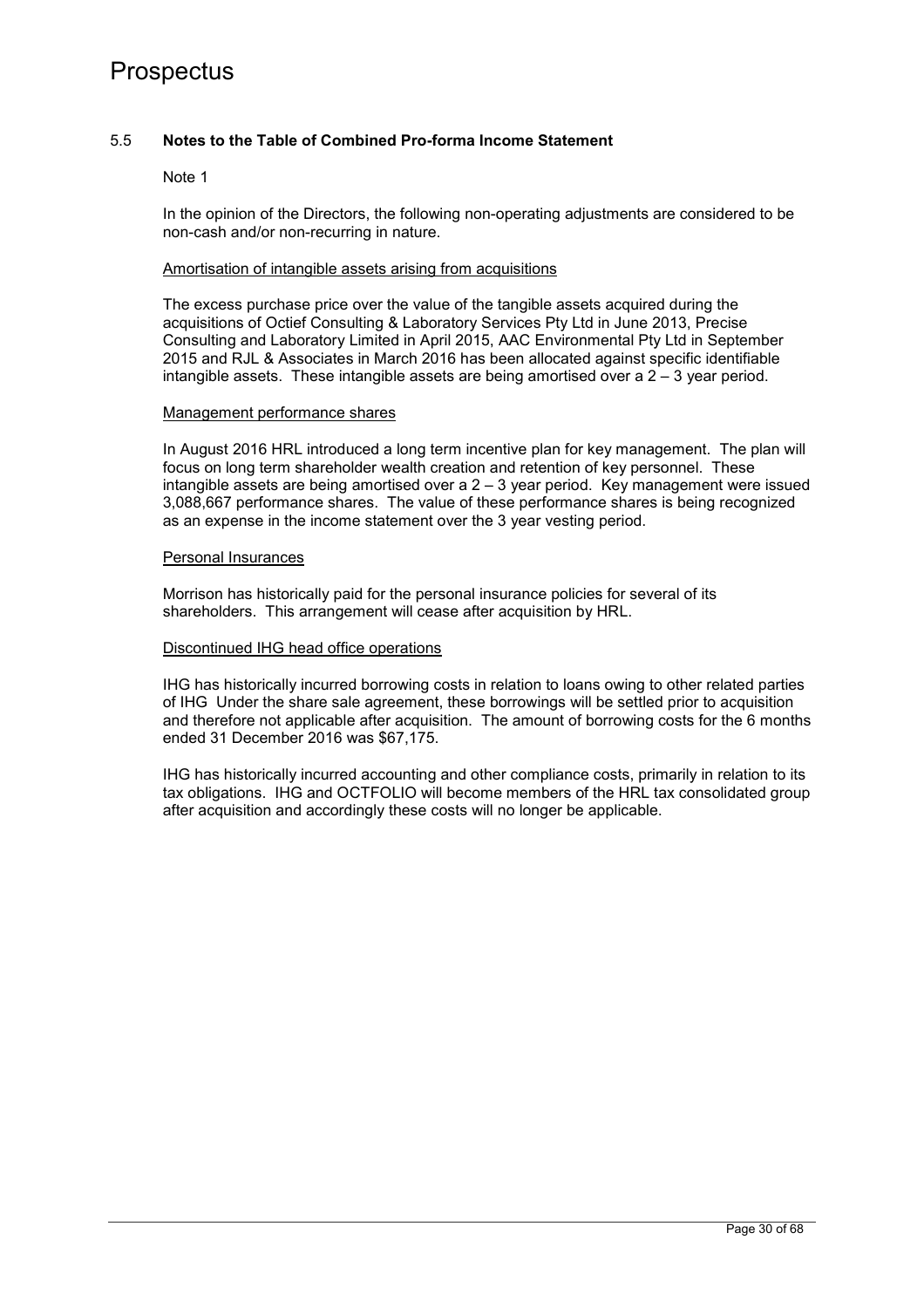## 5.6 **Pro-forma Combined Balance Sheet**

The Pro-Forma Balance Sheets have been derived from the reviewed Balance Sheet as at 31 December 2016 adjusted for the following transactions as if they had occurred at 31 December 2016 (pro-forma transactions):

- (a) the issue of approximately 57,782,290 Shares pursuant to the Prospectus at the Offer Price of \$0.10 per Share to raise \$5,778,292 cash before expenses. All ordinary shares issued pursuant to this Prospectus will be issued as fully paid.
- (b) the issue of approximately 27,500,000 Shares pursuant to this Placement at a price of \$0.10 per Share to raise \$2,750,000 cash before expenses of the Offer. All ordinary shares will be issued as fully paid.
- (c) total costs expected to be incurred in connection with the Offers of approximately \$464,000;
- (d) total costs expected to be incurred in connection with the acquisition of Morrison and IHG of approximately \$50,000;
- (e) the effects of the Morrison and IHG acquisitions; and
- (f) the paydown of \$1,200,000 of bank debt.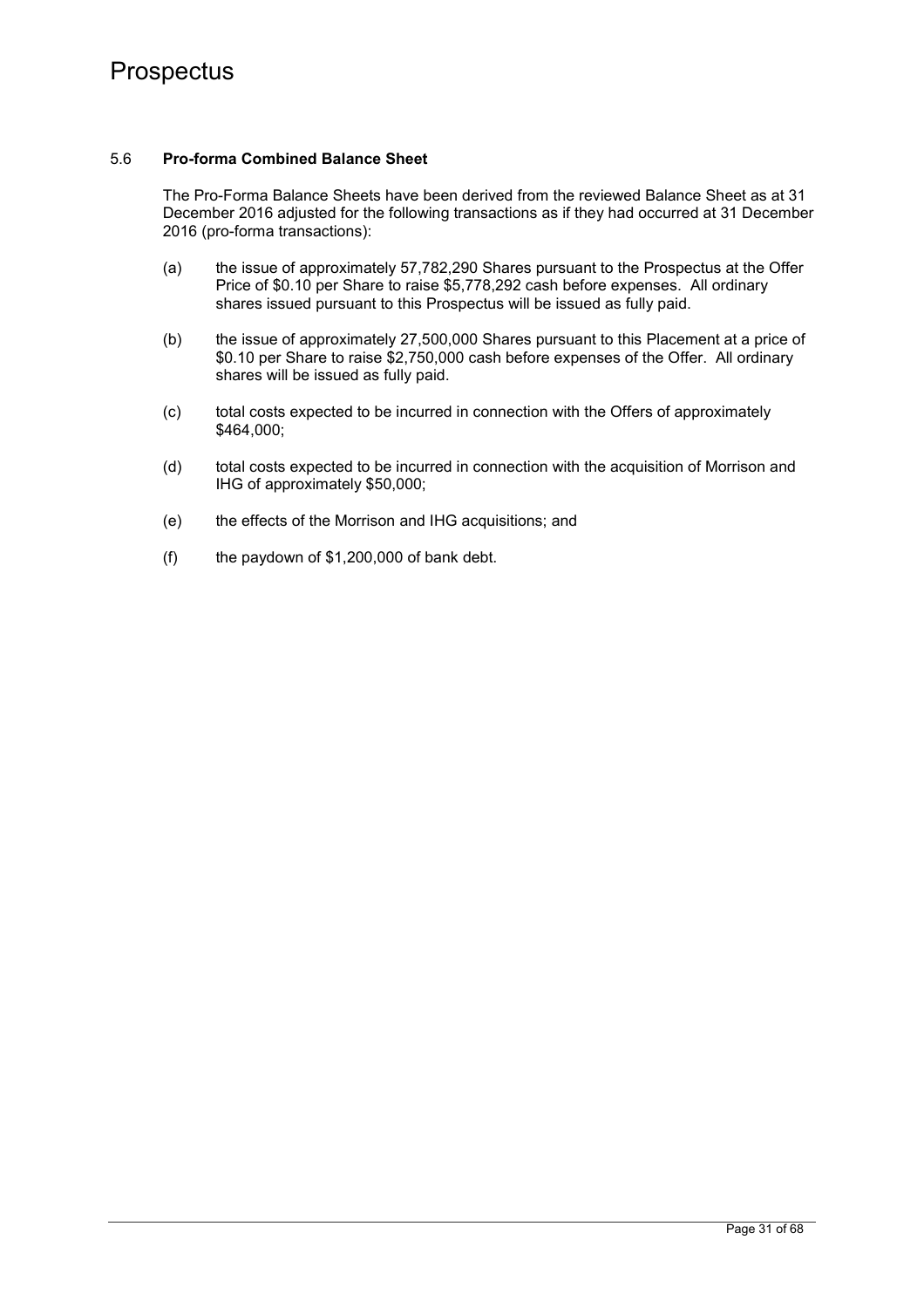#### **Historical and pro-forma financial information**

| 31 December 2016                     |                | <b>HRL Historical</b><br><b>Balance Sheet</b> | <b>HRL Capital</b><br><b>Issues</b> | <b>Historical</b> | Morrison Pre-acquisiton<br>adjustments | Impact of<br><b>Acquisition</b> | <b>IHG Historical</b><br><b>Balance Sheet</b> | Pre-acquisiton<br>adjustments | Impact of<br><b>Acquisition</b> | <b>HRL Debt</b><br><b>Reduction</b> | <b>Combined Entity</b><br>Pro-Forma |
|--------------------------------------|----------------|-----------------------------------------------|-------------------------------------|-------------------|----------------------------------------|---------------------------------|-----------------------------------------------|-------------------------------|---------------------------------|-------------------------------------|-------------------------------------|
|                                      | <b>Notes</b>   | $\mathbf{A}$                                  | в                                   | C.                | D                                      | Е                               |                                               | G.                            |                                 |                                     |                                     |
|                                      |                | \$                                            | \$                                  | \$                |                                        | \$                              | \$                                            | \$                            | \$                              |                                     | s                                   |
| <b>CURRENT ASSETS</b>                |                |                                               |                                     |                   |                                        |                                 |                                               |                               |                                 |                                     |                                     |
| Cash and cash equivalents            | $\overline{7}$ | 481,300                                       | 8,014,292                           | 1,229,774         |                                        | (5,367,854)                     | 193,707                                       |                               | (2,977,924)                     | (1,200,000)                         | 373,295                             |
| Trade and other receivables          |                | 1,599,213                                     |                                     | 1,616,932         |                                        |                                 | 133,902                                       |                               |                                 |                                     | 3,350,047                           |
| Other current assets                 |                | 71,363                                        |                                     | 23,184            |                                        |                                 | 3,307                                         |                               |                                 |                                     | 97,854                              |
| <b>TOTAL CURRENT ASSETS</b>          |                | 2,151,876                                     | 8,014,292                           | 2,869,890         |                                        | (5,367,854)                     | 330,916                                       | $\sim$                        | (2,977,924)                     | (1,200,000)                         | 3,821,196                           |
| <b>NON-CURRENT ASSETS</b>            |                |                                               |                                     |                   |                                        |                                 |                                               |                               |                                 |                                     |                                     |
| Trade and other receivables          |                | 111,366                                       |                                     |                   |                                        |                                 |                                               |                               |                                 |                                     | 111,366                             |
| Plant and equipment                  | 2,4            | 791,250                                       |                                     | 879,735           | (103, 077)                             |                                 | 54,395                                        | (43, 548)                     |                                 |                                     | 1,578,755                           |
| Deferred tax assets                  |                | 456,028                                       | $\overline{\phantom{a}}$            | 230,297           |                                        |                                 |                                               |                               |                                 |                                     | 686,325                             |
| Intangibles                          | 3,5            | 6,184,569                                     |                                     |                   |                                        | 3,558,283                       |                                               |                               | 3,094,153                       |                                     | 12,837,005                          |
| TOTAL NON-CURRENT ASSETS             |                | 7,543,213                                     | $\overline{\phantom{a}}$            | 1,110,032         | (103, 077)                             | 3,558,283                       | 54,395                                        | (43, 548)                     | 3,094,153                       |                                     | 15,213,451                          |
| <b>TOTAL ASSETS</b>                  |                | 9,695,089                                     | 8,014,292                           | 3,979,922         | (103, 077)                             | (1,809,571)                     | 385,311                                       | (43, 548)                     | 116,229                         | (1,200,000)                         | 19,034,647                          |
| <b>CURRENT LIABILITIES</b>           |                |                                               |                                     |                   |                                        |                                 |                                               |                               |                                 |                                     |                                     |
| Trade and other payables             | 5              | 711,528                                       |                                     | 334,379           |                                        |                                 | 52,992                                        |                               | 375,000                         |                                     | 1,473,899                           |
| Short-term provisions                |                | 124,497                                       |                                     | 456,119           |                                        |                                 |                                               |                               |                                 |                                     | 580,616                             |
| Income tax payable                   |                | 188,698                                       |                                     | 311,538           |                                        |                                 |                                               |                               |                                 |                                     | 500,236                             |
| Interest bearing liabilities         |                | 840,471                                       |                                     |                   |                                        |                                 |                                               |                               |                                 |                                     | 840,471                             |
| <b>TOTAL CURRENT LIABILITIES</b>     |                | 1,865,194                                     | $\overline{a}$                      | 1,102,036         |                                        | $\sim$                          | 52,992                                        | $\sim$                        | 375,000                         | $\overline{a}$                      | 3,395,222                           |
| <b>NON-CURRENT LIABILITIES</b>       |                |                                               |                                     |                   |                                        |                                 |                                               |                               |                                 |                                     |                                     |
| Deferred tax liabilities             | 3,5            | 55,266                                        |                                     |                   |                                        | 525,000                         |                                               |                               | 30,000                          |                                     | 610,266                             |
| Interest bearing liabilities         | 2,4,6          | 1,016,389                                     | $\overline{\phantom{a}}$            | 541,064           | (100, 826)                             |                                 | 2,043,159                                     | (2,043,159)                   |                                 | (1,200,000)                         | 256,627                             |
| <b>TOTAL NON-CURRENT LIABILITIES</b> |                | 1,071,655                                     |                                     | 541,064           | (100, 826)                             | 525,000                         | 2,043,159                                     | (2,043,159)                   | 30,000                          | (1,200,000)                         | 866,893                             |
| <b>TOTAL LIABILITIES</b>             |                | 2.936.849                                     | $\blacksquare$                      | 1.643.100         | (100, 826)                             | 525,000                         | 2,096,151                                     | (2,043,159)                   | 405.000                         | (1,200,000)                         | 4,262,115                           |
| <b>NET ASSETS</b>                    |                | 6,758,240                                     | 8,014,292                           | 2,336,822         | (2, 251)                               | (2, 334, 571)                   | (1,710,840)                                   | 1,999,611                     | (288, 771)                      |                                     | 14,772,532                          |
| <b>EQUITY</b>                        |                |                                               |                                     |                   |                                        |                                 |                                               |                               |                                 |                                     |                                     |
| Contribution Equity                  | $\mathbf{1}$   | 8,220,282                                     | 8,064,292                           | 2,000             |                                        | (2,000)                         | 21                                            | 2,017,656                     | (2,017,677)                     |                                     | 16,284,574                          |
| Reserves                             |                | (84, 513)                                     |                                     | 3,770             |                                        | (3,770)                         |                                               |                               |                                 |                                     | (84, 513)                           |
| Accumulated (losses)/profits         |                | (1,377,529)                                   | (50,000)                            | 2,331,052         | (2, 251)                               | (2,328,801)                     | (1,710,861)                                   | (18,045)                      | 1,728,906                       |                                     | (1,427,529)                         |
| <b>NET ASSETS</b>                    |                | 6,758,240                                     | 8.014.292                           | 2,336,822         | (2, 251)                               | (2, 334, 571)                   | (1,710,840)                                   | 1,999,611                     | (288, 771)                      | ۰                                   | 14,772,532                          |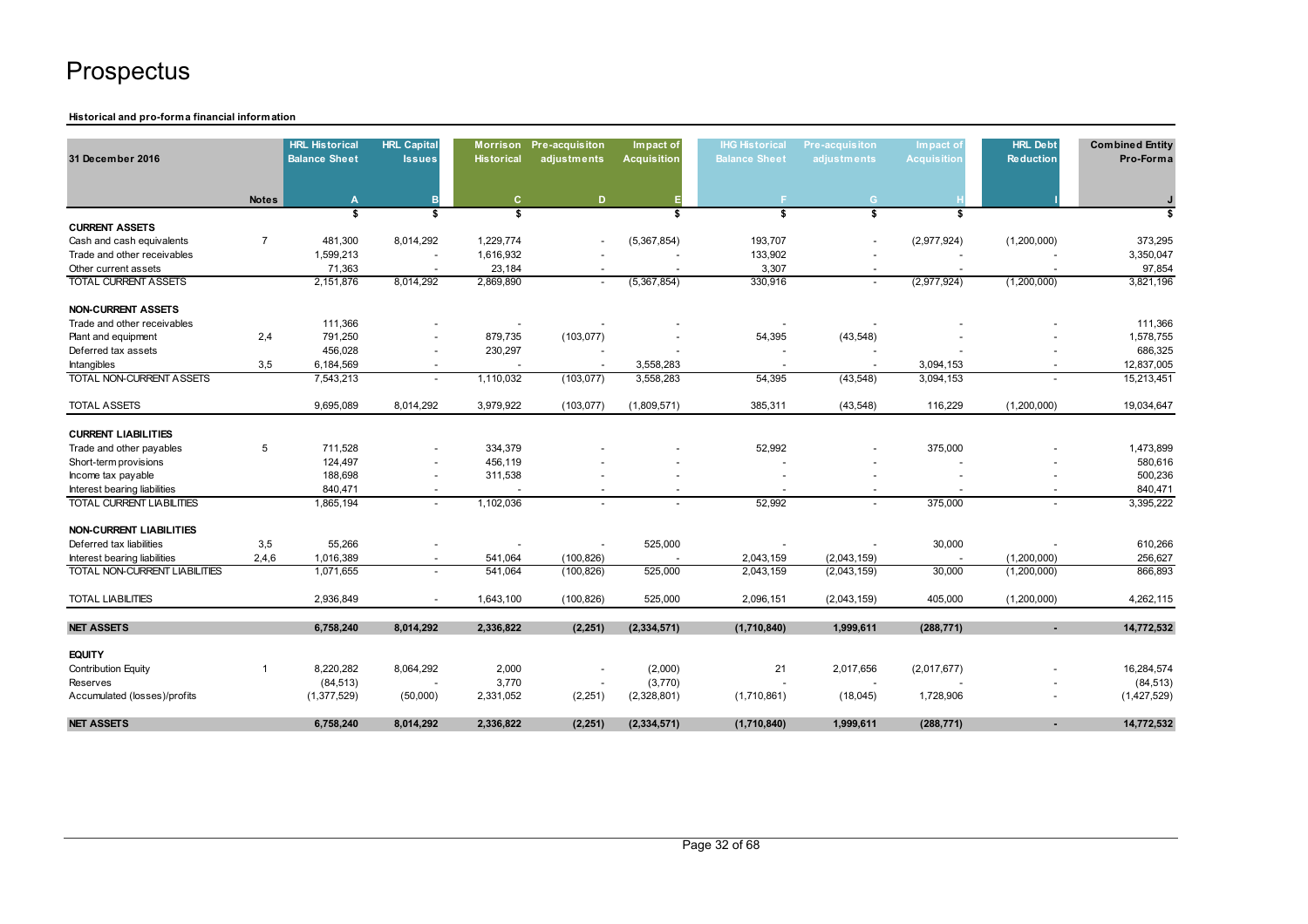## 5.7 **Notes to the Pro-forma Combined Balance Sheet**

Note 1

Assumes the issue of approximately 57,782,920 Shares pursuant to this prospectus at the Offer Price of \$0.10 per Share to raise \$5,778,292 cash before expenses of the Offer. All ordinary shares issued pursuant to this Prospectus will be issued as fully paid.

Assumes the issue of approximately 27,500,000 Shares pursuant to the Placement at a price of \$0.10 per Share to raise \$2,750,000 cash before expenses of the Offer. All ordinary shares will be issued as fully paid.

Assumes total costs expected to be incurred in connection with the Offers of \$464,000.

#### **Reconciliation of movements in HRL's pro-forma contributed equity**

|                                                                       | Number of<br>shares      | <b>Contributed</b><br>equity |  |
|-----------------------------------------------------------------------|--------------------------|------------------------------|--|
|                                                                       | #                        |                              |  |
| HRL reviewed Balance Sheet 31 December 2016 (A)                       | 158,903,031              | 8,220,282                    |  |
| Issue of shares pursuant to the prospectus (B)                        | 57,782,920               | 5,778,292                    |  |
| Issue of shares pursuant to the IHG placement (B)                     | 27.500.000               | 2,750,000                    |  |
| Total costs expected to be incurred in connection with the offers (B) | $\overline{\phantom{0}}$ | (464,000)                    |  |
| HRL pro-forma Balance Sheet 31 December 2016                          | 244,185,951              | 16,284,574                   |  |

Note 2

The vendors of Morrison have agreed prior to acquisition to:

Sell motor vehicles with a book value of \$103,077 and payout the finance leases (\$84,430) associated with the vehicles:

Payout amount remaining on equipment finance leases of \$16,396.

Note 3

Under the terms of the Share Sale Agreement, the vendors of Morrison have the ability to payout preacquisition profits to the extent that at least \$150,000 in working capital remains. The pro-forma balance sheet as at 31 December 2016 has been adjusted to reflect such a payout as follows.

|                                                                | \$          |
|----------------------------------------------------------------|-------------|
| Morrison working capital as per Balance Sheet 31 December 2016 | 1,767,854   |
| Less notional pre-acquisition dividend to vendors              | (1,617,854) |
| Revised working capital of \$150,000                           | 150.000     |
| Notional pre-acquisition dividend to vendors paid as follows:  |             |
| Cash payment                                                   | 1,617,854   |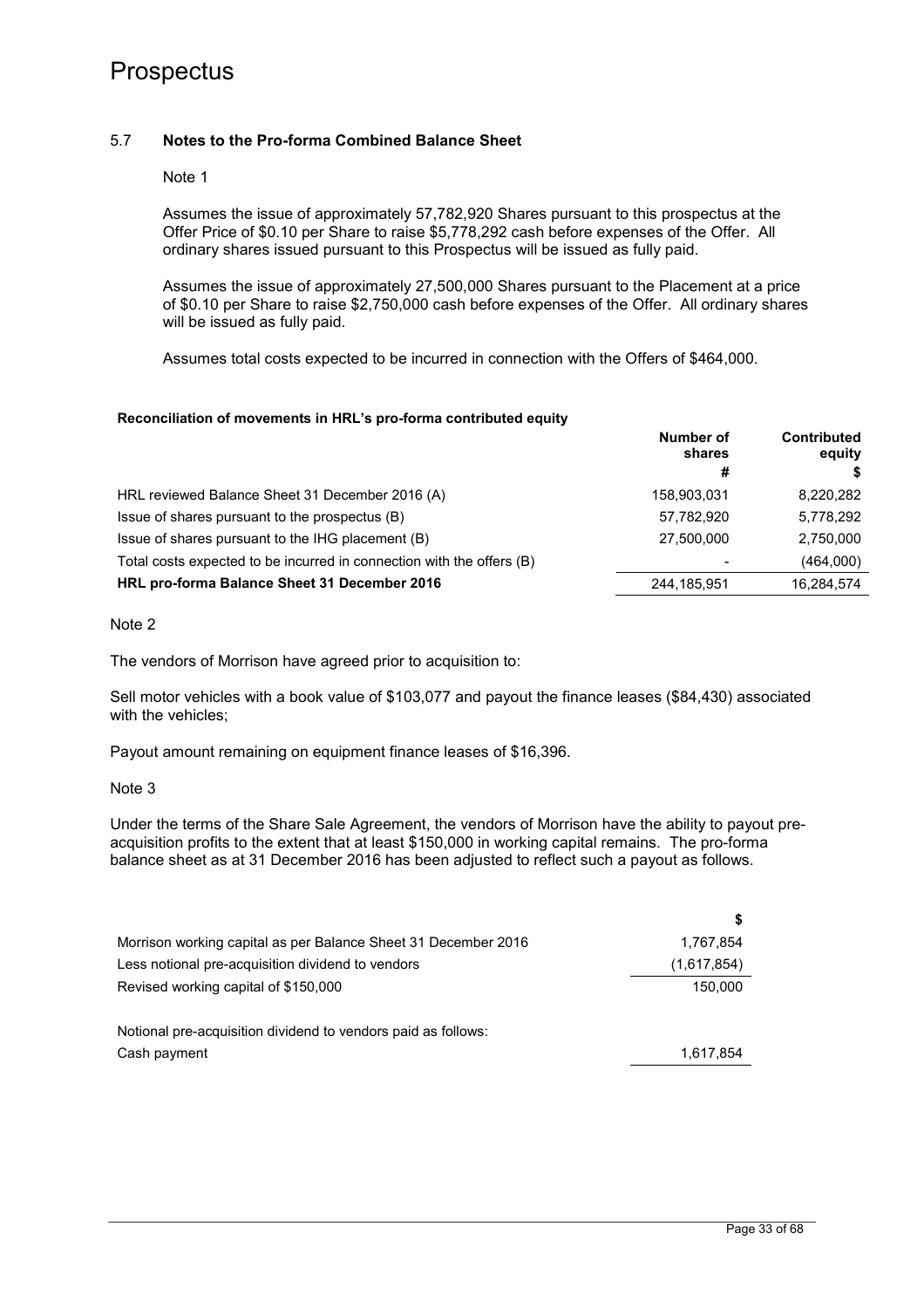The proposed acquisition of Morrison represents a business combination under AASB 3 and has been consolidated in the pro-forma balance sheet as follows:

#### **Pro-forma details of purchase consideration and net assets acquired**

|                                                                                 | \$         |
|---------------------------------------------------------------------------------|------------|
| Upfront purchase consideration                                                  | 3,750,000  |
| Estimated contingent consideration *                                            |            |
| Total consideration                                                             | 3,750,000  |
| Fair value of net assets acquired                                               |            |
| Cash and cash equivalents (net of pre-acquisition dividend to vendors)          | (388,080)  |
| Trade and other receivables                                                     | 1,616,932  |
| Other assets                                                                    | 23,184     |
| Plant and equipment                                                             | 776,658    |
| Deferred tax assets                                                             | 230,297    |
| Trade and other payables                                                        | (334, 379) |
| Short term provisions                                                           | (456, 119) |
| Income tax payable                                                              | (311, 538) |
| Deferred tax liability                                                          | (525,000)  |
| Interest bearing liabilities (finance leases)                                   | (440, 238) |
|                                                                                 | 716,717    |
| Purchase price excess attributed to identifiable intangible assets and goodwill | 3,558,283  |

\* Contingent consideration is subject to Morrison achieving certain profit targets in the 12 months after acquisition and the 4 key vendors completing 2 years of service after acquisition. – refer to Section 7.8. As the earn-out consideration is contingent on key vendor's ongoing service, the principles and guidance as set out in AASB 3 require that any earn-out consideration be expensed as an employment cost in the relevant period the service was provided. Consequently, there is no impact on the 31 December 2016 pro-forma combined balance sheet.

#### Note 4

The vendors of IHG have agreed prior to acquisition to:

- (a) Sell a motor vehicle with a book value of \$43,548 and payout the finance lease (\$25,504) associated with the vehicle;
- (b) Settle an interest-bearing loan owed to related parties of IHG by capitalizing the amounts owing (\$2,017,655) into equity.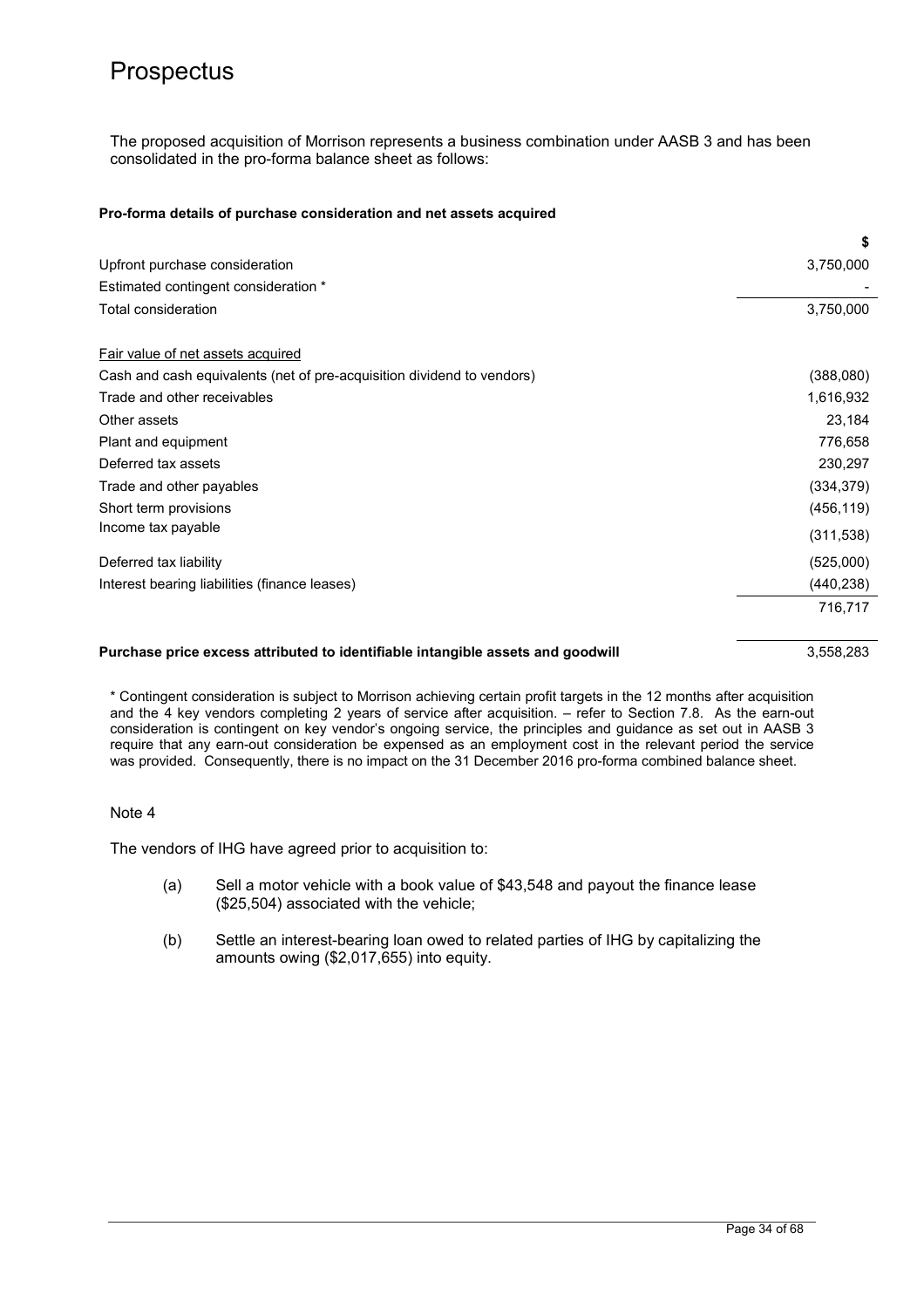Note 5

Under the terms of the Share Sale Agreement, the vendors of IHG have the ability to return capital amounts to the extent that at least \$50,000 in working capital remains. The pro-forma balance sheet as at 31 December 2016 has been adjusted to reflect such a payout as follows.

| IHG working capital as per Balance Sheet 31 December 2016 | 277,924    |
|-----------------------------------------------------------|------------|
| Less notional capital return to vendors                   | (227, 924) |
| Revised working capital of \$50,000                       | 50,000     |
|                                                           |            |
| Notional capital return to vendors paid as follows:       |            |
| Cash payment                                              | 50,000     |

The proposed acquisition of IHG represents a provisional business combination under AASB 3 and has been consolidated in the pro-forma balance sheet as follows:

#### **Pro-forma details of purchase consideration and net assets acquired**

| Upfront purchase consideration                                       | 2,750,000 |
|----------------------------------------------------------------------|-----------|
| Estimated contingent consideration *                                 | 375,000   |
| Total consideration                                                  | 3,125,000 |
|                                                                      |           |
| Fair value of net assets acquired                                    |           |
| Cash and cash equivalents (net of pre-acquisition return to vendors) | (34, 217) |
| Trade and other receivables                                          | 133,902   |
| Other assets                                                         | 3,307     |
| Plant and equipment                                                  | 11,847    |
| Trade and other payables                                             | (52, 992) |
| Deferred Tax liabilities                                             | (30,000)  |
|                                                                      | 30,847    |
| Purchase price excess attributed to identifiable intangible assets   | 3.094.153 |

\* Contingent consideration is subject to IHG achieving certain profit targets in the 24 months after acquisition. For the purposes of this report, HRL have assumed that IHG will achieve on of the earn out targets resulting in an additional \$375,000 paid to the vendors. This balance is shown as a payable in the pro-forma combined balance

sheet. Note 6

HRL intends to use any surplus funds to repay a portion of its existing bank debt. For the purposes of this report, HRL have assumed a debt repayment of \$1,200,000.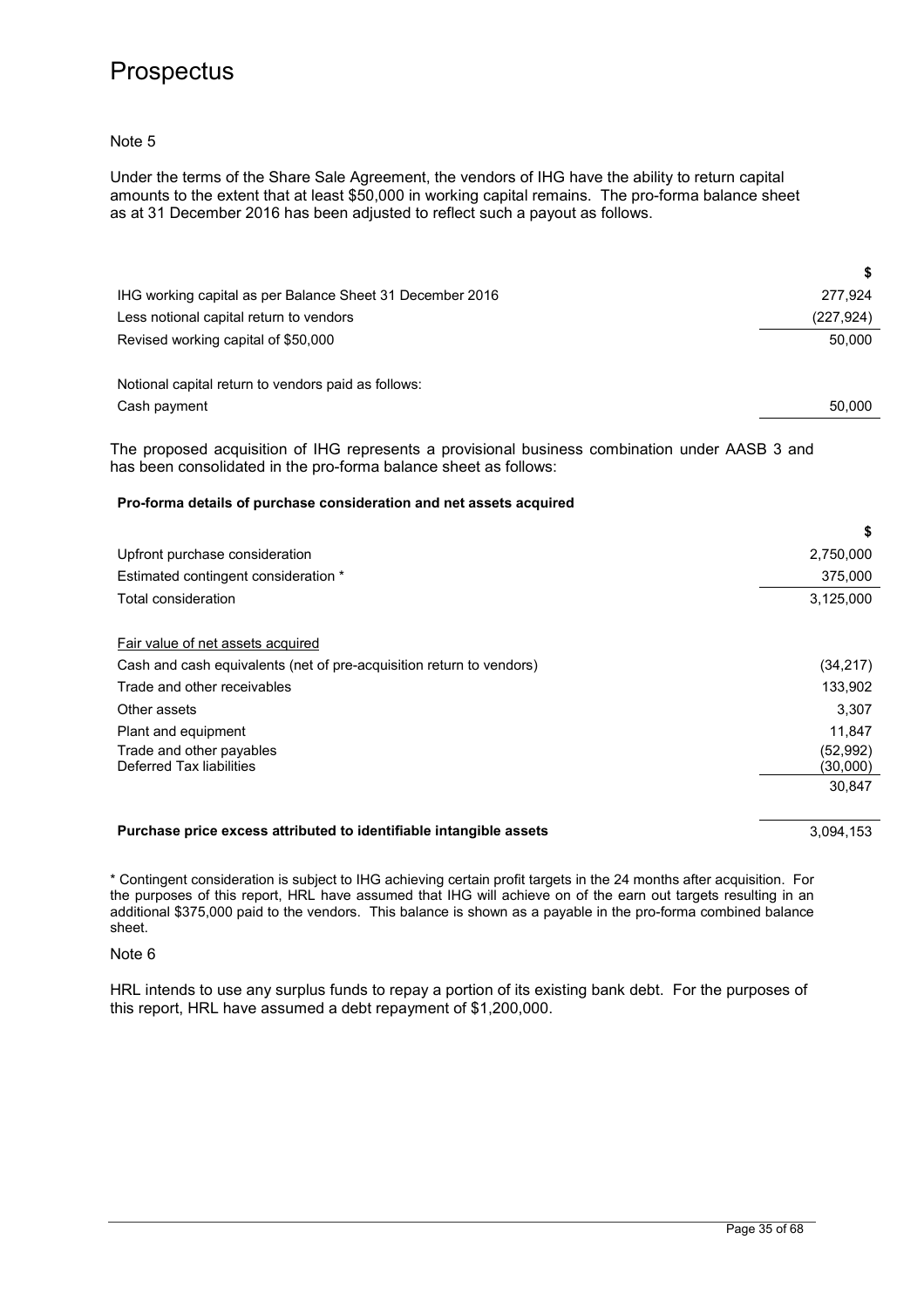## Note 7

**Reconciliation of movements in pro-forma cash and cash equivalents** 

|                                                                              | Cash and cash<br>equivalents<br>\$ |
|------------------------------------------------------------------------------|------------------------------------|
| HRL Balance Sheet 31 December 2016 (A)                                       | 481,300                            |
| Issue of shares pursuant to the offers (B)                                   | 8,528,292                          |
| Total costs expected to be incurred in connection with the capital raise (B) | (464,000)                          |
| Costs expected to be incurred in connection with the acquisitions (B)        | (50,000)                           |
| Morrison Balance Sheet 31 December 2016 (C)                                  | 1,229,774                          |
| Pre-acquisition dividend to be paid to Morrison vendors (E)                  | (1,617,854)                        |
| Upfront purchase price paid to Morrison vendors (E)                          | (3,750,000)                        |
| IHG Balance Sheet 31 December 2016 (F)                                       | 193,707                            |
| Pre-acquisition return to be paid to IHG vendors (H)                         | (227, 924)                         |
| Upfront purchase price paid to IHG vendors (H)                               | (2,750,000)                        |
| Repayment of debt (I)                                                        | (1,200,000)                        |
| Pro-forma Balance Sheet 31 December 2016 (J)                                 | 373,295                            |
|                                                                              |                                    |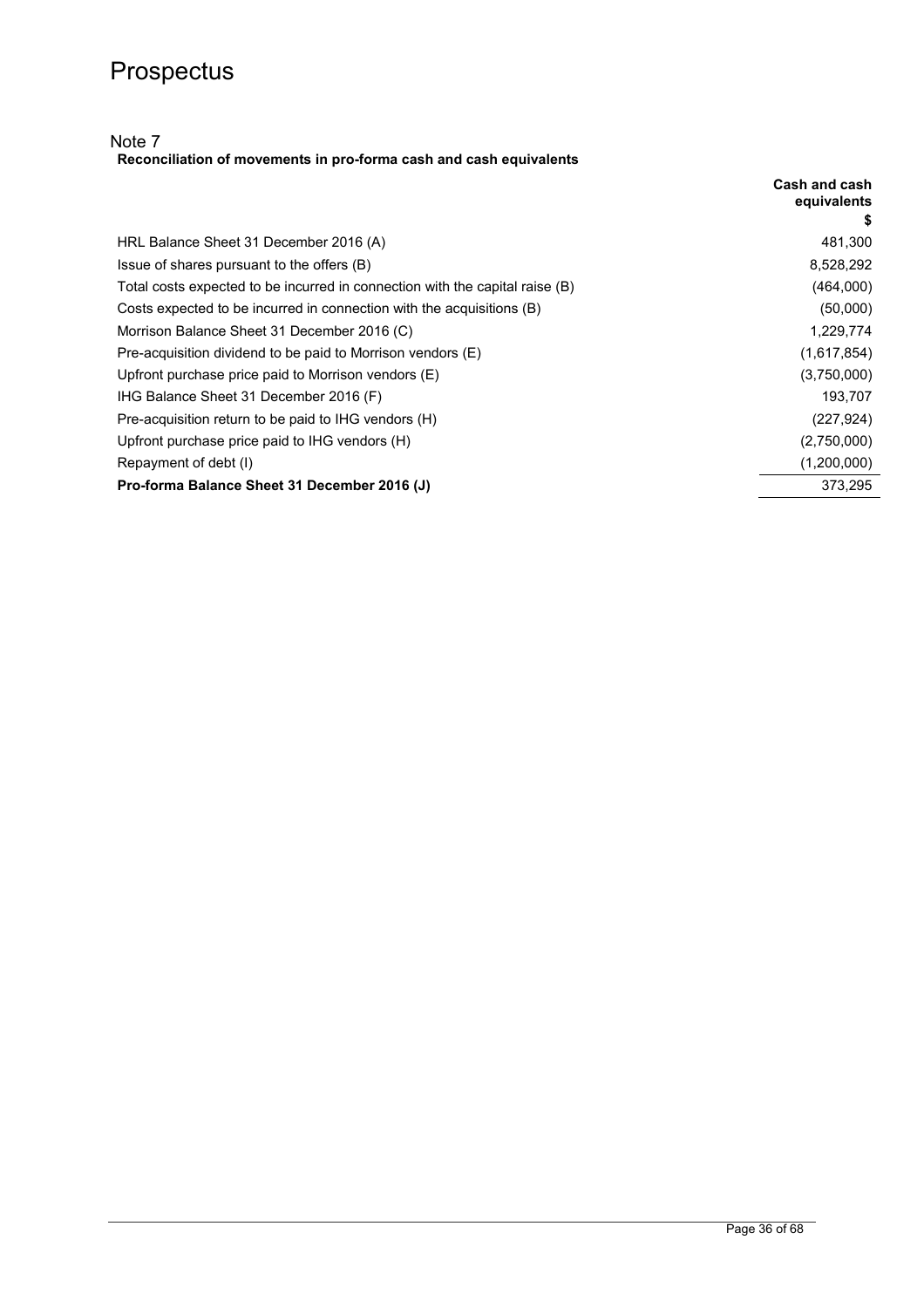## 5.8 **Capital structure**

The share capital structure of HRL immediately following the Offer, on the basis that the Offer is fully subscribed (excluding rounding of Entitlements), will be as follows:

|                                                            | <b>Shares</b> |      |  |
|------------------------------------------------------------|---------------|------|--|
|                                                            | <b>Number</b> | $\%$ |  |
| Ordinary Shares on issue at the date of this<br>Prospectus | 158,903,031   | 73%  |  |
| Maximum number of New Shares under<br>Prospectus           | 57,782,920    | 27%  |  |
| Total                                                      | 216,685,951   | 100% |  |

As at the date of this Prospectus, the Company has no Options on issue.

As at the date of this Prospectus, the Company has 3,088,667 performance shares on issue. Details with respect to the Performance Shares on issue are included in section 2.1 of this Prospectus.

## 5.9 **Potential effect of the Offer on control**

The Offer is a pro-rata offer so that if all Eligible Shareholders take up their Entitlements and participate in the Offer, the voting power of all Eligible Shareholders will remain the same. In that event, there will be no actual or potential effect or consequences arising from the Offer on the control of the Company.

If an Eligible Shareholder does not take up their Entitlement in full it will result in their percentage holding in the Company being diluted by the Offer. Additionally, the Offer is not being extended to Shareholders with registered addresses outside of Australia and New Zealand and the holdings of those Shareholders in the Company will be diluted.

While the final percentage interests held by Shareholders of the Company is entirely dependent on the extent to which they are Eligible Shareholders and to the extent to which the other Shareholders take up their Entitlements, the Company expects that the potential effect of the issue of Shares under the Offer on the control of the Company will be minimal.

For Completeness, the Company sets out below, the potential effect on Control that may arise with respect to its largest shareholder and the other vendors of Integrated Holdings Group as well as the other shareholders of the Company both post the Offer as well as post the Placement.

| <b>Shareholders</b>                                                                                                     | <b>Existing</b><br><b>Holding</b> | %      | <b>Post Rights</b><br>Issue | %      | Post<br><b>Subscription</b><br><b>Agreements</b> | $\frac{0}{0}$ |
|-------------------------------------------------------------------------------------------------------------------------|-----------------------------------|--------|-----------------------------|--------|--------------------------------------------------|---------------|
| Tulla Property<br>Partners Pty Ltd<br>ACN 126 992 103<br>as trustees for the<br>Tulla Property<br><b>Partners Trust</b> | 47,459,491                        | 29.87  | 47,459,491                  | 21.90% | 61,209,491                                       | 25.07%        |
| Darren Anderson<br>and Julie Anderson<br>as trustees for the<br>DG & JE Anderson<br><b>Family Trust</b>                 | 16,589,064                        | 10.44% | 16,589,064                  | 7.66%  | 21,172,397                                       | 8.67%         |
| Craig Anderson and<br>Amanda Anderson                                                                                   | 6,577,525                         | 4.14%  | 6,577,525                   | 3.04%  | 11,160,858                                       | 4.57%         |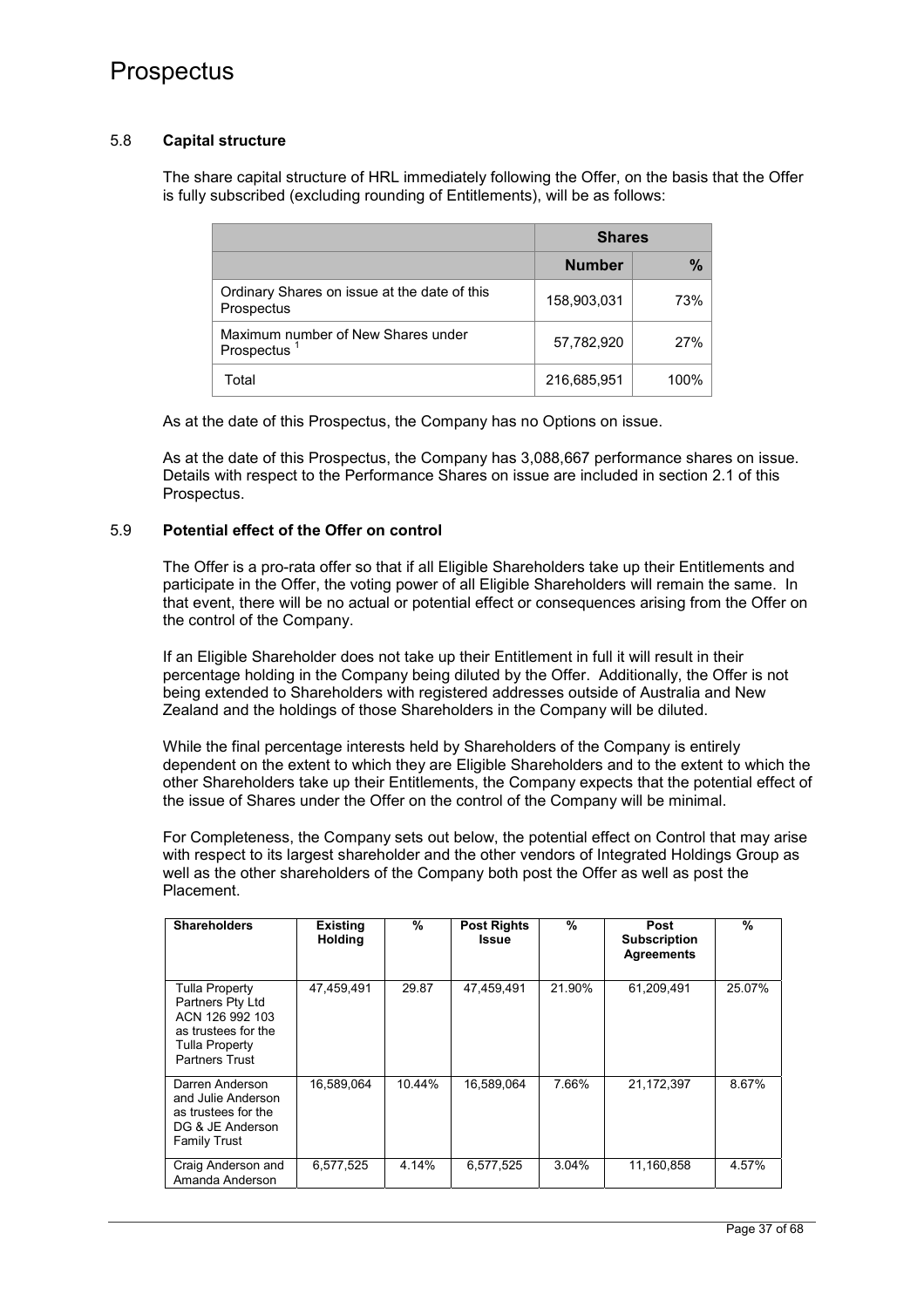| as trustees for the<br>CA & AM Anderson<br>Family Trust                                        |             |        |             |        |               |        |
|------------------------------------------------------------------------------------------------|-------------|--------|-------------|--------|---------------|--------|
| Greg Anderson and<br>Nancy Anderson as<br>trustees for the GJ &<br>NJ Anderson Family<br>Trust | 6,354,377   | 4.00%  | 6.354.377   | 2.93%  | 10.937.711    | 4.48%  |
| <b>Other Shareholders</b>                                                                      | 81,922,574  | 51.56% | 139,705,494 | 64.47% | 139,705,494   | 57.21% |
| <b>Total</b>                                                                                   | 158,903,031 | 100%   | 216,685,951 | 100%   | 244, 185, 951 | 100%   |

*The post rights issue percentage calculated in the table above has been calculated assuming that the rights issue is subscribed in full.* 

In the event of a Shortfall, the Directors reserve the right to place the Shortfall at their sole discretion subject to the *provisions of the Corporations Act and the Listing Rules.*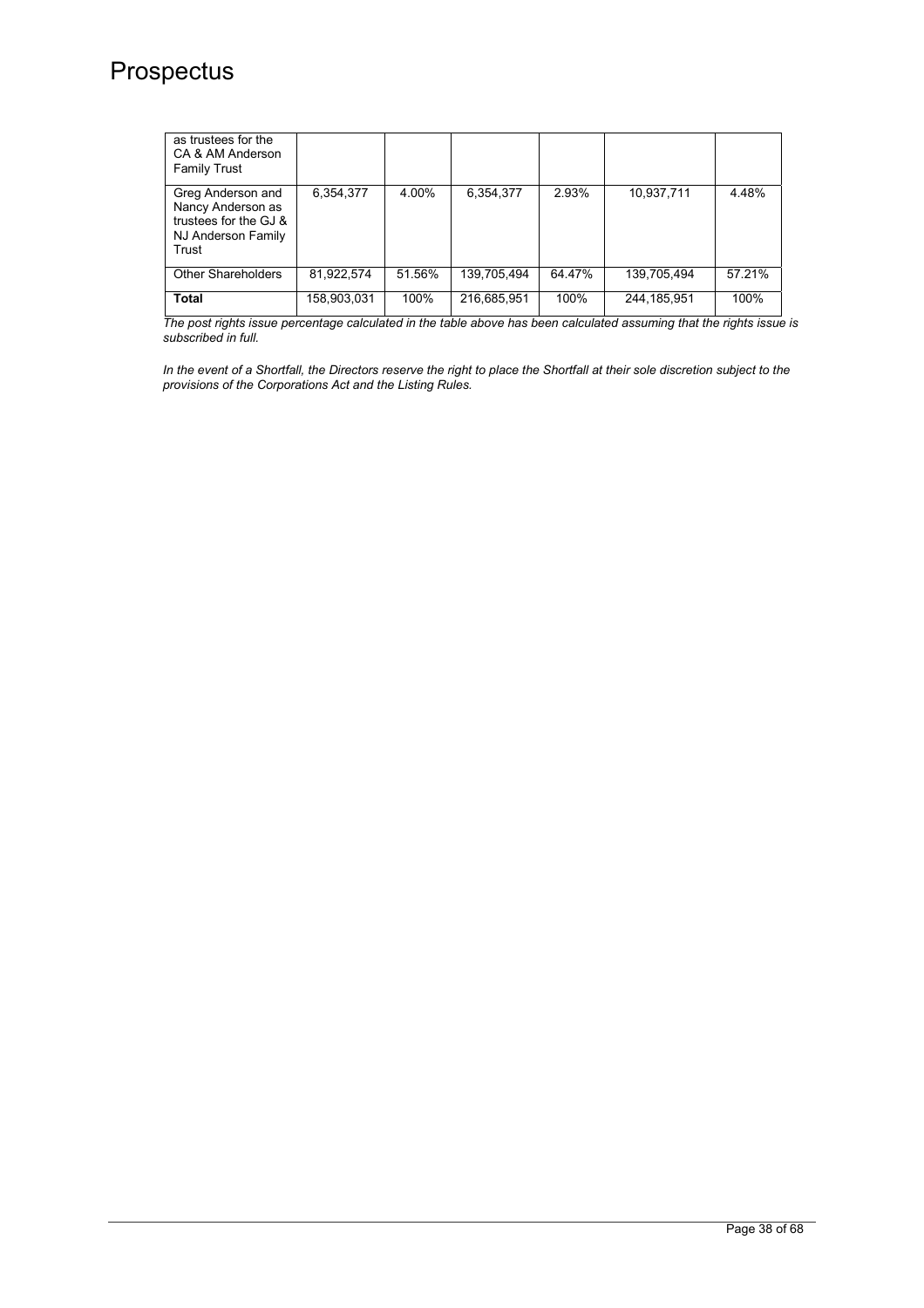## **6. Risk factors**

### 6.1 **Introduction**

There are risks which may impact on the operating and financial performance of the Group and, therefore, on the value of the New Shares offered under this Prospectus. Some of these risks can be mitigated by the Group's systems and internal controls, but many are outside of the control of the Group and the Board. There can be no guarantee that the Company will achieve its stated objectives or that any forward-looking statements will eventuate. There are also general risks associated with any investment in shares.

More specifically, the risks are that:

- (a) the price at which the Applicant is able to sell the New Shares is less than the price paid due to changes in market circumstances;
- (b) the Applicant is unable to sell the New Shares;
- (c) the Company is placed in receivership or liquidation making it reasonably foreseeable that Shareholders could receive none, or only some of their initial investment; and
- (d) the Company fails to generate sufficient profit in order to pay dividends.

In the event of insolvency, the holders of fully paid ordinary Shares would not normally be liable to pay money to any person. An exception could occur where a distribution, such as a dividend, has been made to Shareholders in circumstances where the Company was unable at that time to meet the solvency test set out in the Corporations Act. In that case, a liquidator may call for a return of such distributions.

Potential investors should therefore carefully consider all associated risks before applying for New Shares under this Prospectus and should consider their personal circumstances (including financial and taxation issues) and seek advice from their stockbroker, accountant, solicitor or other professional advisers before deciding whether to invest.

A number of material risk factors which may adversely affect the Group and the value of the New Shares offered under this Prospectus are set out in this Section. This is not an exhaustive list and there may be other factors which have an adverse effect on the Group and the value of the Shares offered under this Prospectus.

### 6.2 **General Risks**

The New Shares that are to be issued pursuant to this Prospectus are speculative because of the nature of the business of the Company. The Company provides environmental services including testing, sampling, inspection, compliance monitoring and environmental auditing to industries that are speculative and subject to substantial competition, as well as retaining interests in the geothermal energy industry which is highly speculative, and as such no assurances can be made that the Company's particular interests or projects will be successful.

A summary of the major general risks are described below:

(a) Dilution

Shareholders should be aware that to the extent that they do not accept their Entitlements in full, a Shortfall will arise and all or part of any Shortfall may be placed by the Company to other parties in which case their interest in the Company may be significantly diluted (see section 6 for further details). Further the Offer is not being extended to Shareholders with registered addresses outside of Australia and New Zealand and the holdings of those Shareholders in the Company will be diluted by the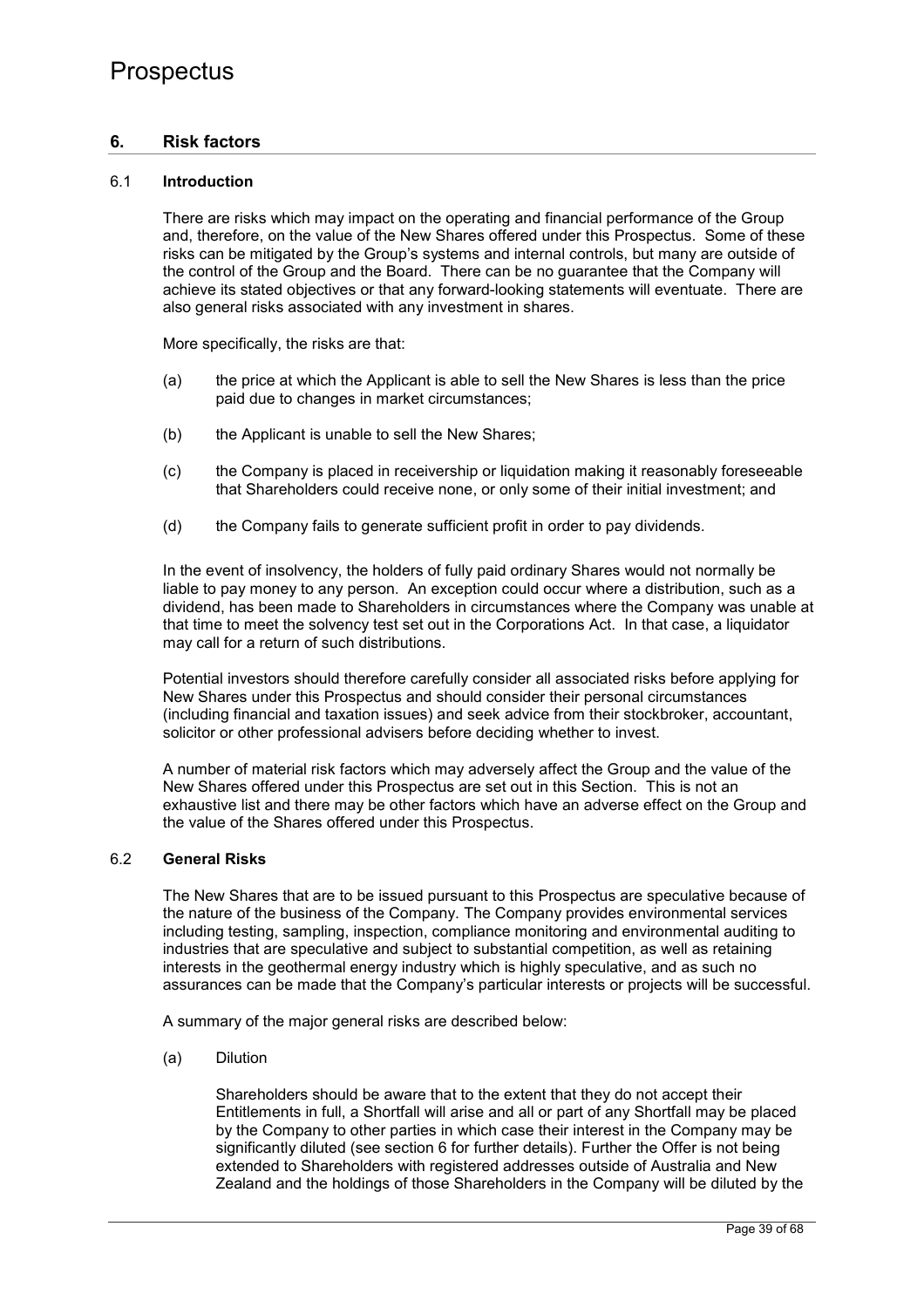Offer. Given the terms of the Offer, the interests of a Shareholder in the Company may be diluted in the event that they are not eligible to participate or elect not to accept their Entitlement in full if the Offer is fully subscribed or alternatively, any Shortfall is fully placed.

Acceptance of Entitlements or the placement of any Shortfall may also result in existing Shareholders or new investors significantly increasing their interest in the Company or obtaining a substantial interest in the Company. However, the Shortfall will only be placed to the extent that such placement is in compliance with the takeover provisions of the Corporations Act, which restrict a person and their associates from acquiring a relevant interest in the Company of more than 20.0%, subject to a number of exemptions.

Shareholders should also note that there is a potential risk that if they do not participate in the Offer, their holding may be further diluted as a result of the issue of Shares pursuant to the Placement, details of which are set out in section 7.8 of this Prospectus.

(b) Share Market Risk

The market price of listed securities can be expected to rise and fall in accordance with general market conditions and factors specifically affecting the Australian resources sector and exploration companies in particular. The New Shares carry no guarantee in respect of profitability, dividends, return on capital, or the price at which they may trade on the ASX.

There are a number of factors (both national and international) that may affect the share market price and neither the Company nor its Directors have control of those factors.

(c) General Economic Conditions

Changes in the general economic climate in which the Company operates may adversely affect the financial performance of the Company. Factors that may contribute to that economic climate include the general level of economic activity, interest rates, inflation, supply and demand, industrial disruption and other economic factors. These factors are beyond the control of the Company and the Company cannot, with any degree of certainty, predict how they will impact on the Company.

(d) Share price fluctuations

The market price of the Company's securities will be subject to varied and often unpredictable influences in the share market. Both domestic and world economic conditions may affect the performance of the Company.

(e) Legislative Change

Changes in government regulations and policies may adversely affect the financial performance or the current and proposed operations generally of the Company.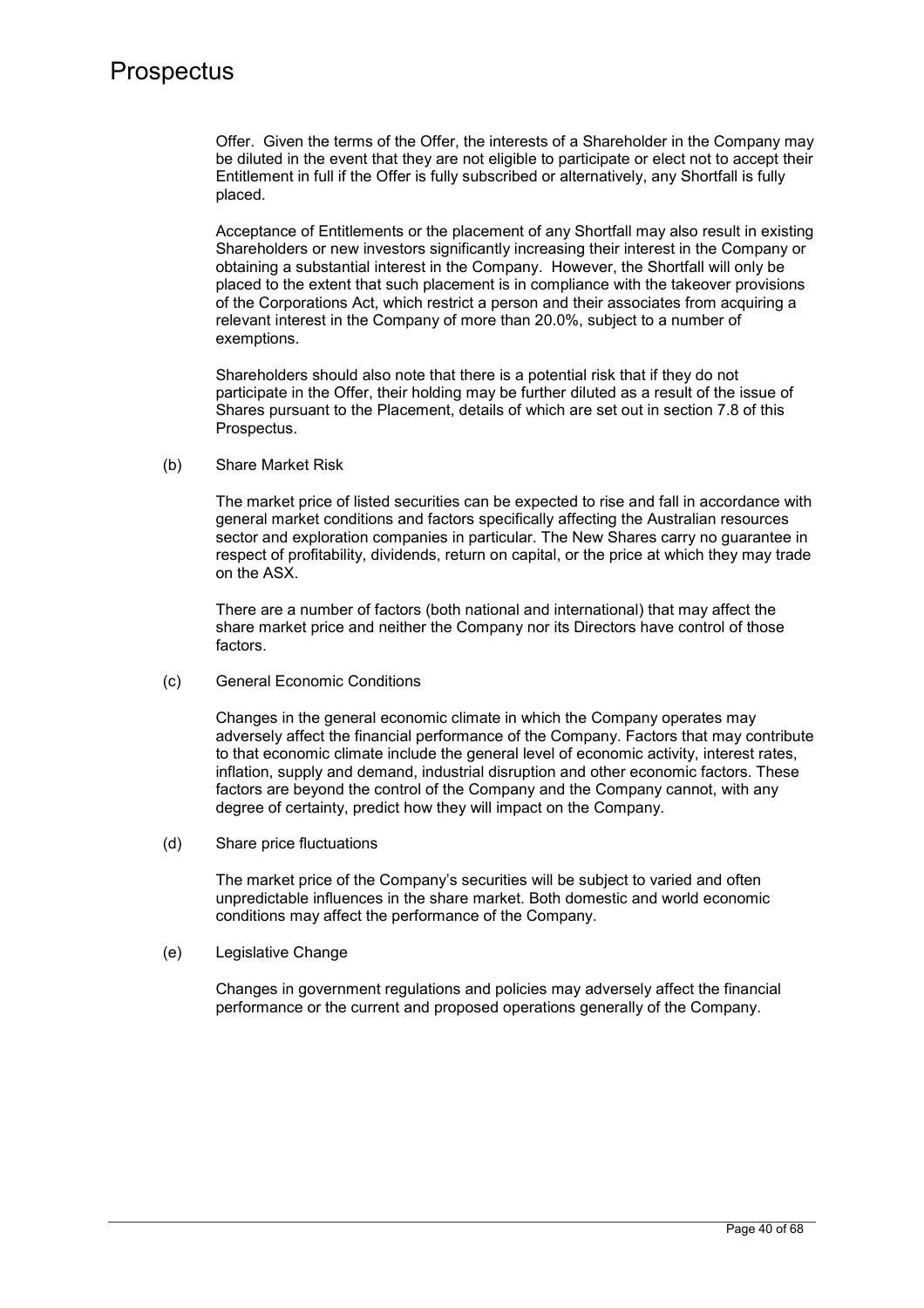### (f) Management actions

The Directors will, to the best of their knowledge, experience and ability (in conjunction with management) endeavour to anticipate, identify and manage the risks inherent in the activities of the Company, but without assuming any personal liability for same, with the aim of eliminating, avoiding and mitigating the impact of risks on the performance of the Company and its securities.

(g) Demand

As the provider of environmental services, HRL's business is influenced by the general state of the sectors it serves. Any downturn or reduction in spending in those sectors may affect the performance of the Company.

(h) Service sector risk

There is substantial competition for the services that HRL (through Octief and Precise Consulting) provides. If competitors become more effective or numerous and HRL cannot adapt to these changes, HRL's business will be adversely affected.

(i) Taxation

In all places where the Company has operations, in addition to the normal level of income tax imposed on all industries, the Company may be required to pay government royalties, indirect taxes, goods and services tax and other imposts which generally relate to revenue or cash flows. Industry profitability can be affected by changes in government taxation policies.

(j) Unforeseen Expenses

While the Company is not aware of any expenses that may need to be incurred that have not been taken into account, if such expenses were subsequently incurred, the expenditure proposals of the Company may be adversely affected.

## 6.3 **Risks Specific to an Investment in the Company**

In addition to the general market and economic risks noted in Section 6.2, Applicants should be aware of risks specific to an investment in the Company, which may include, but are not limited those risks described below.

(a) Integrated Holdings and Morrison Acquisition Risk

In addition to this, HRL has entered into SSAs, the terms of which are summarised in the Notice of Extraordinary General Meeting which is available from http://www.hrlholdings.com. Pursuant to the SSA, the Company is to acquire 100% of the shares on issue in Integrated Holdings and Morrison Geotechnic from the shareholders of those companies, subject to the fulfilment of a number of conditions precedent, many of which are outside the control of the Company.

Significantly, completion of the Integrated Holdings SSA is dependent upon shareholders approving the transaction. As such, in the event that shareholder approval is not given, the acquisition of the shares in Integrated Holdings and continuation of the transaction will not be permitted.

The Offer is not subject to the successful completion of the acquisition of Integrated Holdings or Morrison Geotechnic. Despite the Directors having recommended approval of the acquisition of Integrated to shareholders, no assurance can be given that shareholders will approve the acquisition at the EGM and failure to do so, may result in the Company's business being materially and adversely affected.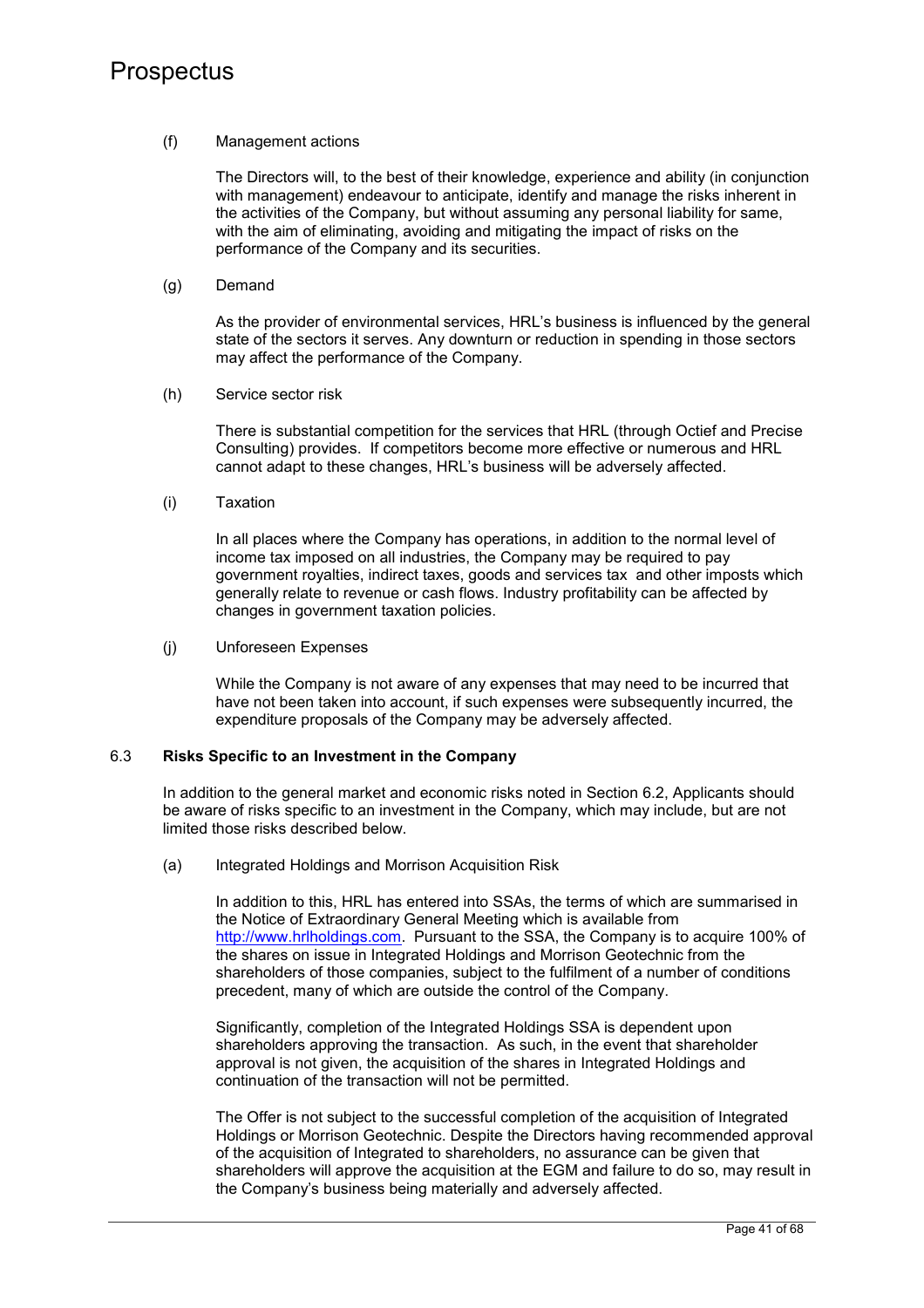(b) Regulatory risk and government policy - environmental services

The provision of environmental services is affected by both general and industryspecific legal and regulatory controls. Any alteration in these controls will have a corresponding effect of the business of HRL. Any major shift in regulatory policy that cannot be adapted to by HRL will have an impact of the Company's financial performance.

(c) Insurance Risk

The Company maintains insurance within ranges of coverage the Company believes to be consistent with industry practice and having regard to the nature of activities being conducted. No assurance however, can be given that the Company will be able to continue to obtain such insurance coverage at reasonable rates or that any coverage it arranges will be adequate and available to cover any such claims.

(d) Environmental risks

The Company's projects are subject to laws and regulations in relation to environmental matters. As a result, there is the risk that the Company may incur liability under these laws and regulations. The Company proposes to comply with applicable laws and regulations and conduct its programs in a responsible manner with regard to the environment

(e) Contractual and joint venture risk

HRL's ability to efficiently conduct its operations in a number of respects depends upon a third party product and service providers and contracts have, in some circumstances, been entered into by HRL and its subsidiaries in this regard. As in any contractual relationship the ability for HRL to ultimately receive benefits from these contracts are dependent upon the relevant third party complying with its contractual obligations.

To the extent that such third parties default in their obligations, it may be necessary for HRL to enforce its rights under any of the contracts and pursue legal action. Such legal action may be costly and no guarantee can be given by HRL that a legal remedy will ultimately be granted on appropriate terms.

The Company may wish to develop its projects or future projects through joint venture arrangements. Any joint ventures entered into by, or interests in joint ventures assigned to the Company, could be affected by the failure or default of any of the joint venture participants. Further, the ability of HRL to achieve its stated objectives will depend on the performance by the counterparties to these contracts of their respective obligation. If any of them default in the performance of their obligations, the Share Sale Agreement may be terminated. In the event that legal action is required to be instituted as the result of any breach and in seeking legal remedy, this could be very costly.

(f) Reliance on key personnel

In providing its environmental services and formulating its exploration programs, the Company relies to a significant extent upon the experience and expertise of the Directors and management.

These persons possess knowledge of many of the Company's tenements through extensive personal experience of prospecting in those areas.

Although information concerning the Company's tenements has been chronicled, the loss of one or more of these key personnel may adversely affect the Company's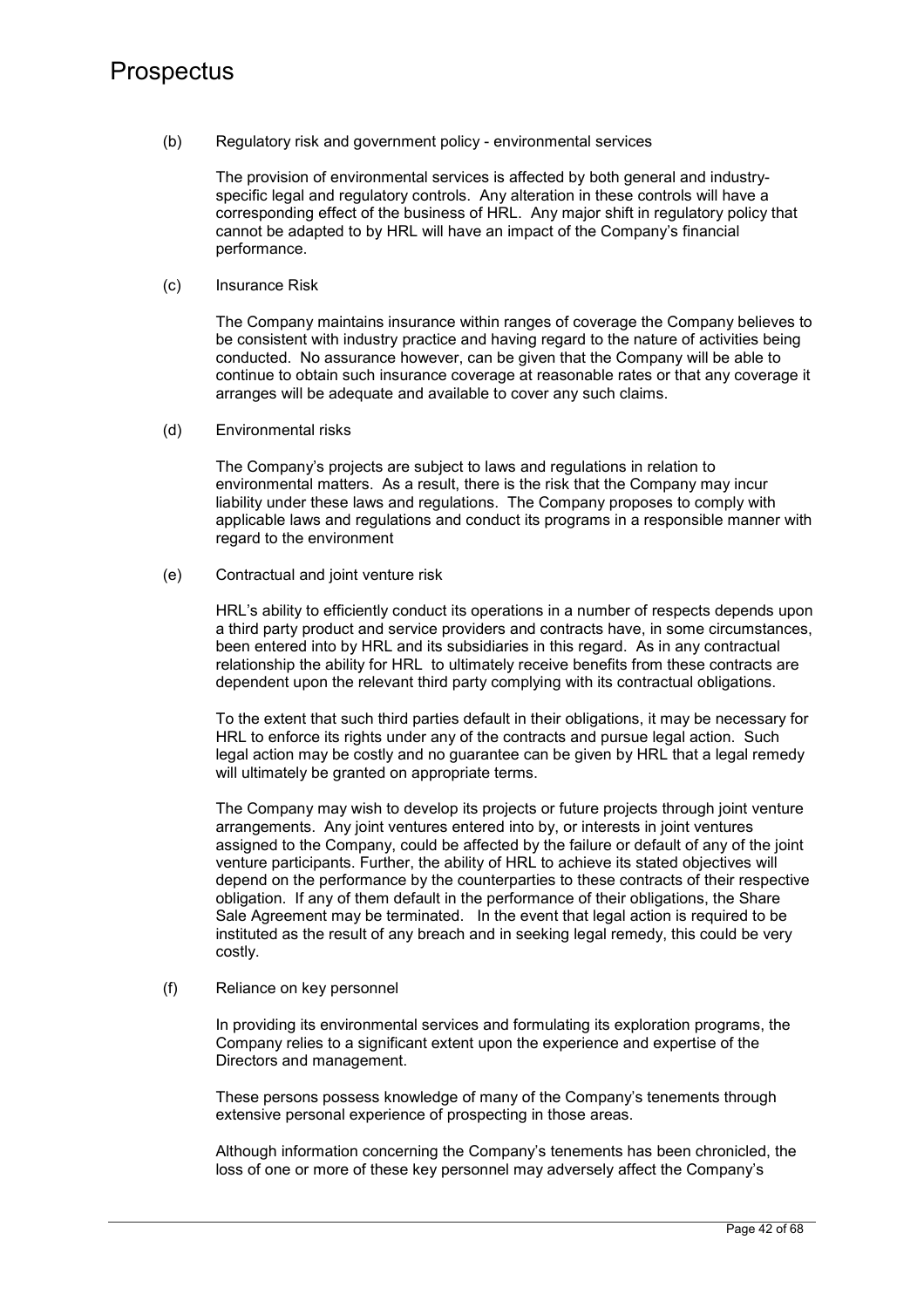prospects of pursuing its exploration programmes within the timeframes and within the cost structure currently envisaged.

Although the key personnel have a considerable amount of experience and have previously been successful in their pursuits of important prospecting discoveries, there is no guarantee or assurance that they will be successful in their objectives pursuant to this Company.

(g) Employees

The ability of the Company to achieve its objectives depends on being able to retain certain key employees, skilled operators and tradespeople. The loss of key employees or skilled operators and tradespeople could significantly affect the performance of the Company's operations.

(h) Contractors

The Company is dependent on contractors and suppliers to supply vital services to its operations. The Company is therefore exposed to the possibility of adverse developments in the business environments of its contractors and suppliers. Any disruption to services or supply may have an adverse effect on the financial performance of the Company.

(i) Additional requirements for capital

The Company's capital requirements depend on numerous factors. Depending on the outcome of the Company's exploration programs, the Company may require further financing in addition to amounts raised under this Prospectus. Any additional equity financing will dilute shareholdings and debt financing, if available, may involve restrictions on financing and operating activities. If the Company is unable to obtain additional financing as needed, it may be required to reduce the scope of its operations and scale back its exploration programs. In addition, the Company's ability to continue as a going concern may be diminished.

There is no guarantee that the Company will be able to secure any additional funding or be able to secure funding on terms favourable to the Company and such circumstances will adversely affect the Company.

### 6.4 **Speculative nature of investment**

The above list of risk factors is not to be taken as exhaustive of the risks faced by the Company or by Shareholders in the Company. The above factors, and others not specifically referred to above, may in the future materially affect the financial performance of the Company and the value of the New Shares offered under this Prospectus.

Accordingly, the New Shares to be issued pursuant to this Prospectus carry no guarantee with respect to the payment of dividends, returns, returns of capital or market value at any time. Shareholders should consider that an investment in the Company is highly speculative and should consult their professional advisers before deciding whether to take up their Entitlement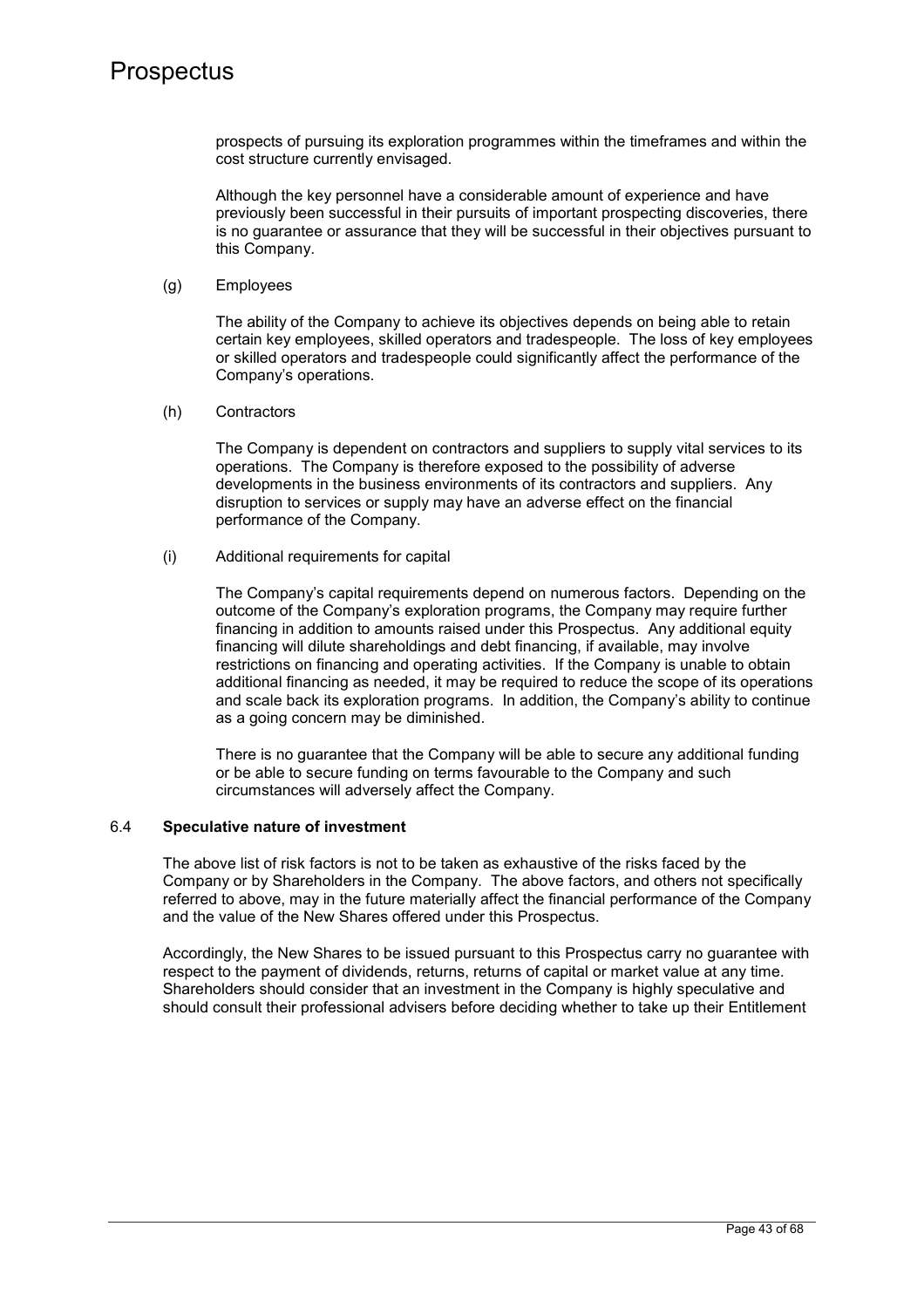## **7. Additional information**

## 7.1 **Transaction specific prospectus**

HRL is a disclosing entity and therefore subject to regular reporting and disclosure obligations under the Corporations Act. Under those obligations, the Company is obliged to comply with all applicable continuous disclosure and reporting requirements in the ASX Listing Rules.

This Prospectus is issued under Section 713 of the Corporations Act. This section enables disclosing entities to issue a prospectus in relation to securities in a class of securities which has been quoted by ASX at all times during the 3 months before the date of the Prospectus or options to acquire such securities. Apart from formal matters this Prospectus need only contain information relating to the terms and conditions of the Offer, the effect of the Offer on the Company and the rights and liabilities attaching to the New Shares.

Copies of the documents lodged by the Company with ASIC may be obtained from, or inspected at an office of ASIC.

The Company will provide a copy of any of the following documents, free of charge, to any person who asks for a copy of the document before the Closing Date in relation to this Prospectus:

- (a) audited financial statements for the Company for the period ending 30 June 2016;
- (b) any other financial statements lodged in relation to the Company with ASIC and any continuous disclosure notices given by the Company to ASX, in the period starting immediately after lodgement of the annual financial report for the Company for the period ended 30 June 2016 and ending on the date of lodgement of this Prospectus with ASIC.

### 7.2 **ASX Information and Share Information**

The ASX Announcements that the Company has made since the date of lodgement of the audited financial statements for the Company for the year ended 30 June 2016 are set out in the following table.

| Date       | <b>Title of Announcement</b>                         |
|------------|------------------------------------------------------|
|            |                                                      |
| 26.08.2016 | <b>Results Presentation</b>                          |
| 26.08.2016 | Appendix 4G                                          |
| 31.08.2016 | Key Management LTI Plan and Appendix 3B              |
| 19.09.2016 | Major Contract to Perform Hazardous Material Surveys |
| 20.09.2016 | <b>Investor Roadshow Presentation</b>                |
| 11.10.2016 | Notice of Annual General Meeting/Proxy Form          |
| 31.10.2016 | Appendix 4C - quarterly                              |
| 17.11.2016 | <b>Results of Meeting</b>                            |
| 07.12.2016 | Response to Appendix 4C query                        |
| 31.01.2017 | Appendix 4C - quarterly                              |

#### (ASX Announcements)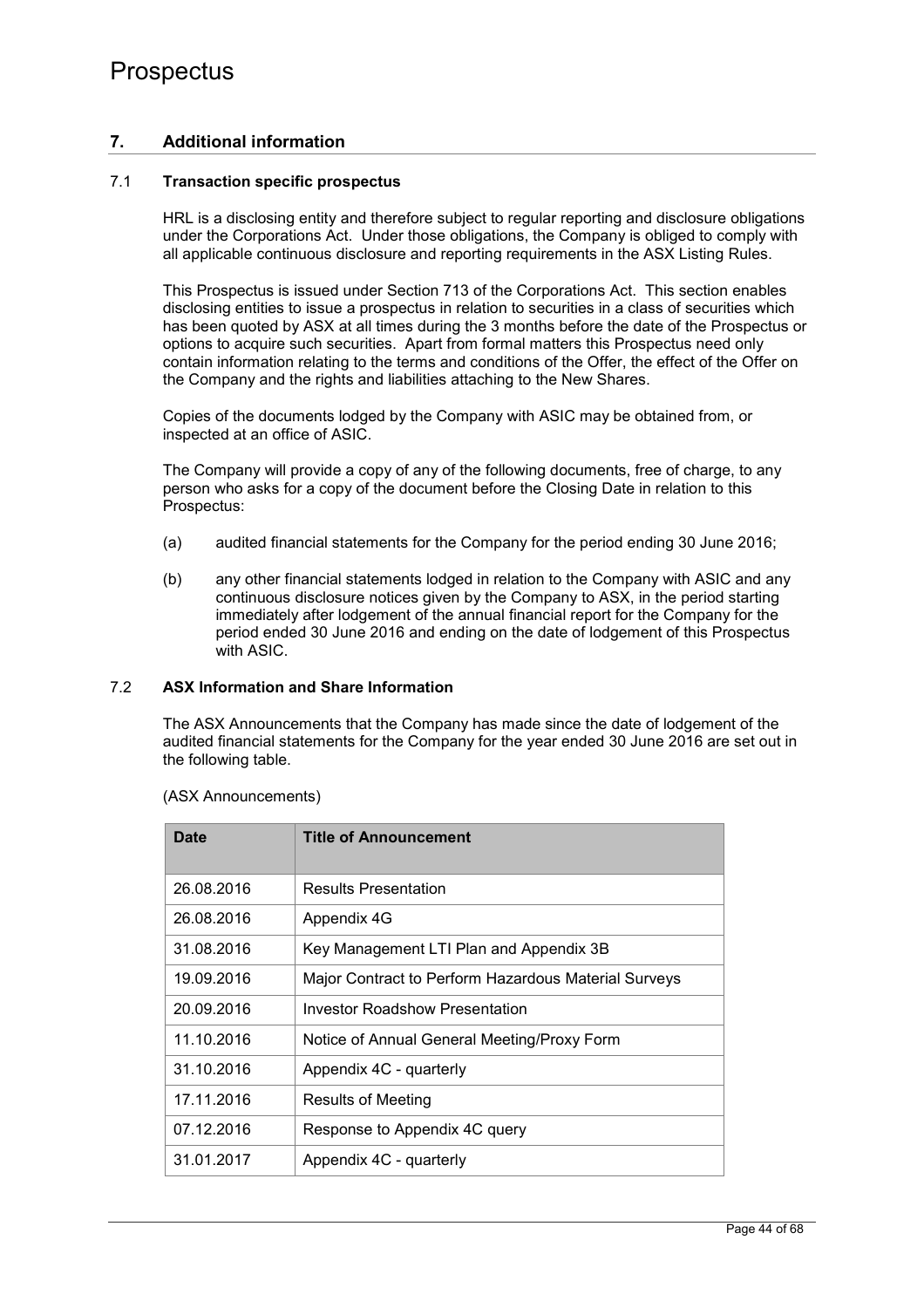| Date       | <b>Title of Announcement</b>                    |
|------------|-------------------------------------------------|
| 10.02.2017 | Trading Halt                                    |
| 14.02.2017 | Suspension from Official Quotation              |
| 16.02.2017 | <b>Business Acquisition and Capital Raising</b> |
| 16.02.2017 | <b>Investor Presentation</b>                    |
| 16.02.2017 | Appendix 3B                                     |
| 16.02.2017 | Reinstatement to Official Quotation             |

Copies of ASX announcements made by the Company may be obtained on the ASX website or the Company's website: http://www.hrlholdings.com.

The highest and lowest prices of shares in the Company on the ASX in the 6 month period before the date of this Prospectus and the respective dates of those sales are set out below.

|              | High    | Low     | Volume weighted<br>average |
|--------------|---------|---------|----------------------------|
|              | (cents) | (cents) | (cents)                    |
| One month    | 14.5    | 12      | 12.6                       |
| Three months | 14.5    | 12      | 12.9                       |
| Six months   | 15      | 11.5    | 13.3                       |
|              |         |         |                            |

The last market sale price of Shares as at the close on Thursday, 16 February was \$0.12.

The issue price of \$0.10 represents a discount of 22.5% to the 30 day volume-weighted average Share price as at the close on Thursday, 16 February, being the last trading day before lodgement of this Prospectus.

## 7.3 **Rights and liabilities attaching to new shares**

There is only one class of Share on issue in the Company, being fully paid ordinary Shares. The New Shares will be part of this class of Shares.

The rights attaching to ownership of the New Shares are set out in the Company's Constitution, a copy of which is available for inspection at the registered office of the Company during business hours..

The following is a summary of the principal rights of holders of the New Shares, subject to any special rights attaching to any class of share at a future time. This summary is not exhaustive nor does it constitute a definitive statement of the rights and liabilities of the Company's Shareholders.

(a) Voting

At a general meeting of the Company on a show of hands, every member present in person, or by proxy, attorney or representative has one vote and upon a poll, every member present in person, or by proxy, attorney or representative has one vote for every Share held by them.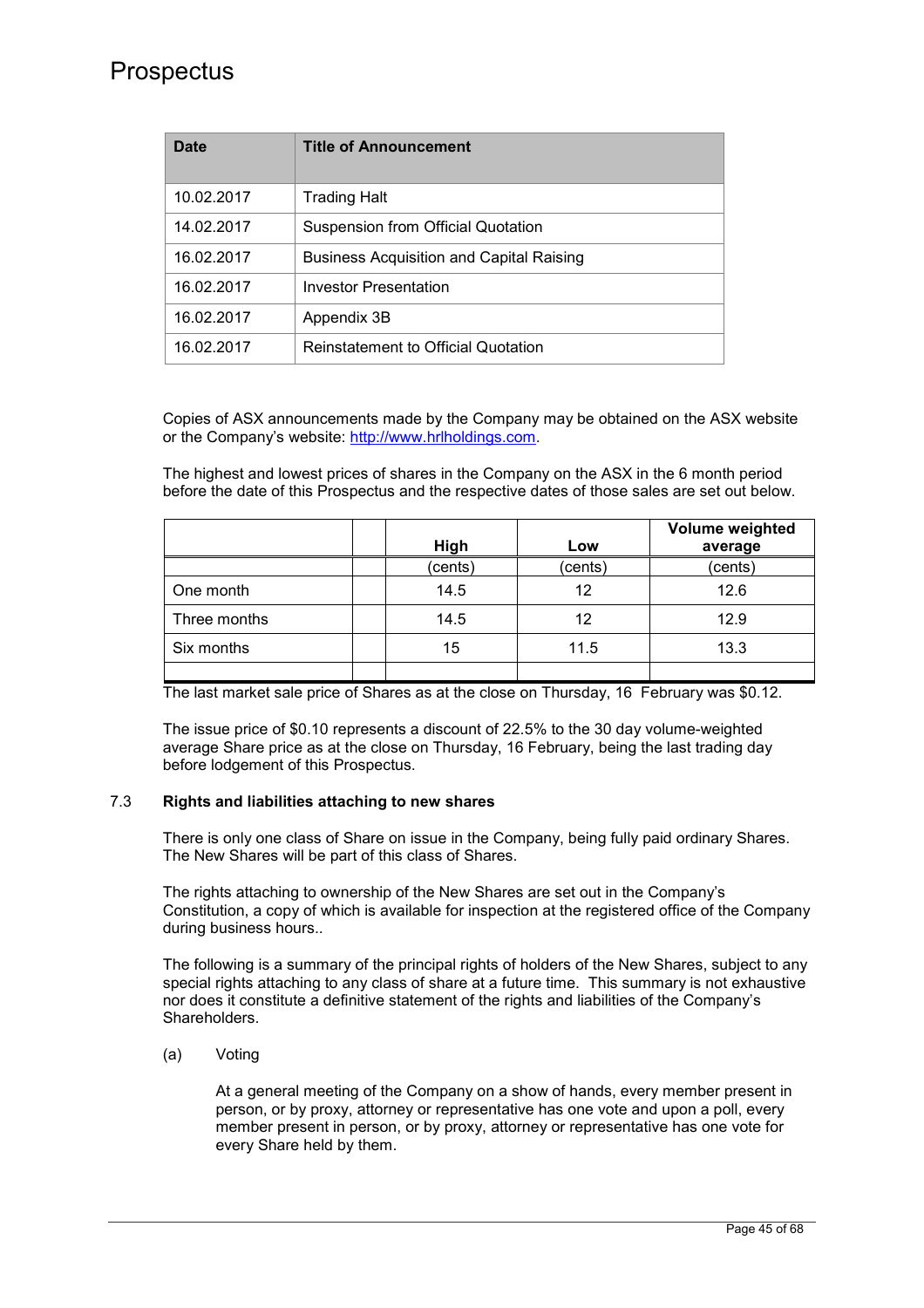### (b) Dividends

The New Shares will rank equally with all other issued shares in the capital of the Company and will participate in dividend out of profits earned by the Company from time to time. Subject to the rights of holders of shares with any special preferential or qualified rights attaching to them, the profits of the Company are divisible amongst the holders of Shares paid proportionately to the amounts paid on the Shares. The Directors may from time to time pay to Shareholders such interim dividends as in their judgment the position of the Company justifies.

(c) Transfer of the Shares

Generally, the Shares and Options in the Company will be freely transferable, subject to satisfying the usual requirements of security transfers on the ASX. The Directors may decline to register any transfer of Shares or Options but only where permitted to do so under its Constitution or the ASX Listing Rules.

(d) Winding up

Upon accepting the Entitlement to New Shares and paying the Acceptance Monies, Shareholders will have no further liability to make payments to the Company in the event of the Company being wound up pursuant to the provisions of the Corporations Act.

(e) Future increases in Capital

The allotment and issue of any new shares is under the control of the Directors. Subject to the Listing Rules, the Company's Constitution and the Corporations Act, the Directors may allot or otherwise dispose of new shares on such terms and conditions as they see fit.

(f) Variation of Rights

At present, the Company has only ordinary shares on issue. If the shares of another class were issued, the rights and privileges attaching to ordinary shares could only be altered with the approval of a resolution passed at a separate general meeting of the holders of ordinary shares by a three quarter majority of such holders or the written consent of the holders of at least three quarters of the ordinary shares.

(g) Sale of Non-Marketable Holdings

The Company may take steps in respect of non-marketable holdings of Shares in the Company to effect an orderly sale of those Shares in the event that holders do not take steps to retain their holdings.

The Company may only take steps to eliminate non-marketable holdings in accordance with the Constitution and the ASX Listing Rules.

(h) General Meeting

Each holder of Shares will be entitled to receive notice of and to attend and vote at general meetings of the Company and to receive notices, accounts and other documents required to be furnished to Shareholders under the Company's Constitution, the Corporations Act and the Listing Rules.

For more particular details of the rights attaching to ordinary fully paid shares in the Company, investors should refer to the Constitution of the Company.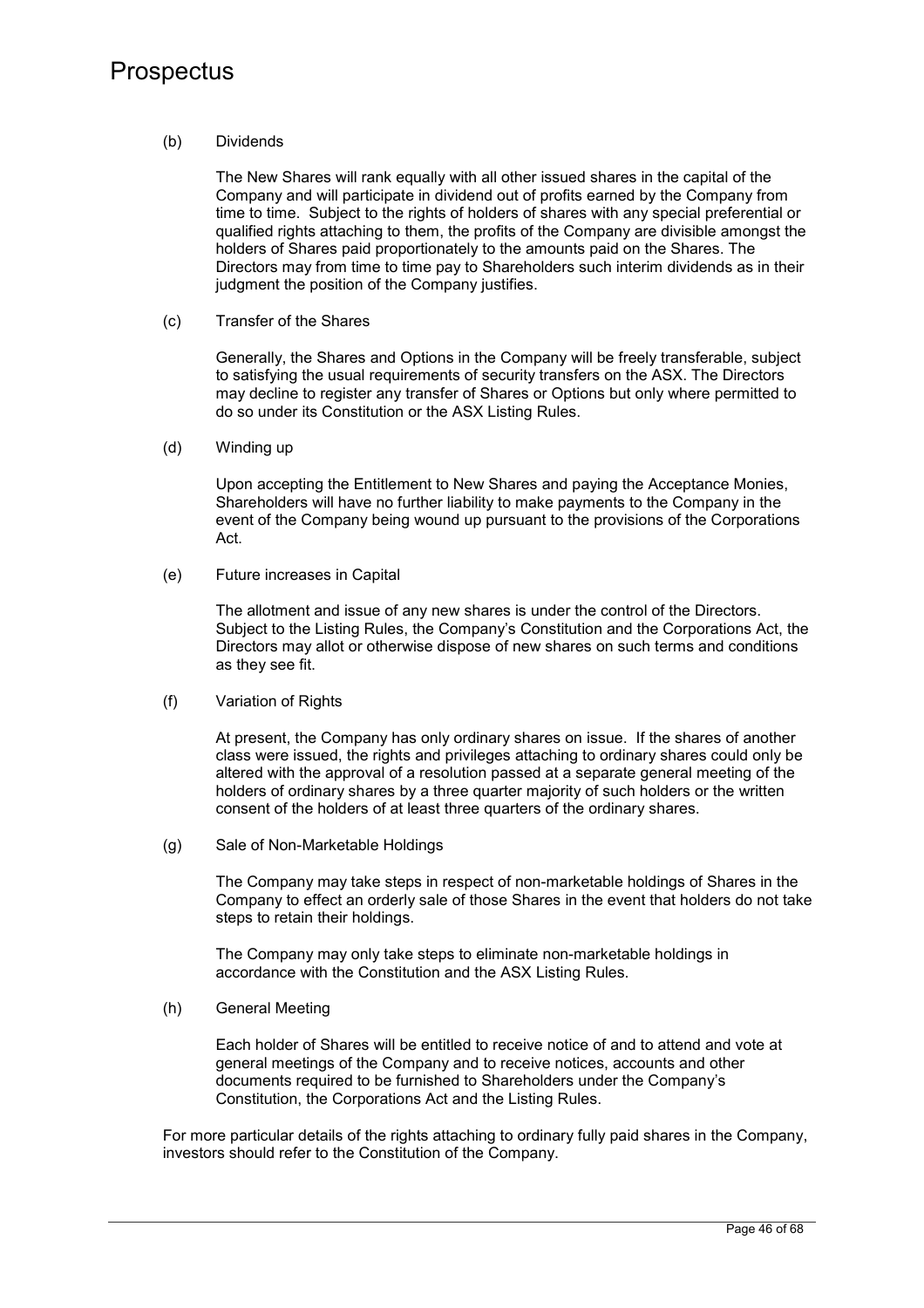### 7.4 **Directors' interests**

The nature and extent of the interest (if any) that any of the Directors of the Company holds, or held at any time during the last 2 years in:

- (a) the formation or promotion of the Company;
- (b) property acquired or to be acquired by the company in connection with:
	- (1) its formation or promotion; or
	- (2) the Offer; or
- (c) the Offer,

is set out below or elsewhere in this Prospectus.

Other than as set out below or elsewhere in this Prospectus, no one has paid or agreed to pay any amount, and no one has given or agreed to give any benefit to any director or proposed director:

- (a) to induce them to become, or to qualify as, a Director of the Company; or
- (b) for services provided by a director in connection with:
	- (1) the formation or promotion of the Company; or
	- (2) the Offer.

Set out below are details of the interest of the Directors in the securities of the Company immediately prior to lodgement of the Prospectus with the ASIC. Interest includes those securities held directly and indirectly. The table does not take into account any New Shares the directors may acquire under the Offer.

| <b>Director</b>      | <b>Number of</b><br><b>Shares</b> | <b>Number of</b><br><b>Options</b> |
|----------------------|-----------------------------------|------------------------------------|
| <b>Kevin Maloney</b> | 47,459,491                        |                                    |
| Darren Anderson      | 16,589,064                        |                                    |
| <b>Mark Elliott</b>  | 2,848,634                         |                                    |
| John Taylor          | 923,077                           |                                    |
| Frederick Kempson    |                                   |                                    |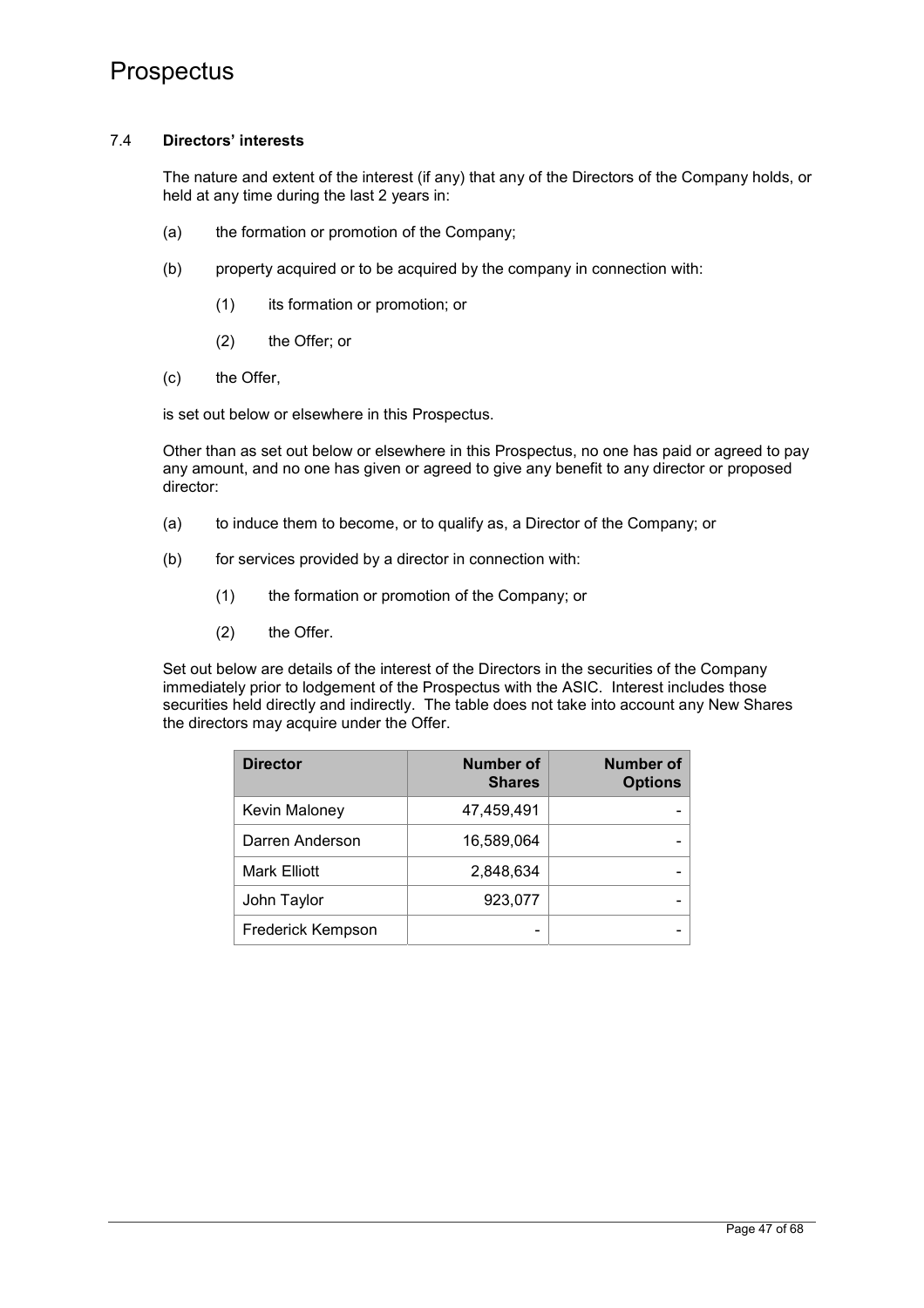## 7.5 **Directors Fees**

Set out below is the remuneration paid to the current Directors of the Company and their associated entities for the past 2 financial years:

|                                  |                            | <b>Short Term</b><br><b>Benefits</b> |                      | Long Term<br><b>Benefits</b> | <b>Post Employment</b><br><b>Benefits</b> | <b>Equity based</b><br><b>Benefits</b> |              |
|----------------------------------|----------------------------|--------------------------------------|----------------------|------------------------------|-------------------------------------------|----------------------------------------|--------------|
|                                  | Salary/                    |                                      | Non-                 |                              |                                           |                                        |              |
| 2016                             | <b>Director</b><br>fees    | Consulting<br>fees                   | monetary<br>benefits | Leave<br>benefits            | Superannuation                            | <b>Options</b>                         | <b>Total</b> |
| <b>Directors</b>                 |                            |                                      |                      |                              |                                           |                                        |              |
| Kevin Maloney                    | 43,668                     |                                      |                      |                              | 31,332                                    |                                        | 75,000       |
| Darren Anderson                  | 228,417                    |                                      | 28,895               | (5,769)                      | 21,583                                    |                                        | 273,126      |
| Mark Elliott                     | 40,000                     | 5,850                                |                      |                              |                                           |                                        | 45,850       |
| John Taylor                      | 40,000                     |                                      |                      |                              |                                           |                                        | 40,000       |
| <b>Alternate Director</b>        |                            |                                      |                      |                              |                                           |                                        |              |
| Frederick Kempson                |                            | 17,150                               |                      |                              |                                           |                                        | 17,150       |
|                                  |                            |                                      |                      |                              |                                           |                                        |              |
|                                  |                            | <b>Short Term</b><br><b>Benefits</b> |                      | Long Term<br><b>Benefits</b> | <b>Post Employment</b><br><b>Benefits</b> | <b>Equity based</b><br><b>Benefits</b> |              |
|                                  | Salary/<br><b>Director</b> | Consulting                           | Non-<br>monetary     | Leave                        |                                           |                                        |              |
| 2015<br><b>Directors</b>         | fees                       | fees                                 | benefits             | benefits                     | Superannuation                            | Options                                | <b>Total</b> |
|                                  | 23,694                     |                                      |                      |                              | 35,681                                    |                                        | 59,375       |
| Kevin Maloney<br>Darren Anderson | 180,746                    |                                      | 42,713               | 22,837                       | 17,170                                    |                                        | 263,466      |
| Mark Elliott                     | 39,167                     | 17,500                               |                      |                              |                                           |                                        | 56,667       |
| John Taylor                      | 24,000                     |                                      |                      |                              |                                           |                                        | 24,000       |
| <b>Alternate Director</b>        |                            |                                      |                      |                              |                                           |                                        |              |

The Board considers that these fees are reasonable remuneration pursuant to section 211 of the Corporations Act and accordingly, member approval is not required. Details of the intention of Directors to participate in the Offer are set out in section 1.8.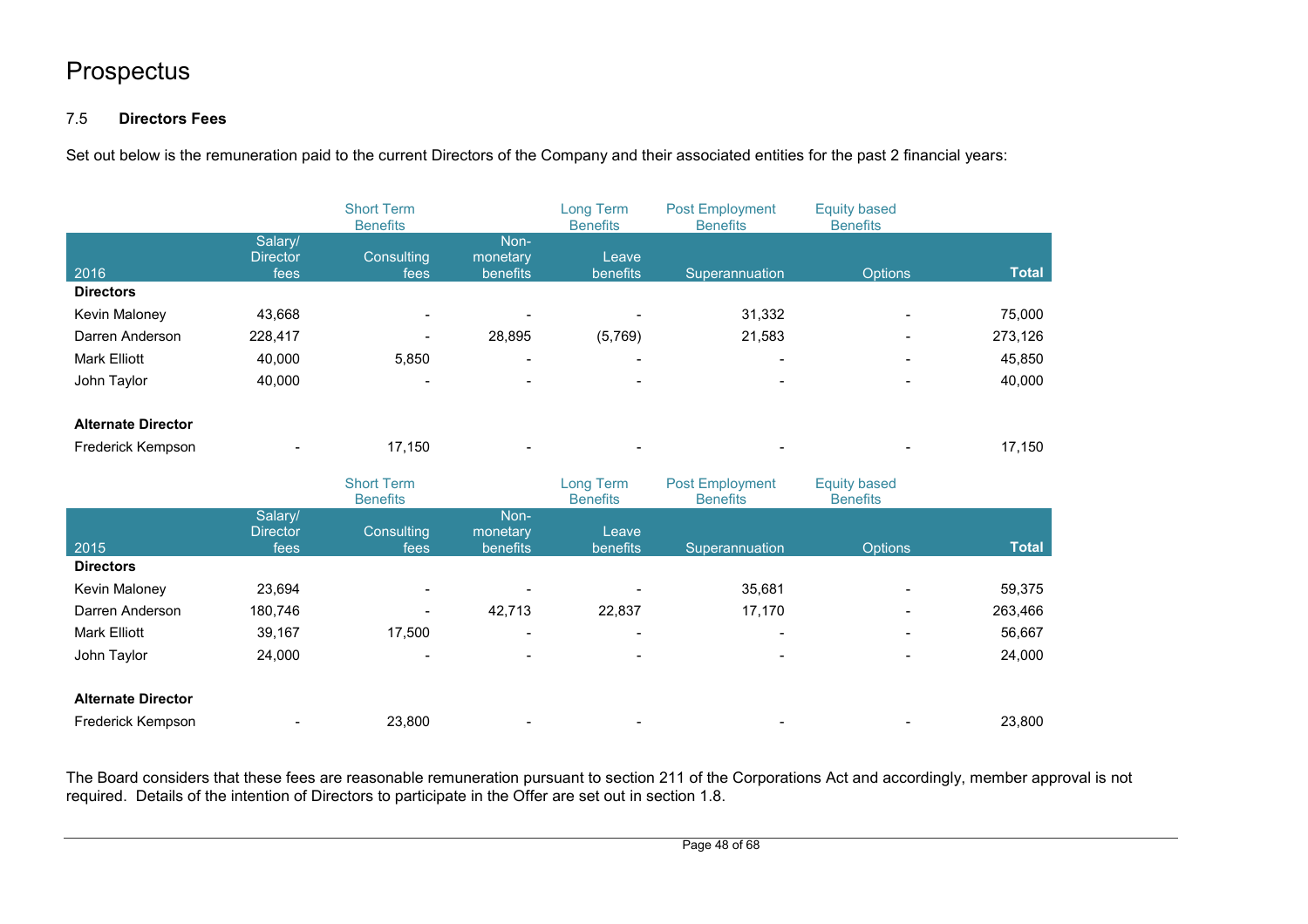## 7.6 **Substantial Holders**

The following are details of those Shareholders who hold more than 5% of the Shares prior to the date of this Prospectus:

| <b>Substantial holder</b>                        | <b>Number of Shares</b> | %     | <b>Number of Options</b> |
|--------------------------------------------------|-------------------------|-------|--------------------------|
| <b>Tulla Property Partners</b><br><b>Pty Ltd</b> | 47.459.491              | 29.87 |                          |
| J P Morgan Nominees<br>Australia Limited         | 19.435.861              | 12.23 |                          |
| Darren Anderson & Julie<br>Anderson              | 8,896,756               | 5.60  |                          |

Please refer to Section 5 for further details of the effect of the Offer on the control of the Company.

## 7.7 **Related Party Transactions**

From time to time the Company may be party to transactions with related parties including:

- (a) employment and service arrangements; and
- (b) payment of directors' fees.

The Company believes that it has made appropriate disclosure of past related party transactions and other than any further disclosure specifically set out below or made elsewhere in this Prospectus does not intend to make any further disclosure of such transactions which transactions will have either proceeded on an "'arms length" basis, reasonable remuneration basis or been approved by shareholders in general meeting.

The Company discloses the following transactions with related parties which have either proceeded on an "arm's length" or reasonable remuneration basis. The transactions are:

- (a) proposed capital issues to Directors or interests associated with Directors;
- (b) Property rental leases with related parties;
- (c) Software services with related parties;
- (d) employment agreements with related parties; and
- (e) payment of Directors' fees to Non-executive Directors.

#### 7.8 **Material Contracts**

A summary of the material contracts to which the Company is a party relevant to the offer and not otherwise disclosed to ASX is set out below:

(a) Mandate Agreement

The Company has entered a mandate with Canaccord Genuity (Australia) Limited (**Canaccord**) pursuant to which Canaccord has been appointed as Lead Manager to the Offer (**Mandate Agreement**). The Lead Manager will provide a number of services to the Company in respect of the Offer and has the right (but not the obligation) to allocate any Shortfall in consultation with and subject to the agreement of the Company. The Lead Manager has agreed to provide the following services: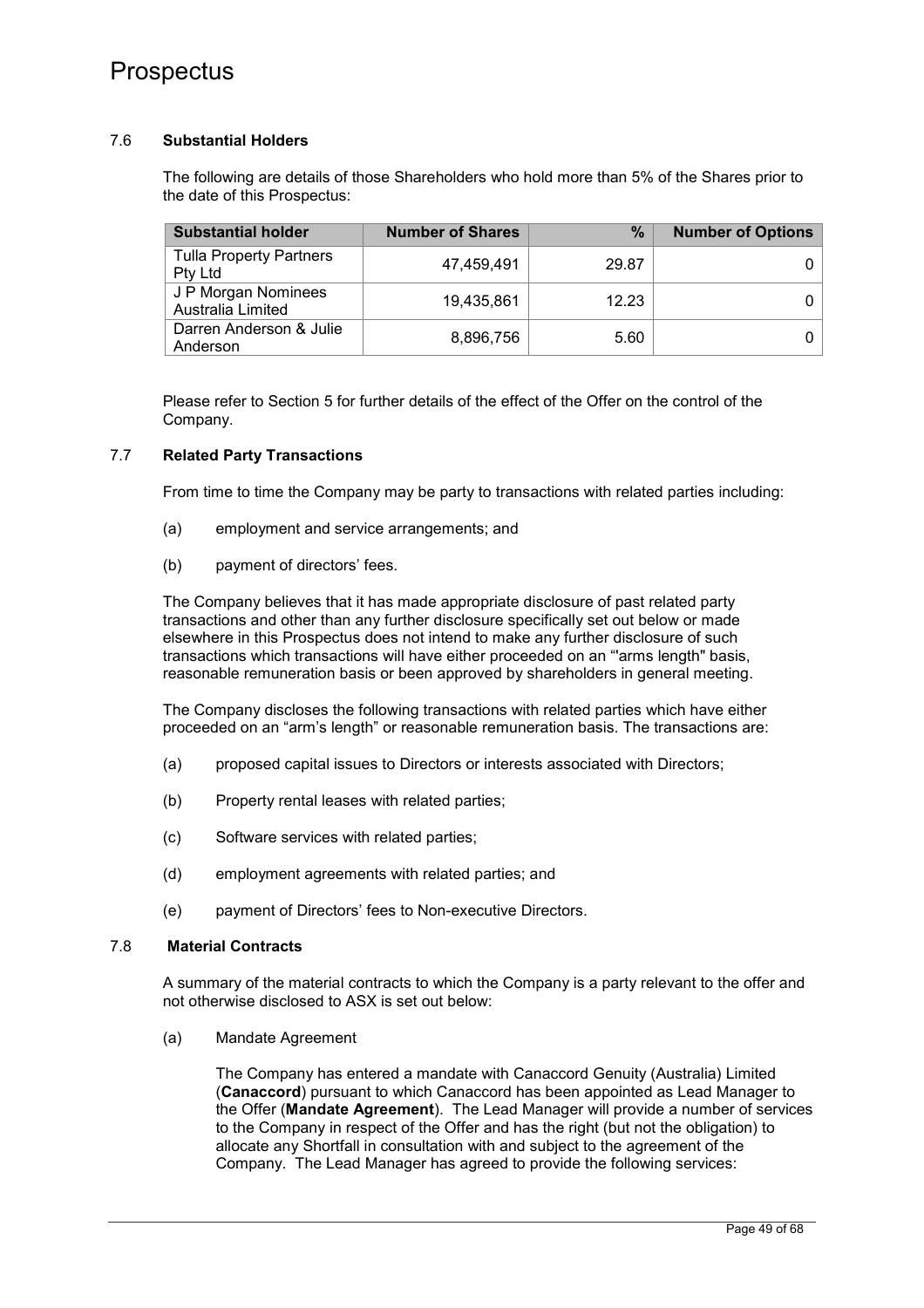- (1) lead managing and marketing the Offer (including overall project management and development and management of the Offer timetable in conjunction with the Company);
- (2) managing the book build process;
- (3) managing the allocation process;
- (4) in conjunction with the Company's legal and other professional advisers, advising on the structuring of the Offer;
- (5) assisting the company with coordinating settlement processes between the company, its share registry and subscribers to the Offer;
- (6) in conjunction with the Company's legal and other professional advisers, assisting with dealings with ASX and ASIC in relation to the Offer;
- (7) assisting the Company with its due diligence processes for the Offer; and
- (8) assisting with the communications strategy in relation to the Offer.

The Company has agreed to pay the Lead Manager and Underwriter the following fees:

- (1) Management and Selling fee of 5.0% on the Gross Proceeds raised under the Offer;
- (2) Underwriting fee of 0.5% on the underwritten amount of the Offer; and

a Management fee of 3.0% on the Placement. The Company has agreed to reimburse Canaccord in respect of expenses incurred incidental to the Offer, and further indemnify Canaccord and related persons against losses, liabilities and claims in respect of the Offer.

The Mandate Agreement makes provisions (inter alia) for certain covenants to be observed by the Company.

The Lead Manager may terminate the Mandate Agreement at any time by notice to the Company.

The Company may terminate the Mandate Agreement at any time prior to lodgement of the Prospectus and after lodgement of the Prospectus in the event of a material default of the Lead Manager which has not been remedied after seven days' notice or if the Company withdraws the Prospectus or Offer or announces it will not proceed with the Offer or any similar capital raising.

### (b) Underwriting Agreement

HRL has entered into an Underwriting Agreement with Canaccord Genuity (Australia) Limited (**the Underwriter**) on 16 February 2017 to partially underwrite the Offer (**Underwriting Agreement**).

Set out below is a summary of the material terms of the Underwriting Agreement.

The Underwriter will be paid fees as set out above.

The Underwriting Agreement contains a number of conditions precedent relating to official quotation, shortfall notifications, due diligence, placement agreement with the Integrated Vendors as well as the agreement for the Integrated Acquisition being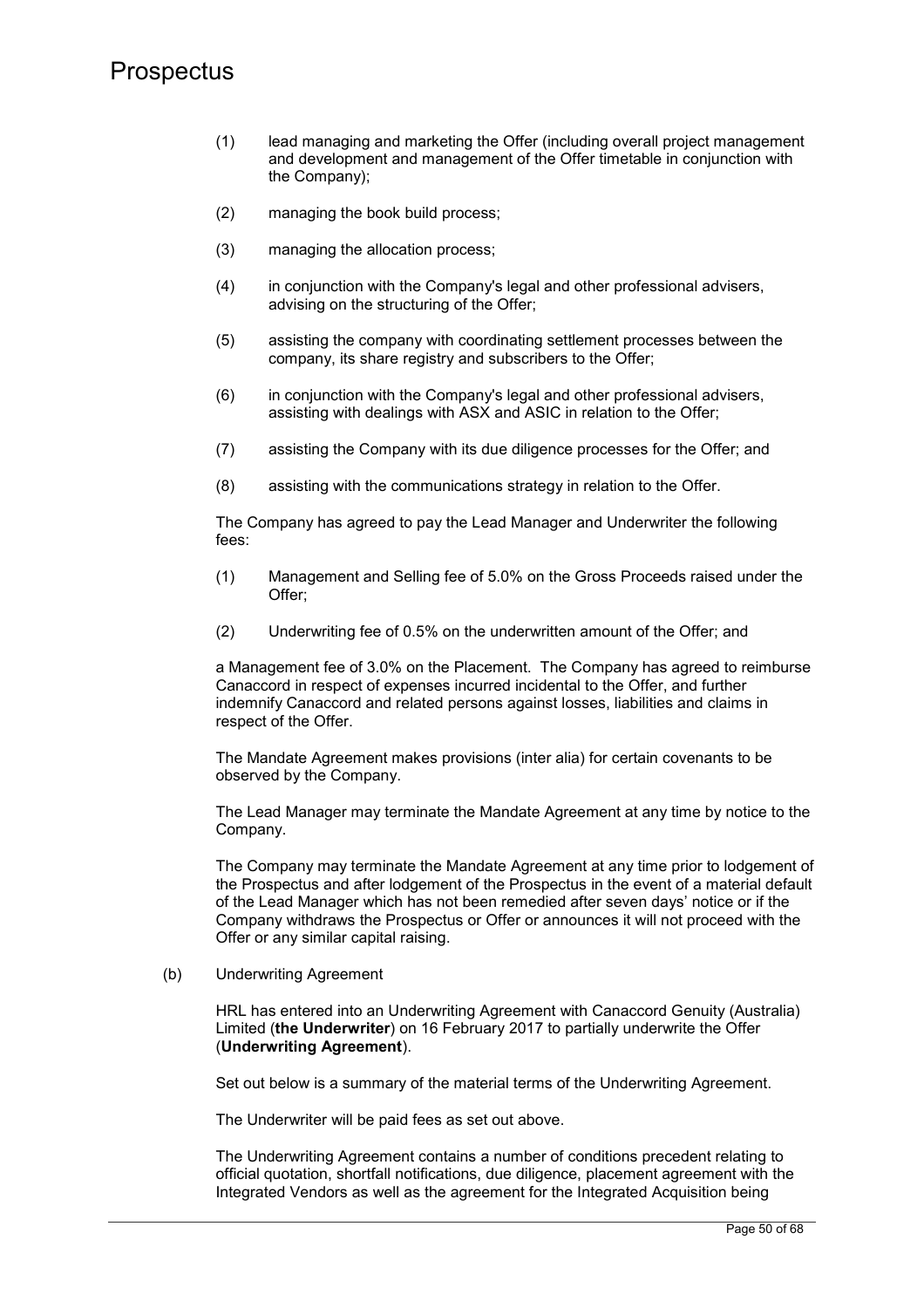signed and remaining on foot and that the Underwriter obtain proxy votes for the meeting of members at which the resolution to proceed with the Integrated Acquisition will be put to the vote.

The Company has agreed to indemnify the Underwriter in respect of all costs of and incidental to the Offer, and indemnify the Underwriter and its related parties against all liabilities, losses, damages, costs or expenses arising out of this prospectus and associated documents to the Offer or the Offer.

The Underwriting Agreement provides that the Underwriter may terminate its obligations to underwrite the Offer upon the happening of the following events of termination:

- (1) Part 1 Termination Events
	- (A) (**SPA**) The share purchase agreement with Integrated is terminated, withdrawn or rescinded, or varied, altered or amended in a material adverse respect, or is breached or failed to be complied with by any party in a material respect.
	- (B) (**Listing**) The Company ceases to be admitted to the official list of ASX or the Shares are suspended from trading on, or cease to be quoted on ASX (which, for the avoidance of doubt, does not include any voluntary suspension implemented on or prior to the announcement date in connection with the Offer or otherwise implemented with the consent of the Lead Manager).
	- (C) (**Insolvency**) The Company or a Subsidiary is Insolvent or there is an act or omission, or a circumstance arises, which is likely to result in the Company or a Subsidiary becoming Insolvent.
	- (D) (**withdrawal**) The Company indicates that it does not intend to proceed with all or any part of the Offer or withdraws the Prospectus.
	- (E) (**withdrawal of consent**) Any person:
		- $(i)$  gives a notice under section 733(3) in relation to the Prospectus; or
		- (ii) (other than the Lead Manager) who has previously consented to the inclusion of their name or any statement in the Prospectus or any supplementary prospectus withdraws that consent;
	- (F) (regulatory action in relation to directors or certain executives)
		- (i) a director or the chief financial officer of the Company is charged with an indictable offence;
		- (ii) any director of the Company is disqualified under the Corporations Act from managing a corporation; or
		- (iii) any regulatory body commences any public action against the Company, or any director or the chief financial officer of the Company, or publicly announces that it intends to take any such action.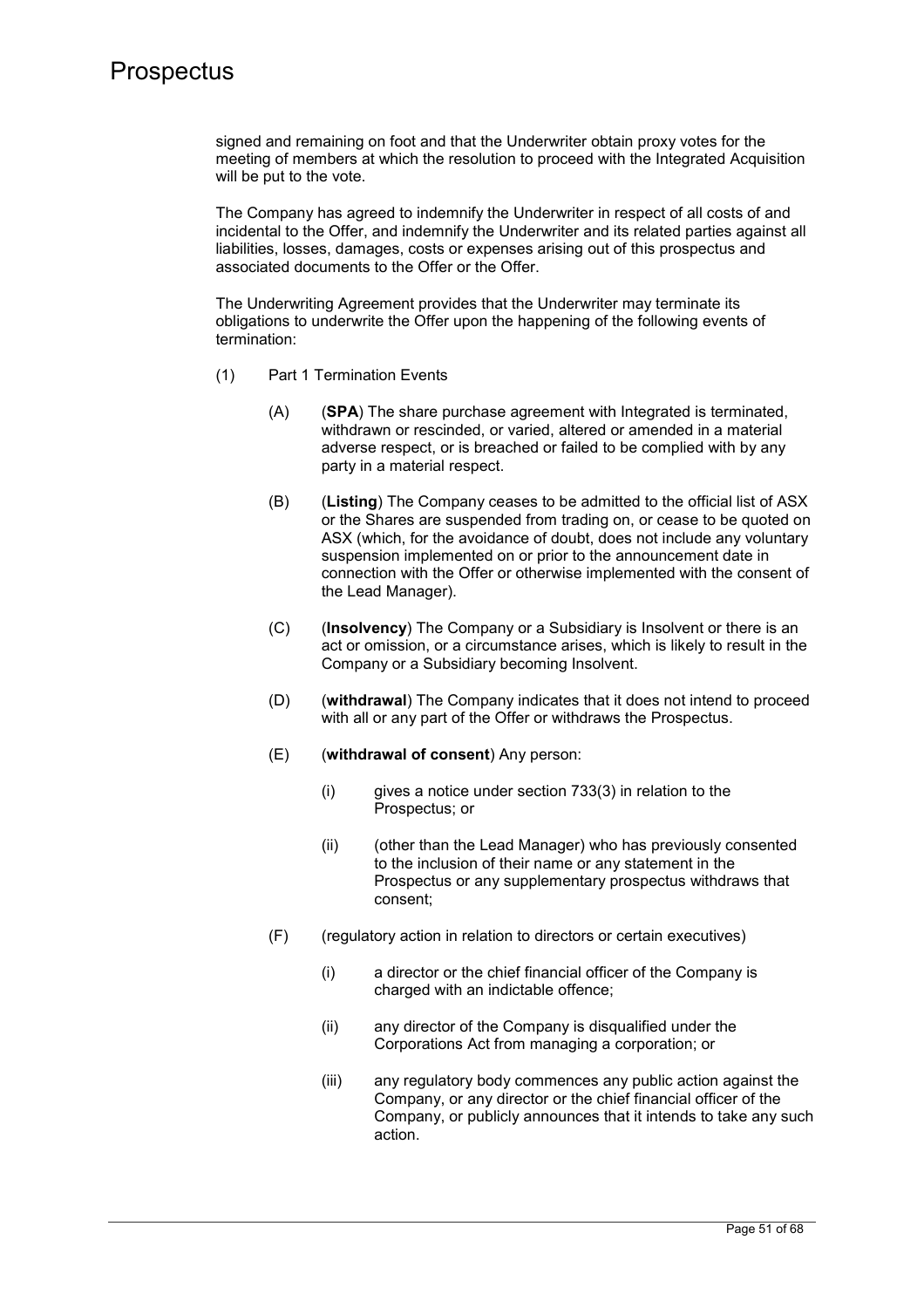## (G) (**supplementary prospectus**)

- (i) the Company lodges a supplementary prospectus without the prior written consent of the Lead Manager (not to be unreasonably withheld or delayed); or
- (ii) the Lead Manager forms the view (acting reasonably) that a supplementary prospectus must be lodged with ASIC under section 719:
- (H) (**Market fall**) The S&P/ASX 300 Index closes for two consecutive Business Days during the Offer, or, closes on the Business Day prior to the Settlement Date, at a level that is 10% or more below its level as at the close of trading on the Business Day before the date of this agreement.

## (I) (**ASIC action**)

(i) ASIC:

applies for an order under Part 9.5 of the Corporations Act in relation to the Offer, the issue of the Offer Shares or any Information Document;

holds, or gives notice of intention to hold, a hearing, inquiry or investigation in relation to the Offer, the issue of the Offer Shares or any Offer Document under the Corporations Act or the Australian Securities and Investments Commission Act 2001 (Cth);

prosecutes or gives notice of an intention to prosecute, or commences proceedings against, or gives notice of an intention to commence proceedings against the Company or any of its officers, employees or agents, the issue of the Offer Shares or any Information Document,

except where the existence of the application, hearing, inquiry, investigation, prosecution or notice has not become publicly available and it has been withdrawn by the date that is the earlier of:

the Business Day immediately preceding the Settlement Date; or

the date that is 3 Business Days after the application, hearing, inquiry, investigation, prosecution or notice is commenced or received; or

- (ii) ASIC makes a determination under section 708A(2) that it is satisfied that the Company has, within the previous 12 months, contravened any of the provisions listed in such section.
- (J) (**Certificate**) The Certificate required to be furnished by the Company under this agreement is not furnished when required or a statement in the Certificate is untrue, incorrect or misleading or deceptive in any material respect (including by omission).
- (K) (**ASX approval**) Unconditional approval (or conditional approval, provided such condition would not have a material adverse effect on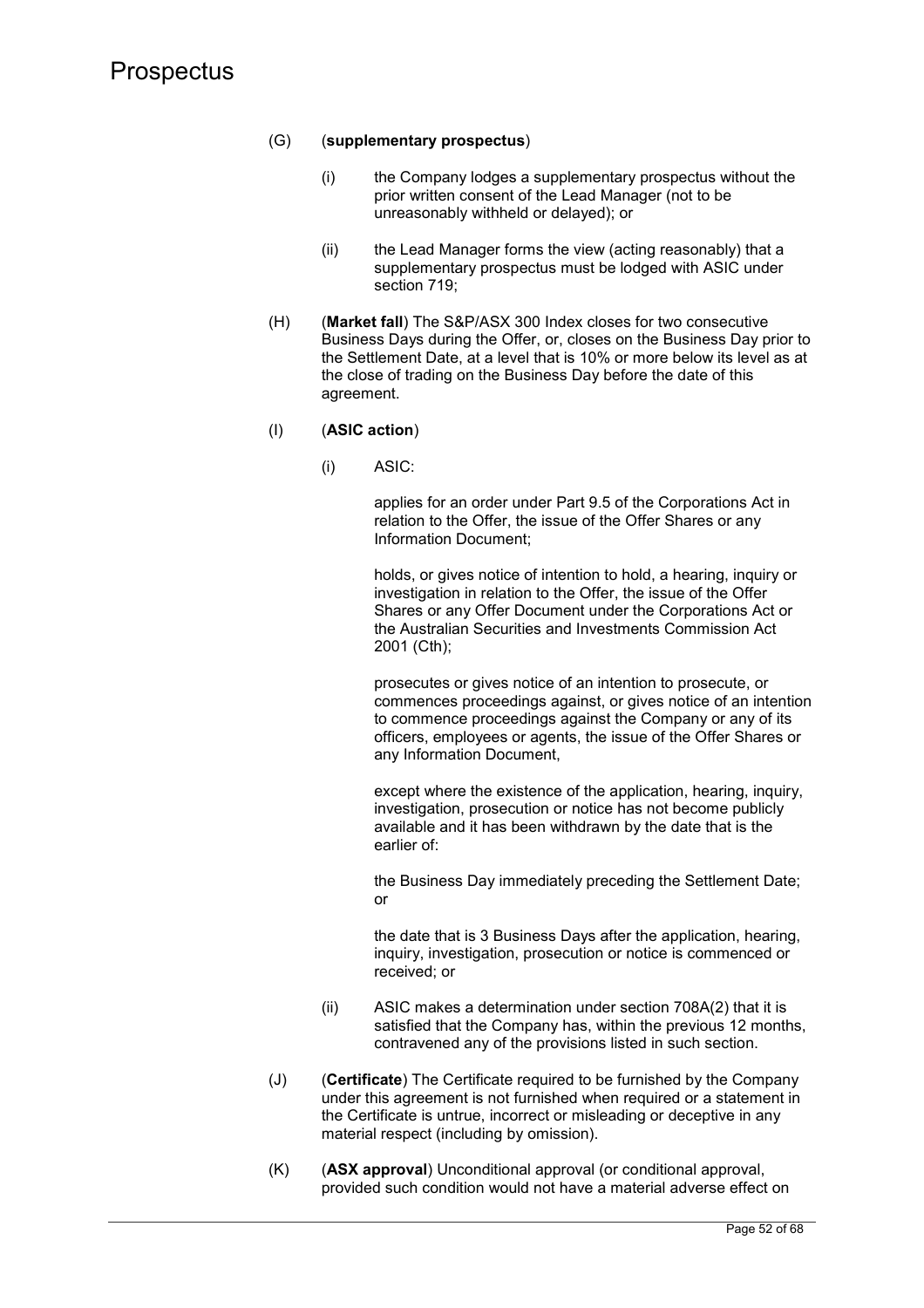the success or settlement of the Offer) by ASX for official quotation of the Offer Shares is refused or is not granted by the time required to conduct the Offer in accordance with the Timetable or, if granted, is modified (in a manner which would have a material adverse effect on the success or settlement of the Offer) or withdrawn.

- (L) (**Lodgement**) The Company does not lodge:
	- (i) the ASX Release and an Appendix 3B with ASX by 10.00am on the announcement date (being 16 February 2017) (or any later time approved in writing by the Lead Manager); or
	- (ii) the Prospectus (in form and substance acceptable to the Lead Manager, acting reasonably) with ASIC and ASX by 10.00am on the 17 February 2017 (or any later time approved in writing by the Lead Manager).
- (M) (**section 730 notice**) A person other than the Lead Manager gives a notice to the Company under section 730 that is in the reasonable opinion of the Lead Manager materially adverse from the point of view of an investor.
- (N) (**Timetable**) Any event specified in the timetable is delayed for more than 2 Business Days without the prior written approval of the Lead Manages (such approval may be withheld in its absolute discretion).

### (O) (**Information Documents**)

- (i) any adverse new circumstance arises or becomes known which, if known at the time of issue of any of the Information Documents, would have been included in the Information Documents;
- (ii) any statement in an Information Document is or becomes false, misleading or deceptive or likely to mislead or deceive; or
- (iii) any Information Document does not contain all information required to comply with all applicable laws.
- (2) Part 2 Termination Events
	- (A) (**breach**) The Company fails to perform or observe any of its obligations under this agreement.
	- (B) (**change in management**) There is a change (or a change is announced) in the directors, chief executive officer or chief financial officer of the Company, other than one which has already been disclosed to ASX or in any Public Information or disclosed to the Lead Manager before the date of this agreement.
	- (C) (**representation and warranties**) A representation or warranty made or given by the Company under this agreement is breached or proves to be, or has been, or becomes, untrue or incorrect or misleading or deceptive.
	- (D) (**adverse change**) There is an adverse change, or an event occurs that is likely to give rise to an adverse change, in the business, assets, liabilities, financial position or performance, operations, management, outlook or prospects of the Company or the Group (in so far as the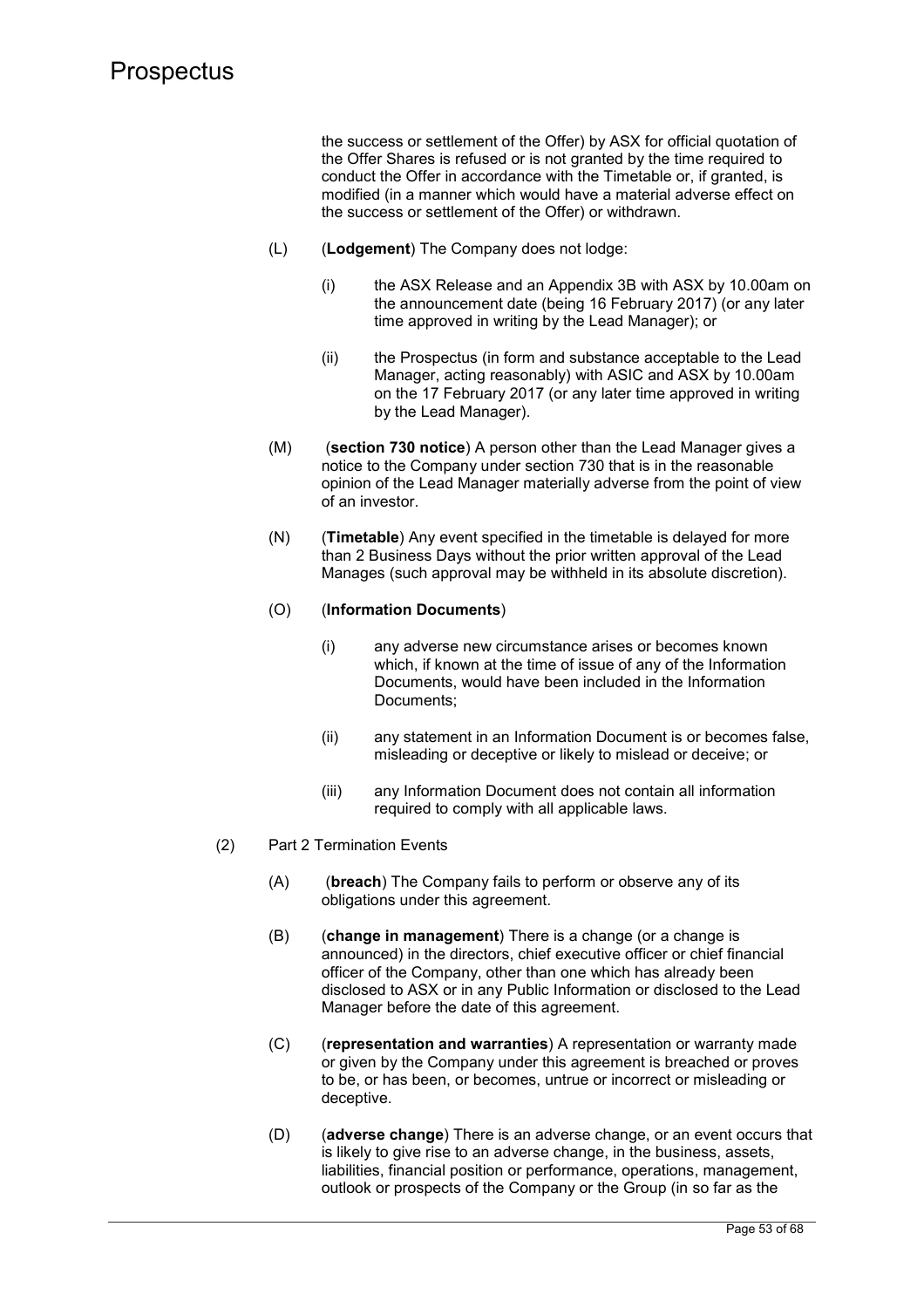position in relation to any entity in the Group affects the overall position of the Company).

- (E) (**Information Documents**) the Company:
	- (i) issues an information document (which includes the prospectus and other additional documents) (**Information Document**) without the prior approval of the Lead Manager (such approval not to be unreasonably withheld); or
	- (ii) varies an existing Information Document without the prior approval of the Lead Manager (such approval not to be unreasonably withheld).
- (F) (**change in law in Australia**) There is introduced into the Parliament of the Commonwealth of Australia or any State or Territory of Australia a law or prospective law or any new regulation is made under any law, or a Governmental Agency or the Reserve Bank of Australia adopts a policy, or there is an official announcement on behalf of the Government of the Commonwealth of Australia or any State or Territory of Australia or a Governmental Agency that such a law or regulation will be introduced or policy adopted (as the case may be) (other than a law or policy that has been announced before the date of this agreement).
- (G) (**disruption in financial markets**) Any of the following occurs:
	- (i) a general moratorium on commercial banking activities in Australia, the United States, the United Kingdom, Hong Kong, Japan, Germany or China is declared by the relevant central banking authority in any of those countries, or there is a material disruption in commercial banking or security settlement or clearance services in any of those countries; or
	- (ii) trading in all securities quoted or listed on the ASX, the New York Stock Exchange, the Hong Kong Stock Exchange, the Tokyo Stock Exchange or the London Stock Exchange is suspended or limited in a material respect; or
	- (iii) the occurrence of any other adverse change or disruption to financial, political or economic conditions, currency exchange rates or controls or financial markets in Australia, the United States, the United Kingdom, Hong Kong, Japan, Germany or China or any change or development involving a prospective adverse change in any of those conditions or markets.
- (H) (**hostilities**) major hostilities not existing at the date of this agreement commence (whether war has been declared or not) or a major escalation in existing hostilities occurs (whether war has been declared or not) involving any one or more of Australia, the United States, the United Kingdom, China or Russia or a national emergency is declared by any of those countries, or a major terrorist act is perpetrated anywhere in the world; or
- (I) (**Prescribed Occurrence**) A Prescribed Occurrence in respect of the Company occurs during the Offer period, other than:
	- (i) as contemplated by this agreement or
	- (ii) pursuant to the Placement; or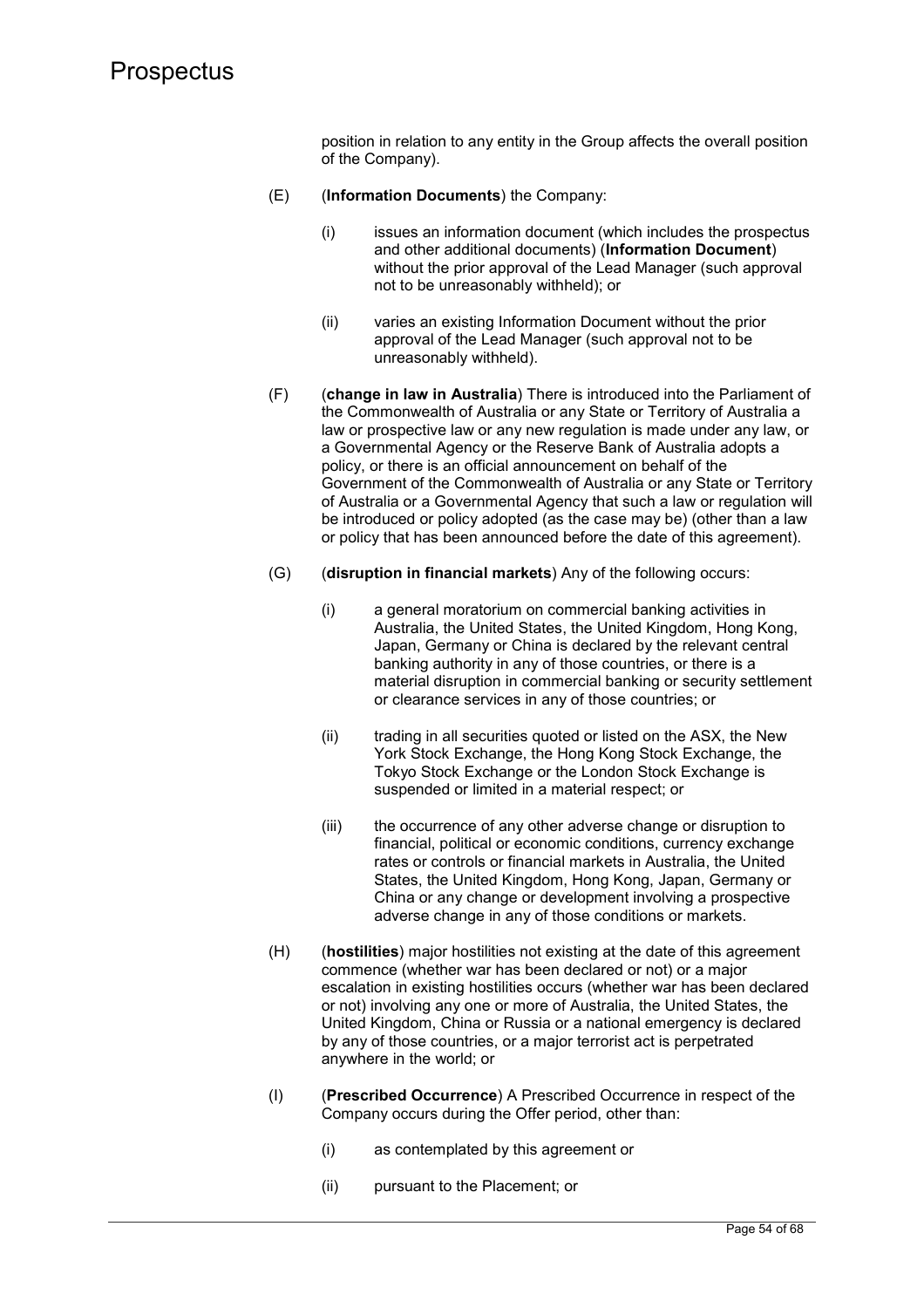(iii) as permitted by the Lead Manager.

If an Event of Termination occurs the Underwriter may immediately terminate the Underwriting Agreement at any time prior to 10.00am on the settlement date by giving notice to the Company if one of the Part 1 termination events occurs.

If an Event of Termination occurs the Underwriter may terminate the Underwriting Agreement at any time prior to 10.00am on the settlement date by giving notice to the Company if one of the Part 2 termination events occurs and where the Underwriter reasonably believes that it has or is likely to have a material adverse effect on:

- (1) the success of the offer;
- (2) willingness of persons to apply or subscribe for or settle obligations with respect to the offer;
- (3) The ability of the Underwriter to market or effect settlement of the Offer;
- (4) The market price of shares on the ASX;
- (5) Has given or could reasonably be expected to give rise to a contravention by, or liability of the Underwriter under any law or regulation.
- (6) the Company gives various warranties, indemnities and covenants in favour of the Underwriter that are considered standard for an agreement of this nature.
- (c) Sub Underwriting Agreements

Canaccord Genuity (Australia) Limited has entered into Sub-underwriting Agreements with multiple Sub-Underwriters including Mr John Taylor and Mrs Sharon Taylor and Elliott Nominees Pty Ltd being entities associated with John Taylor and Mark Elliott respectively who are Directors of the Company as at the date of this Offer Document.

Set out below is a summary of the material terms of the Sub-underwriting Agreements. It is noted that the Company is not a party to the Sub-underwriting Agreements.

- (1) The Sub-underwriters noted above have agreed to sub-underwrite a combined maximum of 975,000 New Shares, representing a maximum sub-underwritten amount of \$97,500.
- (2) In the event of a shortfall (as defined in the Sub-underwriting Agreements), the Sub-underwriters are required to subscribe (or procure subscriptions) for New Shares in accordance with a specified formula which is comprised of a priority pool being in respect of the first approximately 16,000,000 securities of the underwritten amount and then a general pool being the securities representing the underwritten amount less any securities issued under the priority pool. The Sub-underwriting agreements for the above mentioned directors fall within the general pool.
- (3) Any Valid Applications submitted with respect to any Entitlement of a Sub-Underwriter or its associates will relieve the obligation of the relevant Sub-Underwriter to subscribe for New Shares in accordance with the formula.
- (4) The Sub-underwriters noted above will not be paid a fee by the Underwriter.
- (5) The Sub-underwriters have no right to terminate the Sub-Underwriting Agreement. The Sub-underwriting Agreement will terminate if the Offer does not proceed or the Underwriting Agreement is terminated.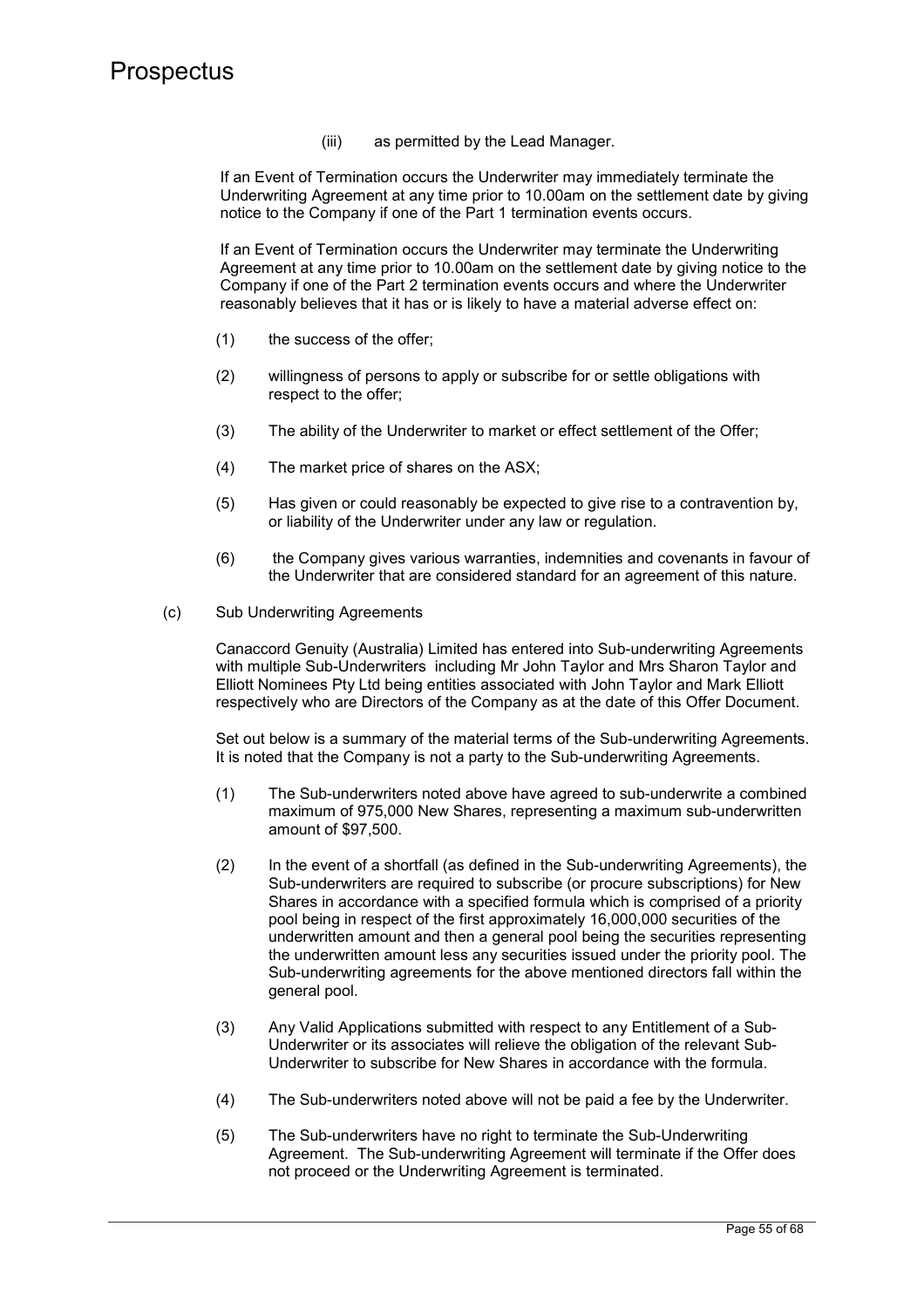The above information relates only to the Sub-Underwriting Agreements with related parties of the Company. In addition, Canaccord Genuity (Australia) Limited may offer the issuance of the Shortfall Shares to other unrelated sub-underwriters.

(d) Morrison Share Sale Agreement

HRL Holding Limited ACN 120 896 317 (**HRL**), Morrison Geotechnic Holdings Pty Ltd ACN 140 016 931 (MGH) and Kan Lah Pty Ltd ACN 111 367 821 as trustee for the Riley Family Trust, Quality Testing Services Pty Ltd ACN 075 386 748 as trustee for the Masman Family Trust, Gary Taylor as trustee for the Gary Taylor Trust and Soil Surveys Holdings Pty Ltd ACN 061 576 396 as trustee for the Michael Morrison Trust (together the **Sellers**) have entered into an agreement for the sale and purchase of all of the MGH's shares (**Shares**) dated 9 February 2017 (**MGH Agreement**).

### *Purchase Price*

Under the MGH Agreement, the Sellers have agreed to sell the Shares to the Buyer for the Purchase Price. The Purchase Price is up to \$4,500,000, comprising of \$3,750,000 (the **Completion Consideration**) and \$750,000 (the **Earn-Out Consideration**), subject to adjustments for working capital at completion.

## *Conditions Precedent*

Completion of the MGH Agreement (**Completion**) is subject to the satisfaction of a number of conditions precedent, as summarised below:

- (1) the Buyer being satisfied, in its absolute discretion, with the results of their own due diligence on the MGH (**Due Diligence Condition**);
- (2) execution by key employees (as identified by HRL) of the Prescribed Employment Agreement with the MGH;
- (3) the Buyer obtaining all authorisations and any other statutory approvals required to carry out the transactions contemplated by the MGH Agreement;
- (4) the Sellers providing to the Buyer all third party consents necessary as a result of any "change of control" provisions under any material contract;
- (5) approval from the Board of the Buyer to the terms and conditions of the MGH Agreement;
- (6) MGH has at least the Minimum Working Capital (\$150,000) and certain prescribed assets;
- (7) there has been no material adverse breach of the Sellers' Warranties;
- (8) that there has been no material adverse change in the MGH that is provided for under the MGH Agreement;
- (9) the Seller providing the head contract referred to in the agreement between BMD Urban Pty Ltd (**BMD**) and Morrison Geotechnic Pty Ltd ACN 009 878 899 (**MGPL**) and/or (to be determined by the Buyer) evidence satisfactory to the Buyer that the MGH Agreement and the proposed sale of all of the shares in the MGH will not have a material effect on the contract between BMD and MGPI ·
- (10) the Seller providing evidence satisfactory to the Buyer that all employees of the MGH have current and valid employment agreements with the MGH;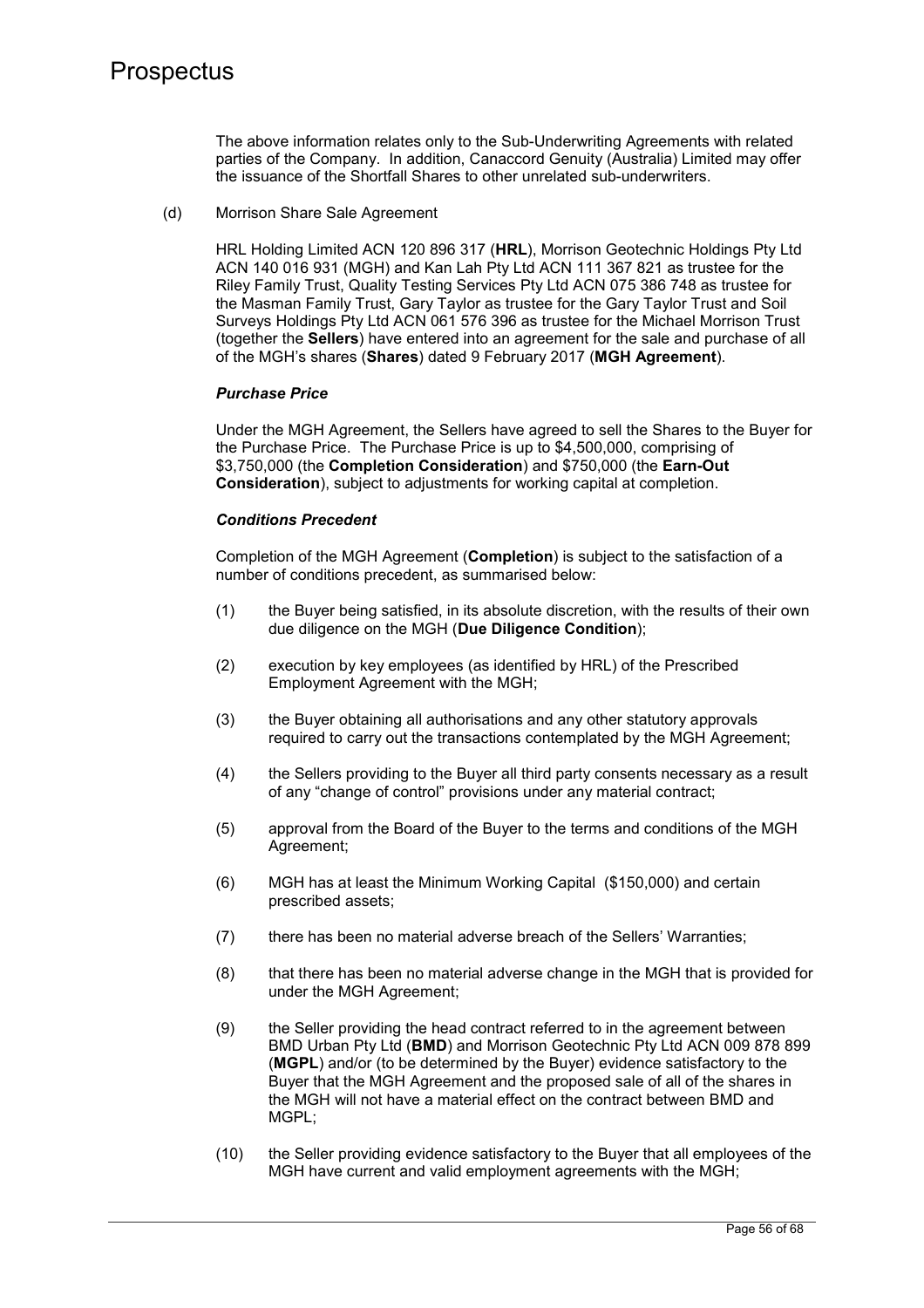- (11) the Buyer obtaining finance on terms satisfactory to the Buyer to be used to satisfy the Completion Consideration;
- (12) the Seller providing evidence satisfactory to the Buyer that all encumbrances over the entities in the Morrison Group will be clear on or before Completion; and
- (13) the directors of the MGH prior to Completion providing a written acknowledgement (in a form satisfactory to the Buyer acting reasonably) that the indemnity provided by the MGH to the directors will cease as at Completion,

### (**Conditions Precedent**).

The Due Diligence Condition and certain of the other Conditions Precedent have been satisfied as at the date of this Prospectus.

### *Completion*

Completion will occur on the later of 31 March 2017 or ten business days after the Conditions Precedent are satisfied or waived (or such other date agreed by the parties in writing) (**Completion Date**).

The MGH Agreement provides that until the Completion Date, the Sellers and MGH carry on the business of MGH in the usual and ordinary course and substantially in the same manner and imposes prohibitions on MGH from engaging in certain conduct without the express consent of the Buyer, which are usual for an agreement of this nature.

The MGH Agreement imposes obligations of confidentiality on the parties which are standard for an agreement of this nature.

## *Payment of Completion Consideration*

On Completion, the Buyer is required to pay to the Sellers by immediately available funds the Completion Consideration (subject to adjustments). On Completion, the title and rights in respect of the Shares are to pass to the Buyer unencumbered, and the Buyer will be entitled to appoint a nominee director to the board of the MGH and have all other directors resign.

## *Payment of Earn-Out Consideration*

The Buyer will be required pay to the Sellers having regard to the 12 months post Completion EBIT achieved by MGH and its wholly owned subsidiary Morrison Geotechnic Pty Ltd ACN 009 878 899 (**Morrison Group**) all or part of the Earn-out Consideration by immediately available funds on the following basis:

| 12 months post-Completion EBIT           | <b>Earn-out Consideration</b> |
|------------------------------------------|-------------------------------|
| Less than \$1.1 million                  | Nil                           |
| \$1.1 million to less than \$1.3 million | \$250,000                     |
| \$1.3 million to less than \$1.5 million | \$500,000                     |
| \$1.5 million or above                   | \$750,000                     |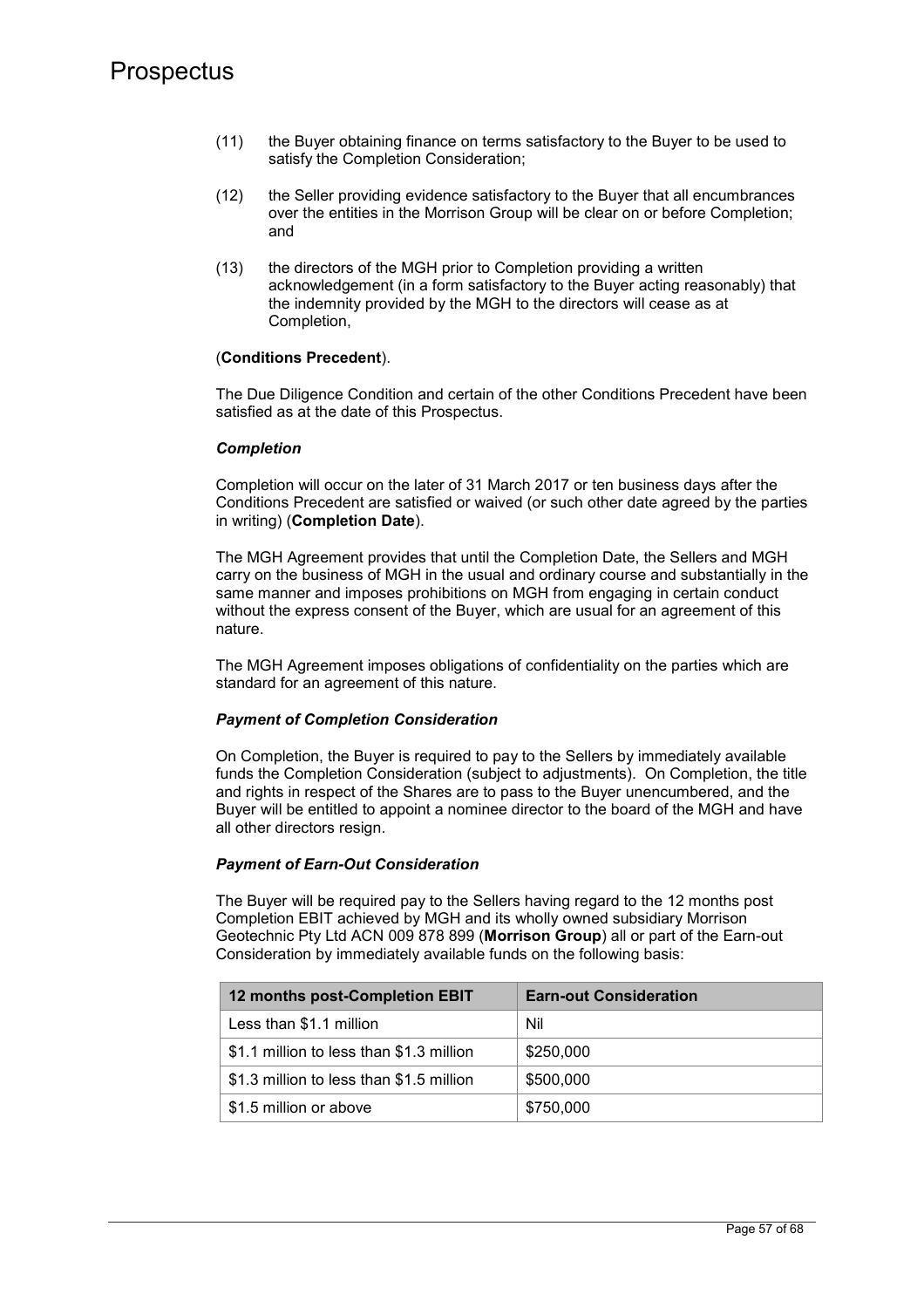50% of the Earn-Out Consideration will be payable approximately 12 months after Completion. The remaining 50% of the total Earn-Out Consideration will be paid in 12 equal monthly instalments after the Initial Earn-Out Payment.

The obligation of the Buyer to pay the Earn-out Consideration is subject to:

- (1) each of Michael Morrison, Denis Riley, Ian Masman and Gary Taylor (**Key Persons**) remaining in the employment of the MGH for 24 months following from Completion (subject to certain exceptions); and
- (2) the Sellers not being in material breach of any of the Sellers' Warranties or any other provision of the MGH Agreement (**Breach Event**).

If termination of a Key Person or a Breach Event occurs within the first 12 months after Completion, the Earn-out Consideration will be forfeited in its entirety. If termination of any Key Person or a Breach Event occurs within 12 to 24 months of Completion, in respect of Key Person termination the Earn-Out Consideration payable will be reduced in proportion to the length in time of the Key Person was not employed Post-Completion to the 24 month period and in respect of a Breach Event, the Buyer shall cease to have any obligation to pay any further unpaid Earn-out Consideration from that time.

## *Consequences of Buyer breach*

If the Buyer fails to comply with any of the provisions of the MGH Agreement then (in addition to any other remedy available to the Sellers), the Sellers may:

- (1) terminate the MGH Agreement and exercise all rights as the holder of shares;
- (2) sue the Buyer for breach of contract; and
- (3) resell the Shares and recover a loss on the sale price or retain any profit.

The Buyer must indemnify the Sellers against any claim against the Sellers as a result of the Buyer's default.

#### *Warranties*

Each Seller gives to the Buyer, severally, at the date of the agreement and immediately prior to Completion, warranties which are standard for an agreement of this type (**Sellers Warranties**). There are exceptions to the Sellers Warranties which are standard for an agreement of this type.

The Buyer gives to the Seller as at the date of the agreement and immediately prior to Completion, warranties which are standard for an agreement of this type (**Buyers Warranties**).

## *Limitation of liability*

The minimum threshold for the Sellers to be liable for any claims arising from the MGH Agreement is \$50,000 in aggregate. The liability of each Seller for claims is limited to the amount of the Purchase Price actually paid to that Seller by the Buyer.

## *Restraint*

There is a restraint on the Sellers from carrying on the business of the MGH, any business that is similar or any business that competes against the business of the MGH for a maximum of three years after the Completion Date.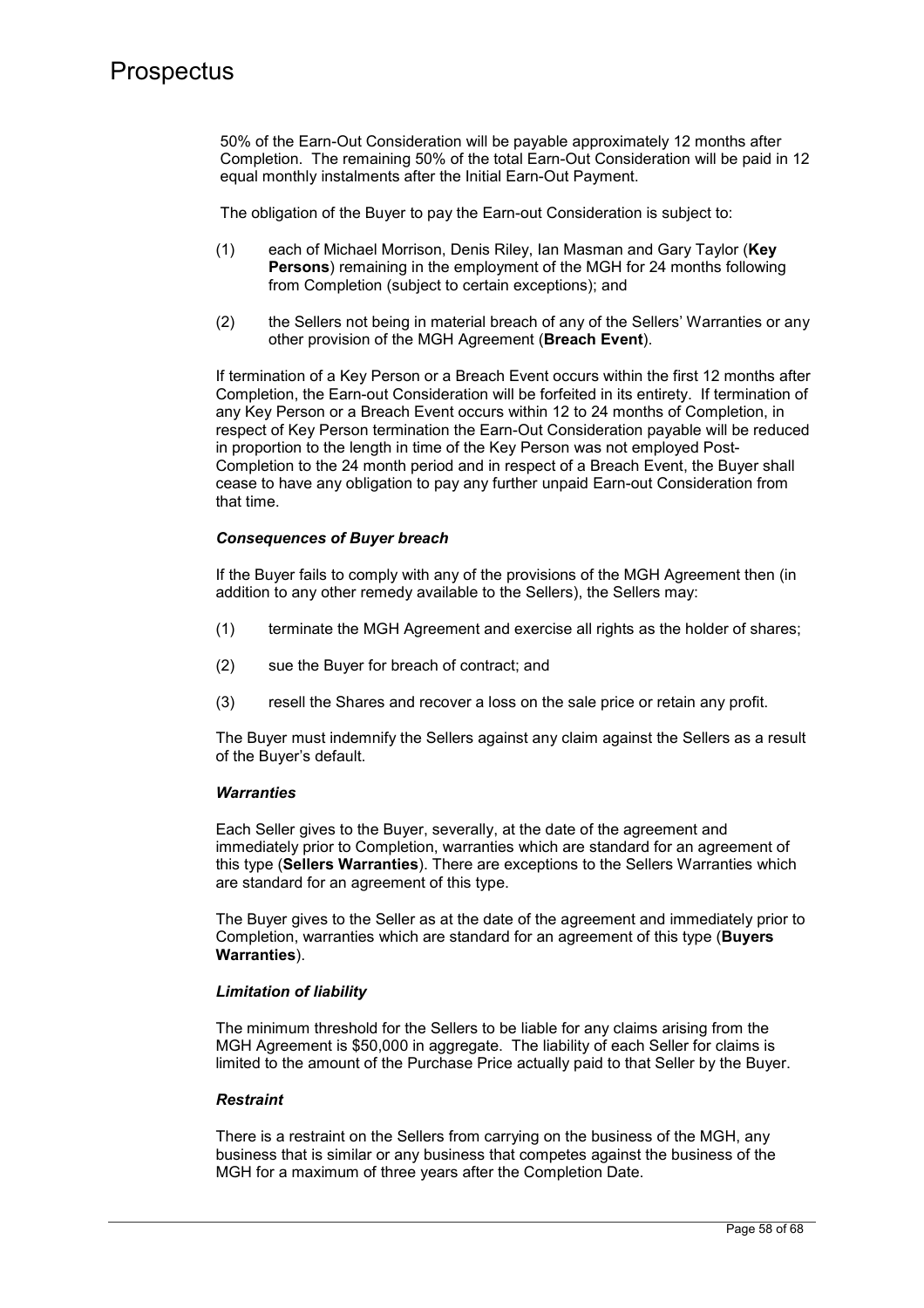### *General*

The governing law and jurisdiction of the MGH Agreement is Queensland.

The MGH Agreement contains other clauses which are standard for an agreement of this nature

(e) Integrated Share Sale Agreement

HRL Holdings Limited ACN 120 896 371 (**HRL** or **Buyer**), Integrated Holdings Group Pty Ltd ABN 69 163 669 118 (**I**), and Craig Anderson and Amanda Anderson as trustees for the CA & AM Anderson Family Trust, Gregory Anderson and Nancy Anderson as trustees for the GJ & NJ Anderson Family Trust, Tulla Property Partners Pty Ltd ACN 126 992 103 as trustees for the Tulla Property Partners Trust and Darren Anderson and Julie Anderson as trustees for the DG & JE Anderson Family Trust (collectively the **Sellers**) have entered into an agreement for the sale and purchase of all of IHG's shares (**Shares**) dated 14February 2017(**IHG Agreement**).

### *Purchase Price*

Under the IHG Agreement, the Sellers have agreed to sell the Shares to the Buyer for the Purchase Price. The Purchase Price is up to\$3,500,000, comprising of \$2,750,000 (the **Completion Consideration**) and \$750,000 (the **Earn-Out Consideration**), subject to adjustments for working capital at completion and tax.

### *Conditions Precedent*

Completion of the IHG Agreement (**Completion**) is subject to the satisfaction of a number of conditions precedent, as summarised below:

- (1) the Buyer being satisfied, in its absolute discretion, with the results of their own due diligence on IHG (**Due Diligence Condition**);
- (2) the Buyer obtaining all authorisations and any other statutory approvals required to carry out the transactions under the IHG Agreement;
- (3) the Sellers providing to the Buyer all third party consents necessary as a result of any "change of control" provisions under any material contract;
- (4) the directors of IHG prior to completion providing a written acknowledgement that the indemnity provided by IHG to the directors will cease at completion;
- (5) IHG has at least the minimum working capital (\$50,000) and prescribed assets;
- (6) that there has been no material adverse breach of the Sellers' warranties;
- (7) that there has been no material adverse change in IHG except as provided for under the IHG Agreement;
- (8) the Buyer obtaining finance on terms satisfactory to the Buyer to be used to satisfy the Completion Consideration;
- (9) the Buyer being satisfied, in its absolute discretion, with the results of an independent expert report required to section 611, item 7 of the Corporations Act; and
- (10) the Buyer obtaining required shareholder approvals,

#### (**Conditions Precedent**).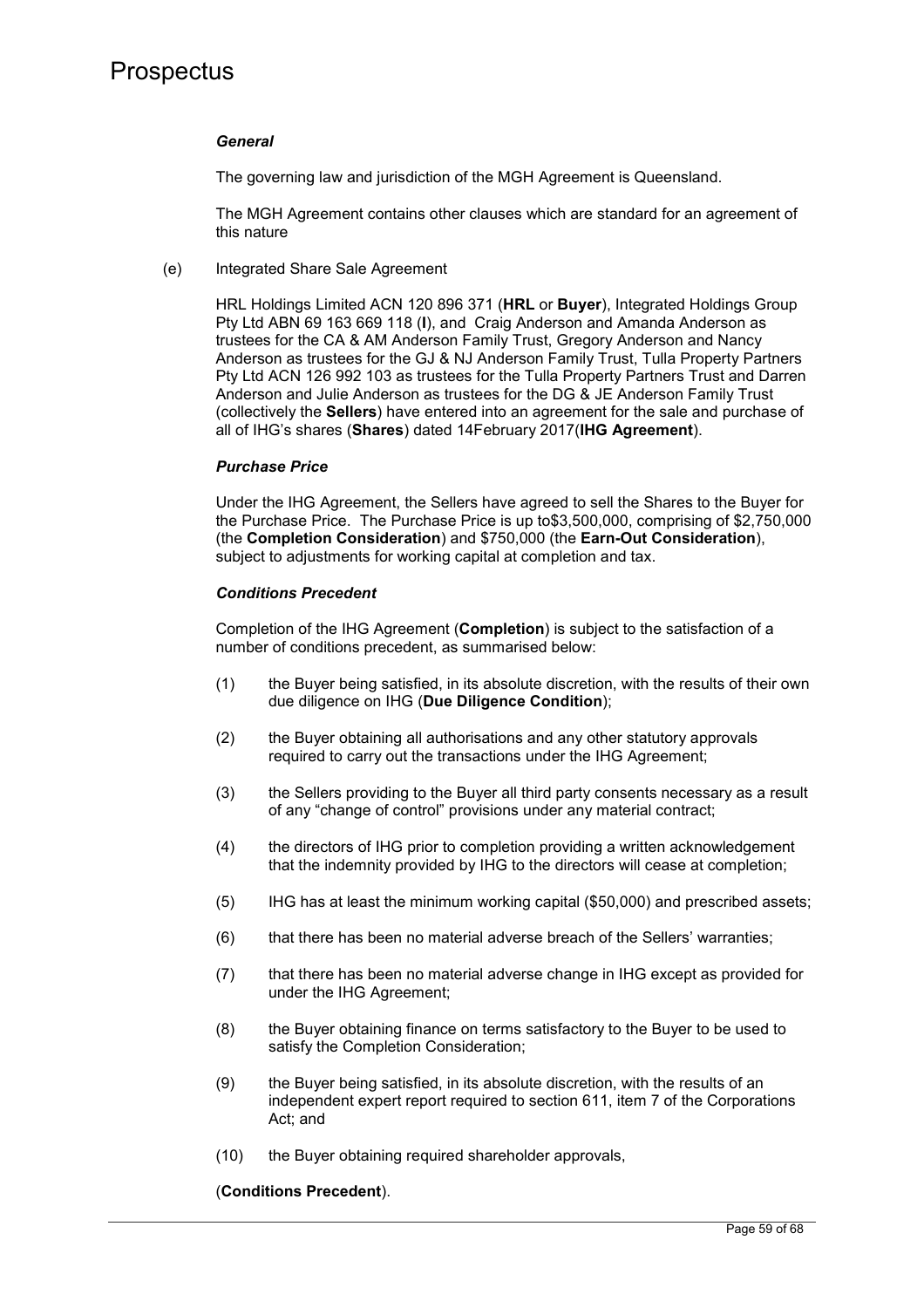### *Completion*

Completion will occur on the later of 13 April or ten business days after the Conditions Precedent are satisfied or waived (or such other date agreed by the parties in writing) (**Completion Date**).

The IHG Agreement provides that until the Completion Date, the Sellers and IHG must carry on the business of IHG in the usual and ordinary course and substantially in the same manner and imposes prohibitions on IHG from engaging in certain conduct without the express consent of the Buyer, which are usual for an agreement of this nature.

The IHG Agreement imposes obligations of confidentiality on the parties which are standard for an agreement of this nature.

### *Payment of Completion Consideration*

On Completion, the Buyer is required to pay to the Sellers by immediately available funds the Completion Consideration (subject to adjustments). On Completion, the title and rights in respect of the Shares are to pass to the Buyer unencumbered, and the Buyer will be entitled to appoint a nominee director to the board of IHG and have all other directors resign.

### *Payment of Earn-Out Consideration*

The Buyer is required to pay to the Sellers all or part of the Earn-Out Consideration by immediately available funds on the following basis:

| <b>Completion to first anniversary of</b><br><b>Completion EBIT</b> | <b>Earn-Out Consideration</b> |
|---------------------------------------------------------------------|-------------------------------|
| Less than \$300,000                                                 | Nil                           |
| Not less than \$300,000                                             | \$375,000                     |

| First anniversary of Completion to second<br>anniversary of Completion EBIT | <b>Earn-Out Consideration</b> |
|-----------------------------------------------------------------------------|-------------------------------|
| Less than \$450,000                                                         | Nil                           |
| Not less than \$450,000                                                     | \$375,000                     |

The Earn-out Consideration will be paid within 55 Business Days (unless there is a dispute regarding the EBIT calculation) after the relevant Earn-Out Period.

#### *Consequences of Buyer breach*

If the Buyer fails to comply with any of the provisions of the IHG Agreement then (in addition to any other remedy available to the Sellers), the Sellers may:

- (1) terminate the IHG Agreement and exercise all rights as the holder of shares;
- (2) sue the Buyer for breach of contract; and
- (3) resell the Shares and recover a loss on the sale price or retain any profit.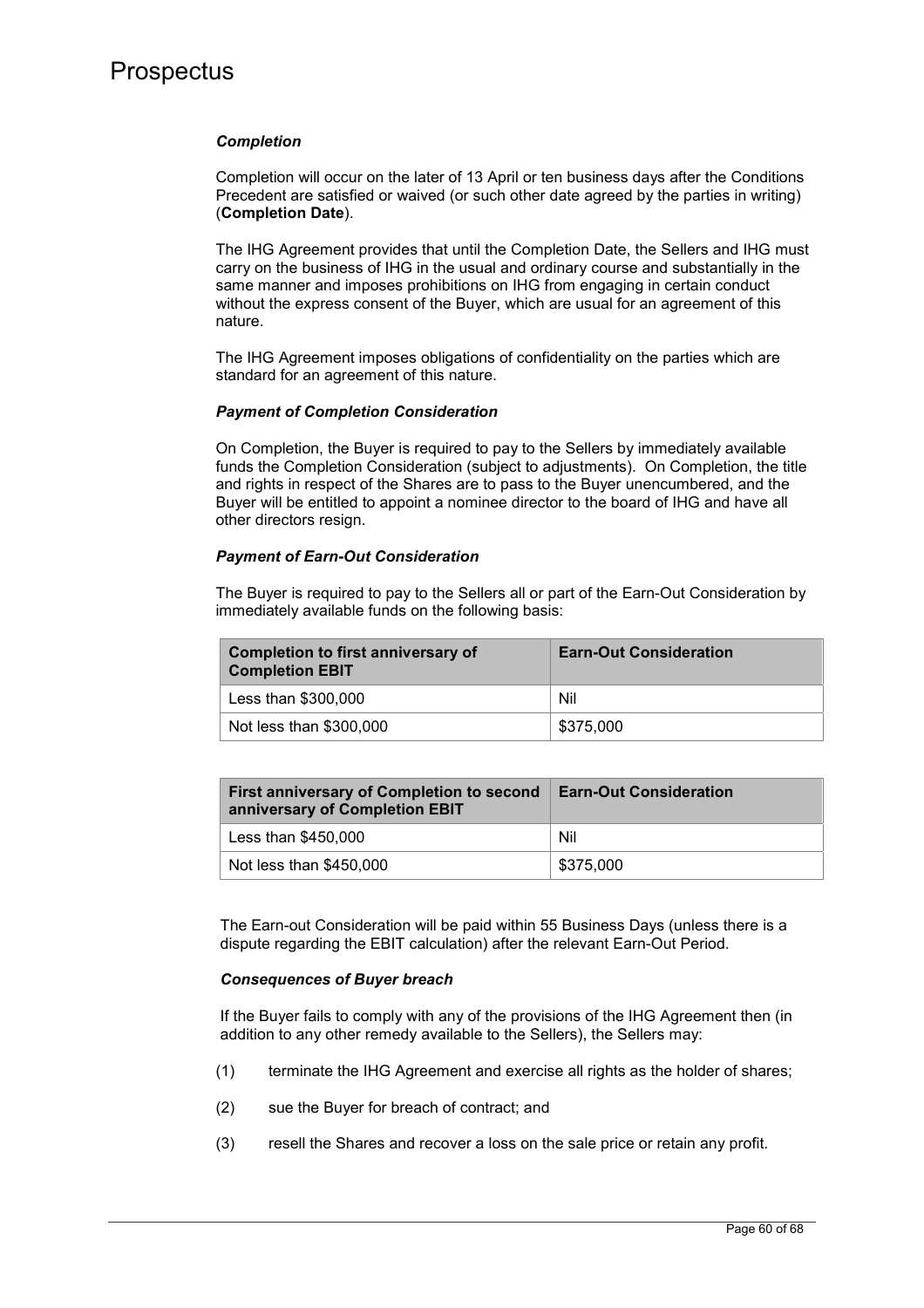The Buyer must indemnify the Sellers against any claim against the Sellers as a result of the Buyer's default.

### *Warranties*

Each Seller gives to the Buyer, severally, at the date of the agreement and immediately prior to Completion, warranties which are standard for an agreement of this type (**Sellers Warranties**). There are exceptions to the Sellers Warranties which are standard for an agreement of this type.

The Buyer gives to the Seller as at the date of the agreement and immediately prior to Completion, warranties which are standard for an agreement of this type (**Buyers Warranties**).

### *Limitation of liability*

The minimum threshold for the Sellers to be liable for any claims arising from the IHG Agreement is \$20,000 in aggregate. The liability of each Seller for claims is limited to the amount of the Purchase Price actually paid to that Seller by the Buyer.

### *Restraint*

There is a restraint on the Sellers from carrying on the business of IHG, any business that is similar or any business that competes against the business of IHG for a maximum of three years after the Completion Date.

### *General*

The governing law and jurisdiction of the IHG Agreement is Queensland.

The IHG Agreement contains other clauses which are standard for an agreement of this nature.

#### (f) Subscription Agreements

The Company has entered into subscription agreements with the Integrated Vendors on or about 16 February 2017. the Integrated Vendors will subscribe for Shares in the Company to the value of \$2,750,000 pursuant to the Placement and the net effect of the Placement will be that funds raised from the issue of the shares will be offset against the total amount that the Company owes to the Integrated Vendors on completion (excluding the cash earn out). The issue price per share under the subscription agreements will be the same price under this Offer.

The Placement and issue of shares pursuant to the Subscription Agreements is subject to shareholder approval at the extraordinary general meeting to be held on or around 29 March 2017. Additional details will be set out in the notice of meeting and explanatory memorandum.

#### 7.9 **Interests of experts and advisers**

This section applies to persons named in this Prospectus as performing a function in a professional, advisory or other capacity in connection with the preparation or distribution of this Prospectus, promoters of the Company and stockbrokers or arrangers (but not sub underwriters) to the Offer (collectively **Prescribed Persons**).

Other than as set out below or elsewhere in this Prospectus, no Prescribed Person has, or has had in the last 2 years, any interest in:

(a) the formation or promotion of the Company;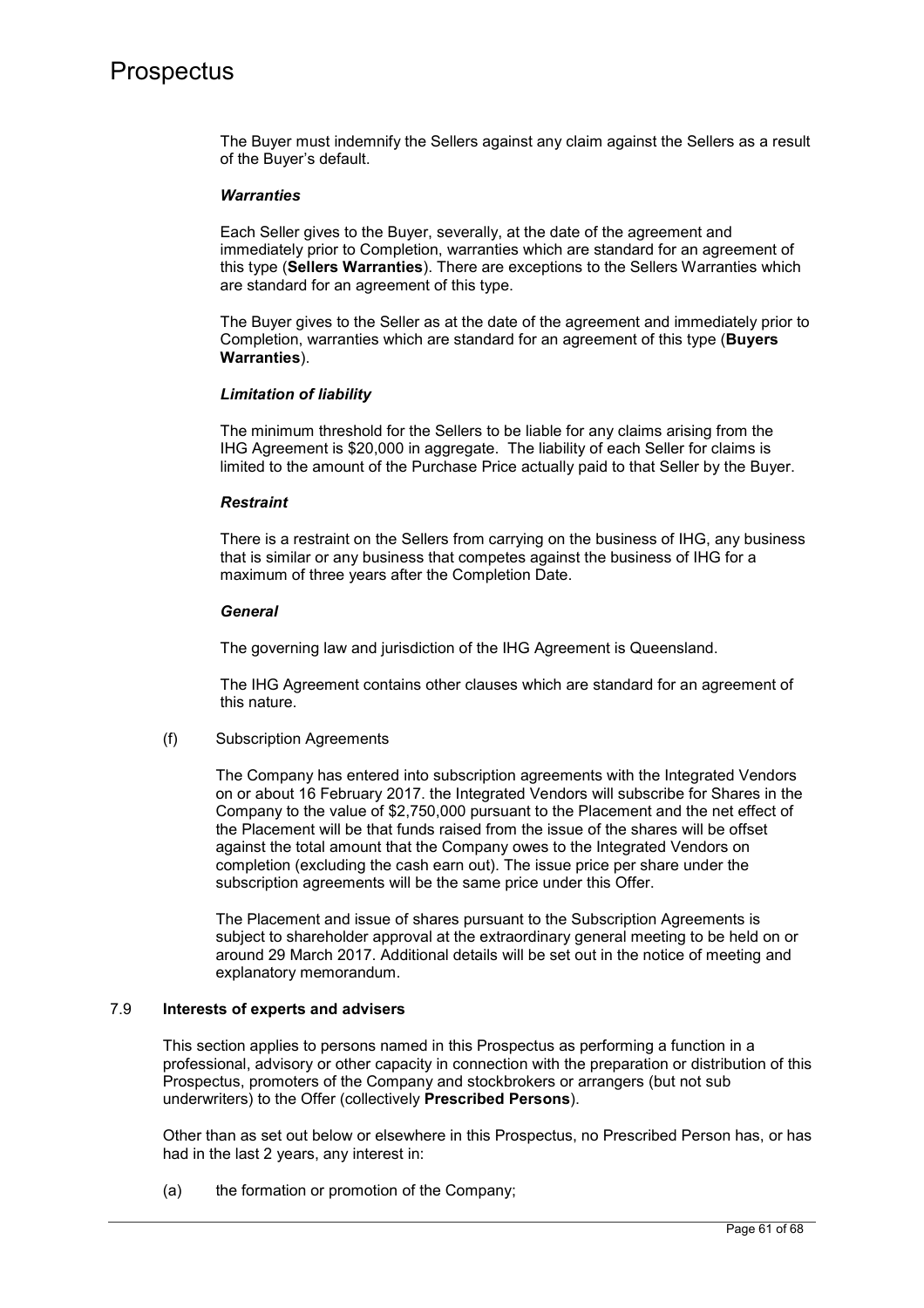- (b) any property acquired or proposed to be acquired in connection with the formation or promotion of the Company or the Offer; or
- (c) the Offer of New Shares under this Prospectus.

Other than that as set out below or elsewhere in this Prospectus, no benefit has been given or agreed to be given to any Prescribed Person for services provided by a Prescribed Person in connection with the:

- (a) formation or promotion of the Company; or
- (b) offer of New Shares under this Prospectus.

Canaccord Genuity (Australia) Limited is the Lead Manager to the Offer, in respect of which it is entitled to receive fees and commission under the Mandate Agreement as set out in section 7.8 above.

Canaccord Genuity (Australia) Limited is the Underwriter to the Offer, in respect of which it is entitled to receive fees and commission under the Underwriting Agreement as set out in section 7.8 above.

HopgoodGanim Lawyers are acting as solicitors to the Offer and have performed work in relation to the Prospectus. In doing so, HopgoodGanim Lawyers have placed reasonable reliance upon information provided to them by the Company. HopgoodGanim Lawyers does not make any statement in this Prospectus. In respect of this work, costs associated with acquisition and placement matters, the Company estimates that it will pay approximately \$90,000 (excluding disbursements and GST) to HopgoodGanim Lawyers. HopgoodGanim Lawyers are the Company's Australian lawyers and are engaged from time to time by the Company on a variety of matters. Further amounts may be paid to HopgoodGanim Lawyers in accordance with its normal time based charges.

Link Market Services Limited is acting as Share Registry to the Offer but has performed no work in relation to the Prospectus

## 7.10 **Subsequent events**

There has not arisen, at the date of this Prospectus any item, transaction or event of a material or unusual nature not already disclosed in this Prospectus which is likely, in the opinion of the Directors of the Company to affect substantially:

- (a) the operations of the Company,
- (b) the results of those operations; or
- (c) the state of affairs of the Company.

## 7.11 **Litigation**

The Company is not engaged in any litigation which has or would be likely to have a material adverse effect on either the Company or its business.

## 7.12 **Privacy**

By submitting an Entitlement and Acceptance Form for shares you are providing to the Company personal information about yourself. If you do not provide complete and accurate personal information, your application may not be able to be processed.

The Company maintains the register of members of the Company through Link Market Services Limited an external service provider. The Company requires Link Market Services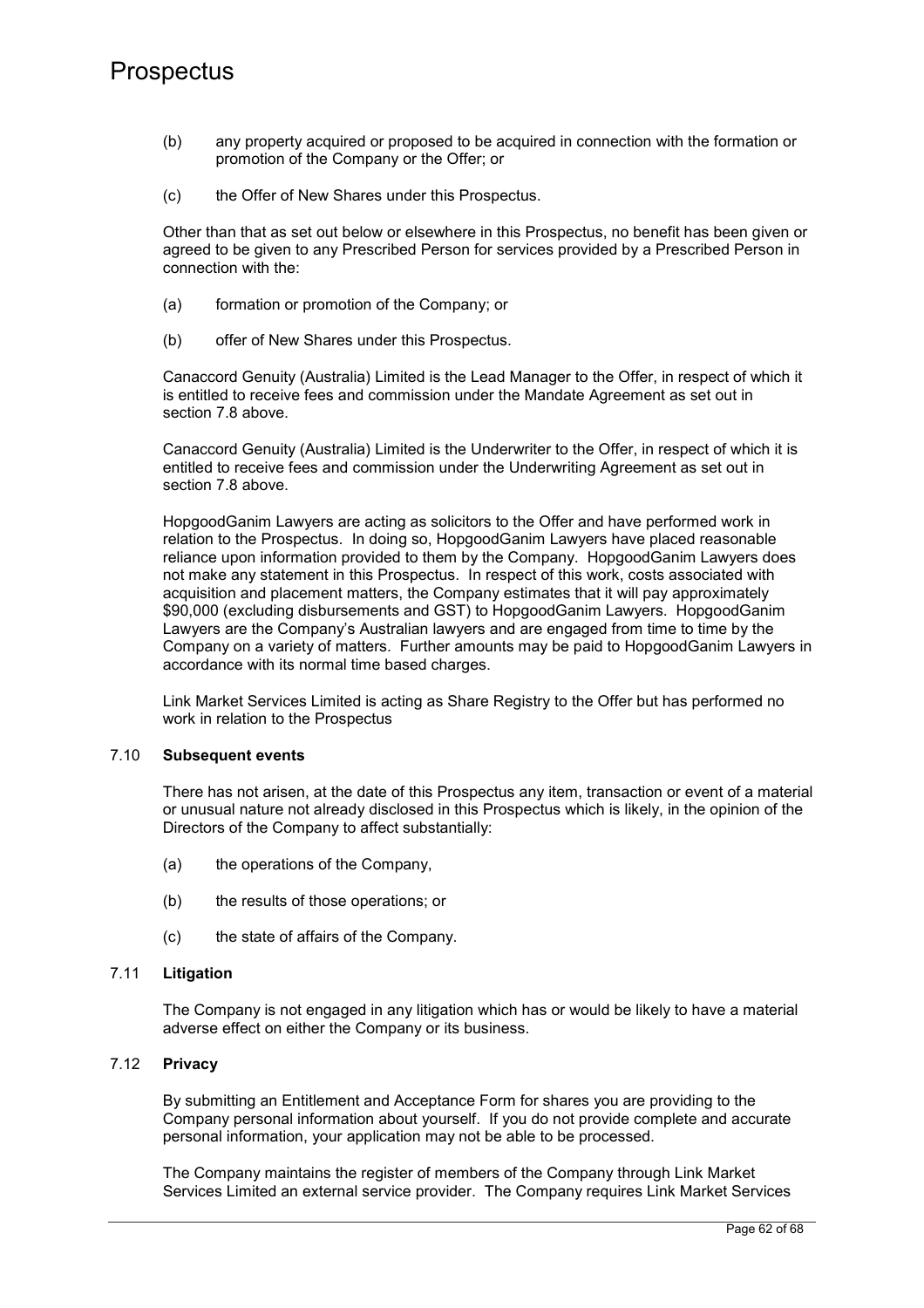Limited to comply with the National Privacy Principles with performing these services. The Company's register is required under the Corporations Act to contain certain personal information about you such as your name and address and number of shares and options held. In addition the Company collects personal information from members such as, but not limited to, contact details, bank accounts and membership details and tax file numbers.

This information is used to carry out registry functions such as payment of dividends, sending annual and half yearly reports, notices of meetings, newsletters and notifications to the Australian Taxation Office. In addition, contact information will be used from time to time to inform members of new initiatives concerning the Company.

The Company understands how important it is to keep your personal information private. The Company will only disclose personal information we have about you:

- (a) when you agree to the disclosure;
- (b) when used for the purposes for which it was collected;
- (c) when disclosure is required or authorised by law;
- (d) to other members in HRL group of companies;
- (e) to your broker;
- (f) to external service suppliers who supply services in connection with the administration of the Company's register such as mailing houses and printers, Australia Post and financial institutions.

You have the right to access, update and correct your personal information held by the Company, except in limited circumstances. If you wish to access, update or correct your personal information held by the Company please contact our respective offices.

If you have any questions concerning how the Company handles your personal information please contact the Company.

#### 7.13 **Expenses of the Offer**

All expenses connected with the Offer are being borne by the Company. Total expenses of the Offer are estimated to be in the order of \$464,000.

## 7.14 **Consents and disclaimers**

Written consents to the issue of this Prospectus have been given and at the time of this Prospectus have not been withdrawn by the following parties:

Canaccord Genuity (Australia) Limited has given and has not withdrawn its consent to be named in this Prospectus as the Lead Manager in the form and context in which it is named. It takes no responsibility for any part of the Prospectus other than references to its name.

Canaccord Genuity (Australia) Limited has given and has not withdrawn its consent to be named in this Prospectus as the Underwriter in the form and context in which it is named. It takes no responsibility for any part of the Prospectus other than references to its name.

HopgoodGanim Lawyers has given and has not withdrawn its consent to be named in this Prospectus as lawyers to the Offer in the form and context in which it is named. It takes no responsibility for any part of the Prospectus other than references to its name.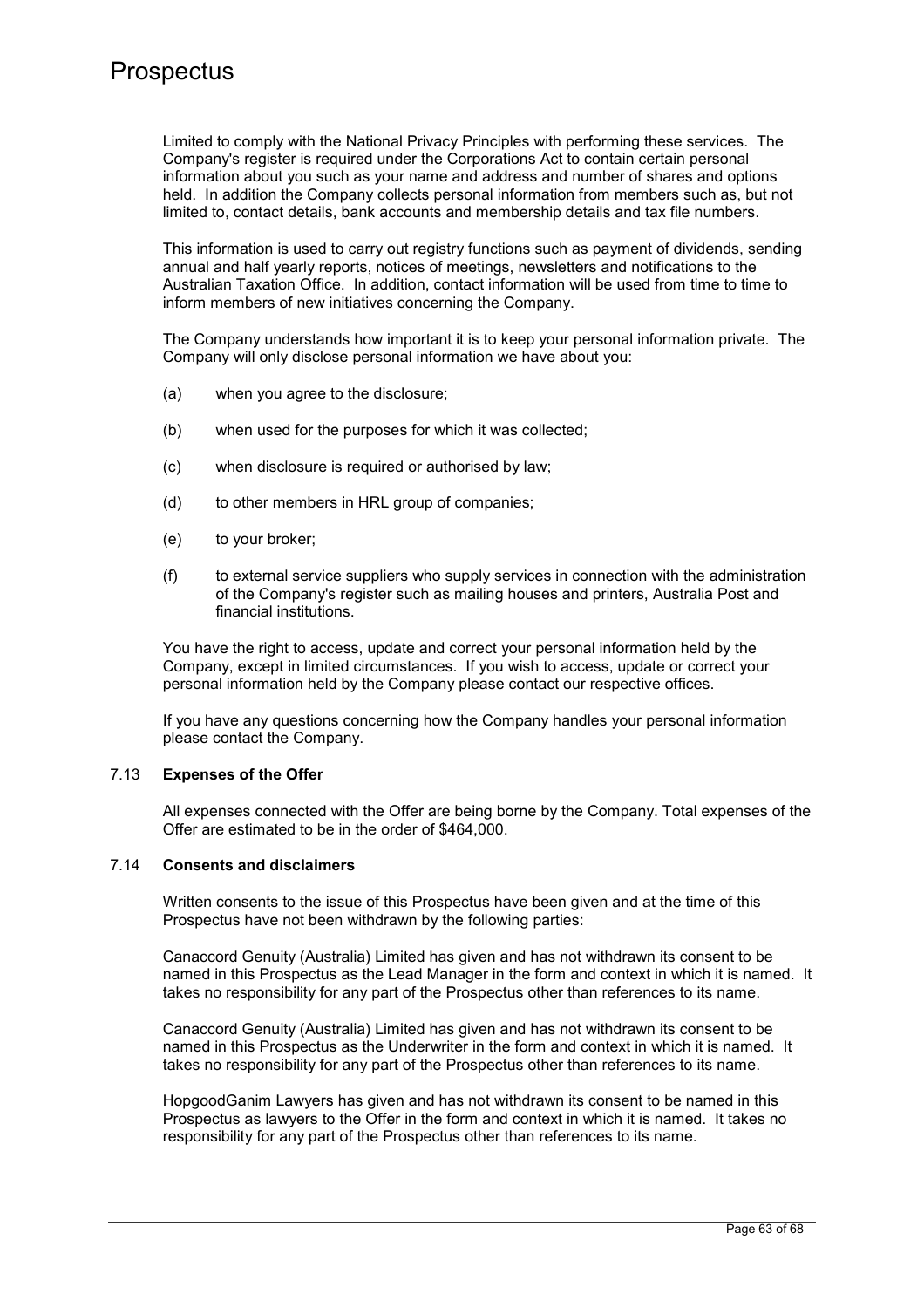BDO Audit Pty Ltd has given and has not withdrawn its consent to be named in this Prospectus as auditors of the Company in the form and context in which it is named. It takes no responsibility for any part of the Prospectus other than references to its name.

Link Market Services Limited has given and, at the date of this Prospectus, has not withdrawn, its written consent to be named as Share Registrar in the form and context in which it is named. It has had no involvement in the preparation of any part of the Prospectus other than being named as Share Registrar to the Company and has not authorised or caused the issue of, and expressly disclaims and takes no responsibility for, any part of the Prospectus.

Mr John Taylor and Mrs Sharon Taylor has given and has not withdrawn their consent to be named in this Prospectus as a sub underwriter of the Offer in the form and context in which it is named. It takes no responsibility for any part of the Prospectus other than references to its name.

Elliott Nominees Pty Ltd being an entity associated with Mark Elliott has given and has not withdrawn its consent to be named sub underwriter of the Offer in the form and context in which it is named. It takes no responsibility for any part of the Prospectus other than references to its name.

## 7.15 **Directors' statement**

This Prospectus is issued by HRL Holdings Limited. Each director has consented to the lodgement of the Prospectus with ASIC.

Signed on the date of this Prospectus on behalf of HRL Holdings Limited by

Mark Elliott Director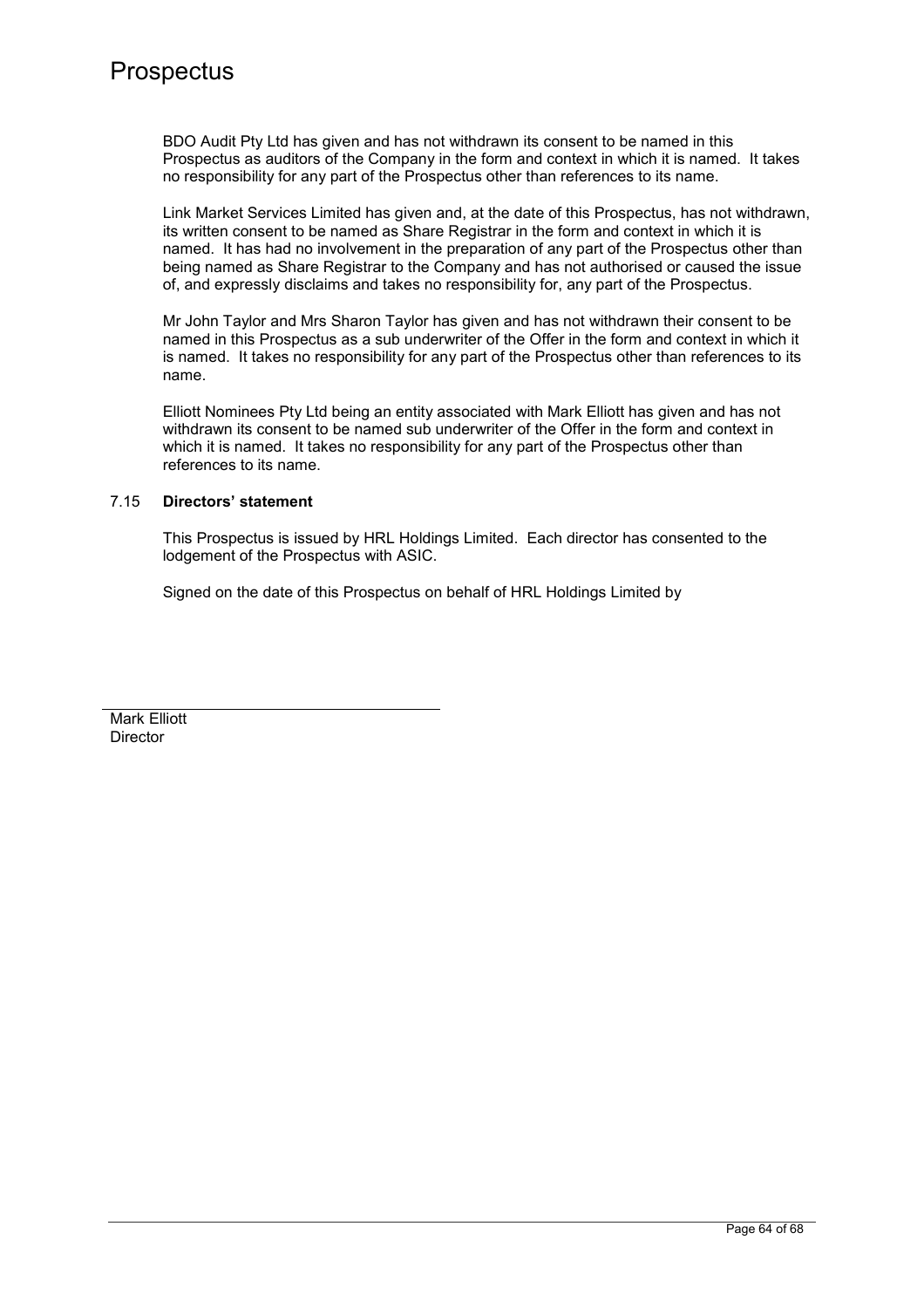## **8. Definitions & glossary**

Terms and abbreviations used in this Prospectus have the following meaning:

| <b>Acceptance</b>                                 | An acceptance of Entitlements                                                                                                                           |
|---------------------------------------------------|---------------------------------------------------------------------------------------------------------------------------------------------------------|
| <b>Acceptance Monies</b>                          | The Offer Price multiplied by the number of New Shares<br>accepted for                                                                                  |
| <b>Additional New Shares</b>                      | has the meaning given in section 2.3 of this Prospectus                                                                                                 |
| <b>Applicant</b>                                  | A person who submits an Entitlement and Acceptance Form                                                                                                 |
| <b>ASIC</b>                                       | <b>Australian Securities &amp; Investments Commission</b>                                                                                               |
| <b>ASX</b>                                        | ASX Limited and the Australian Securities Exchange                                                                                                      |
| <b>ASX Listing Rules</b>                          | The official listing rules of the ASX                                                                                                                   |
| <b>ASX Settlement</b>                             | <b>ASX Settlement Pty Ltd</b>                                                                                                                           |
| <b>ASX Settlement Operating Rules</b>             | The operating rules of ASX Settlement                                                                                                                   |
| <b>Business Day</b>                               | A day, other than a Saturday, Sunday or public holiday, on<br>which banks are open for general banking business in Sydney                               |
| <b>Closing Date</b>                               | The date by which valid acceptances must be received by the<br>Share Registry being 5:00pm 14 March 2017 or such other date<br>determined by the Board. |
| <b>Company, HRL Holdings Limited or HRL</b>       | HRL Holdings Limited ACN 120 986 371                                                                                                                    |
| <b>Constitution</b>                               | The Constitution of the Company                                                                                                                         |
| <b>Corporations Act</b>                           | Corporations Act 2001 (Cth)                                                                                                                             |
| <b>Directors or Board</b>                         | The board of directors of from time to time                                                                                                             |
| <b>Eligible Shareholder</b>                       | A shareholder of the Company that holds Shares in the<br>Company on the Record Date                                                                     |
| <b>Entitlement and Acceptance</b><br>Form or Form | An entitlement and acceptance form in the form accompanying<br>this Prospectus                                                                          |
| <b>Entitlements</b>                               | The entitlement to accept New Shares under this Prospectus                                                                                              |
| <b>Existing Options</b>                           | All existing options to subscribe for Shares currently on issue as<br>at the date of this Prospectus                                                    |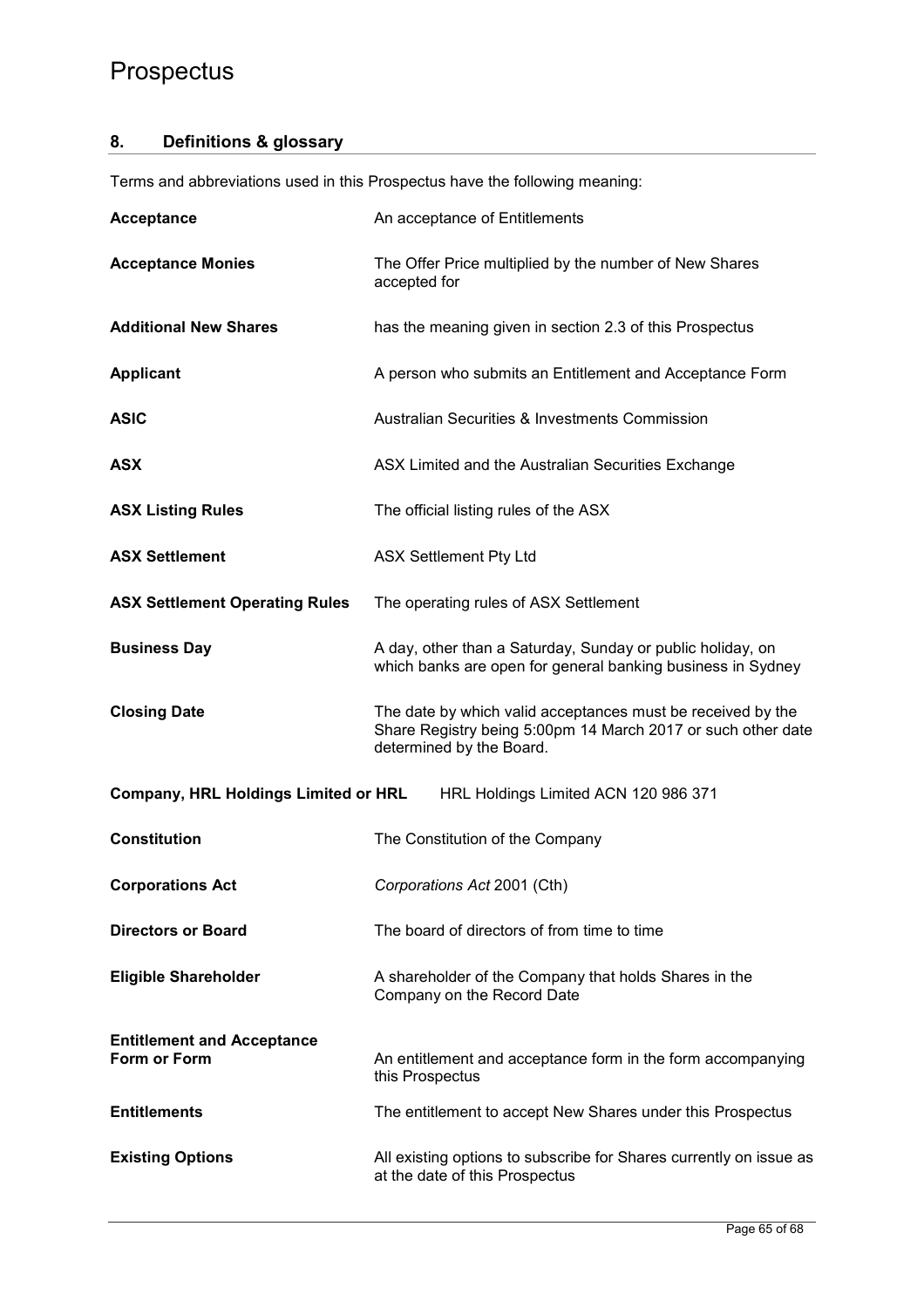| Group                          | The Company and each of its wholly owned subsidiaries                                                                                                                                                                                        |
|--------------------------------|----------------------------------------------------------------------------------------------------------------------------------------------------------------------------------------------------------------------------------------------|
| <b>Ineligible Shareholders</b> | Shareholders as at the Record Date who are not Eligible<br>Shareholders                                                                                                                                                                      |
| Integrated or IHG              | Integrated Holdings Group Pty Ltd                                                                                                                                                                                                            |
| <b>Integrated Vendors</b>      | the shareholders of Integrated as set out in section 4.6                                                                                                                                                                                     |
| Law                            | The Corporations Act or any relevant and applicable law in<br>Australia                                                                                                                                                                      |
| <b>Morrison Geotechnic</b>     | Morrison Geotechnic Holdings Pty Limited                                                                                                                                                                                                     |
| <b>New Shares</b>              | The Shares offered under this Prospectus                                                                                                                                                                                                     |
| <b>Octfolio</b>                | Octfolio Pty Ltd                                                                                                                                                                                                                             |
| Offer or Issue                 | The offer and issue of New Shares in accordance with this<br>Prospectus                                                                                                                                                                      |
| <b>Offer Price</b>             | \$0.10 for each New Share applied for                                                                                                                                                                                                        |
| <b>Official List</b>           | The official list of entities that ASX has admitted and not<br>removed                                                                                                                                                                       |
| <b>Official Quotation</b>      | Quotation on the Official List                                                                                                                                                                                                               |
| <b>Opening Date</b>            | 9:00am (AEST) on 28 February 2017                                                                                                                                                                                                            |
| <b>Option Holders</b>          | The holders of the Existing Options                                                                                                                                                                                                          |
| <b>Options</b>                 | Options on issue in the Company from time to time                                                                                                                                                                                            |
| <b>Placement</b>               | The Placement of shares to Integrated Vendors with a total<br>value of \$2,750,000 pursuant to the Subscription Agreements                                                                                                                   |
| <b>Prospectus</b>              | This Prospectus dated 17 February 2017 as modified or varied<br>by any supplementary prospectus made by the Company and<br>lodged with the ASIC from time to time and any electronic copy<br>of this prospectus and supplementary prospectus |
| <b>Record Date</b>             | 7:00pm (Sydney) on 24 February 2017                                                                                                                                                                                                          |
| <b>Register</b>                | Company Register of HRL.                                                                                                                                                                                                                     |
| <b>Securities</b>              | Has the same meaning as in Section 92 of the Corporations Act                                                                                                                                                                                |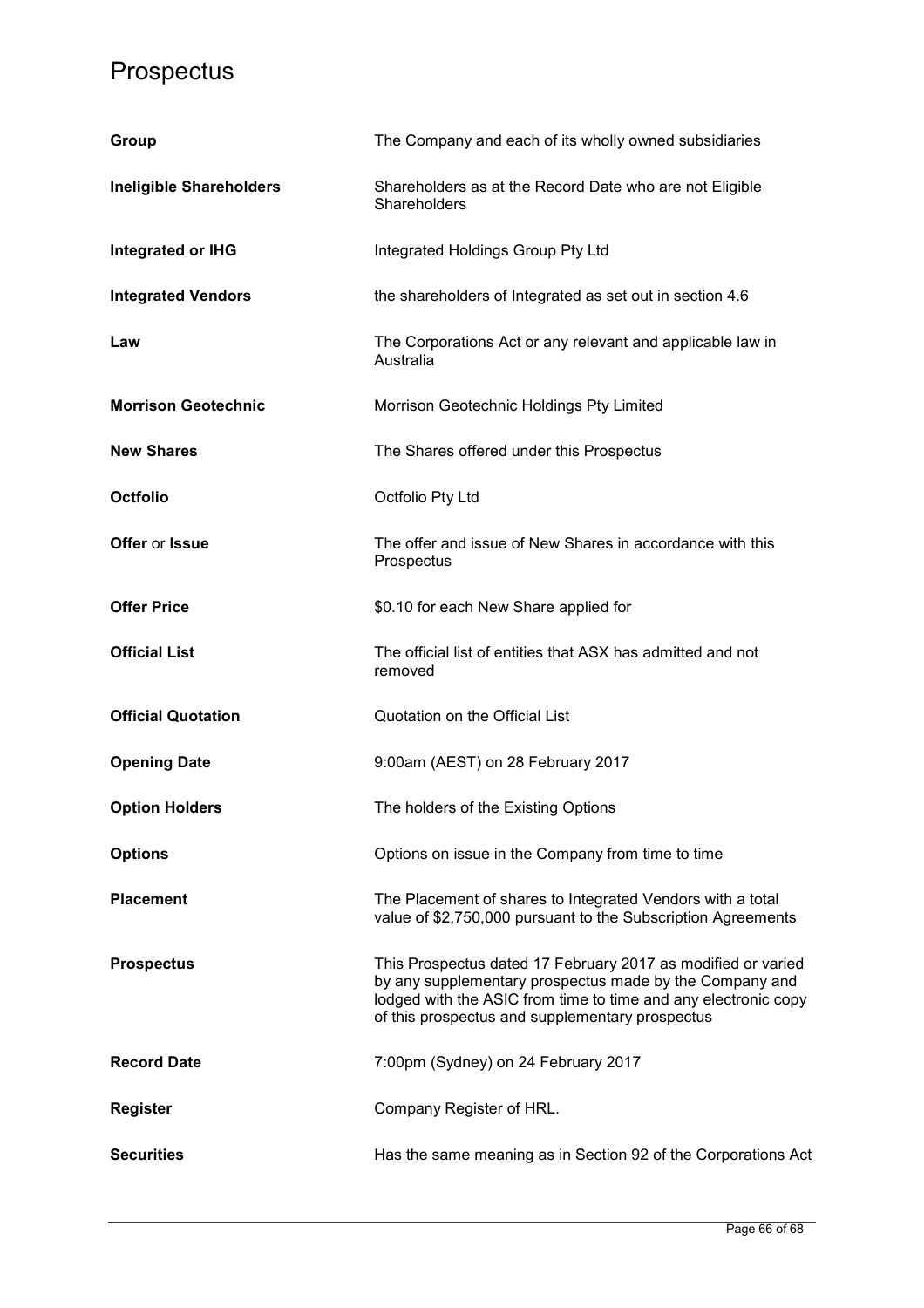| <b>Share Registry</b>          | Link Market Services Limited                                                                                                                       |  |
|--------------------------------|----------------------------------------------------------------------------------------------------------------------------------------------------|--|
| <b>Shares</b>                  | The ordinary shares on issue in HRL from time to time                                                                                              |  |
| <b>Shareholders</b>            | The holders of Shares from time to time                                                                                                            |  |
| <b>Shortfall</b>               | Those New Shares for which the Entitlement lapses                                                                                                  |  |
| SSAs                           | Share Sale Agreements between the Company and Integrated<br>dated 14February 2017 and the Company and Morrison<br>Geotechnic dated 9 February 2017 |  |
| <b>Subscription Agreements</b> | has the meaning given in section 7.8(f)                                                                                                            |  |
| <b>US Securities Act</b>       | The US Securities Act of 1933, as amended.                                                                                                         |  |